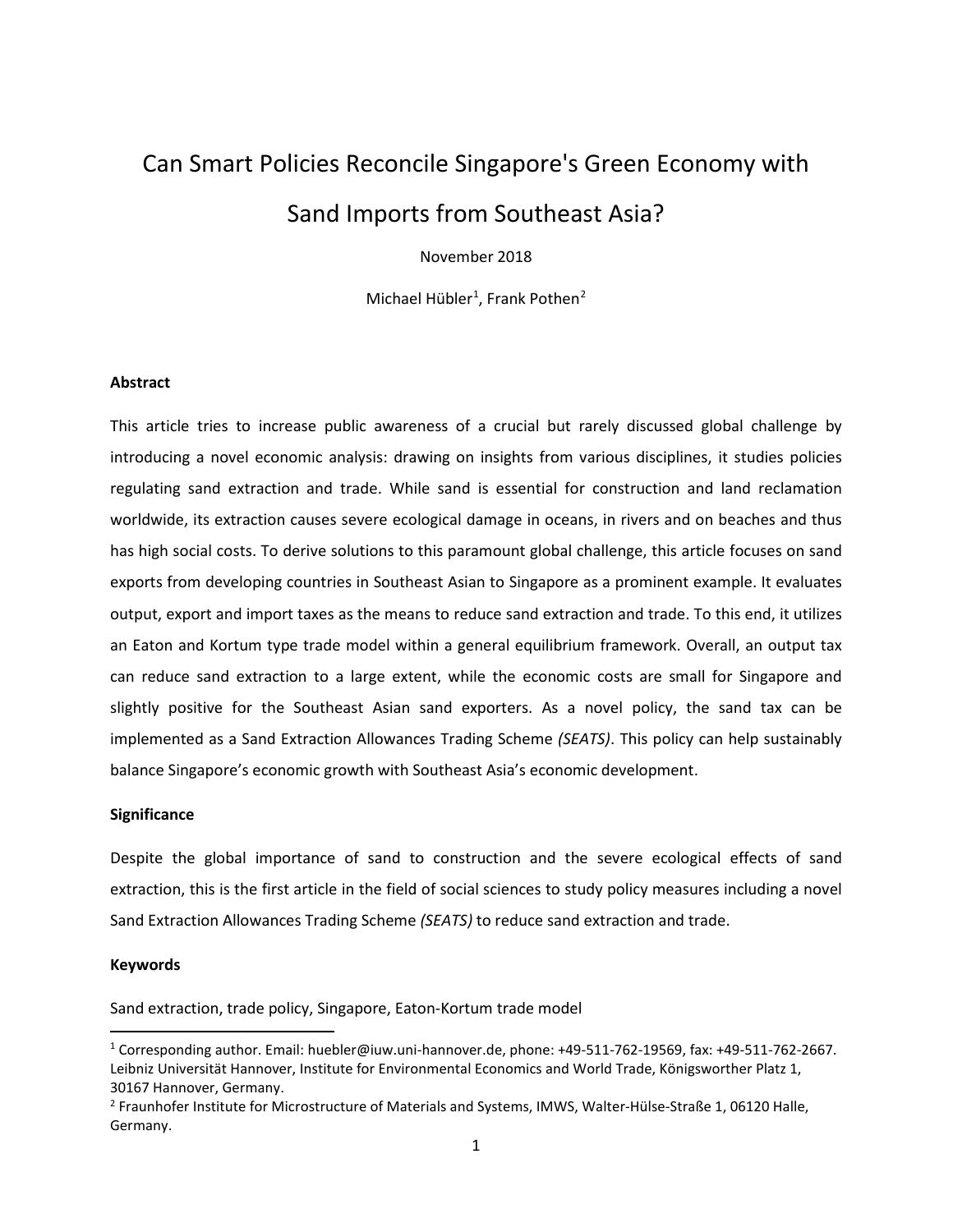## **Introduction**

Due to its impressive socioeconomic development, Singapore has become one of the richest countries in the world and the Southeast Asia's front-runner economy.[3](#page-1-0) Singapore's government fosters the country's front-runner position by promoting high social and environmental standards.<sup>[4](#page-1-1)</sup> Nonetheless, a crucial challenge has existed for decades but has received almost no attention from economists despite being closely related to international trade and economic policy: The amount of Singapore's available land is limited, which has resulted in skyrocketing housing and infrastructure construction as well as massive land reclamation. These measures require vast amounts of sand and gravel<sup>[5](#page-1-2)</sup>. As Singapore's own sand deposits have been exploited a long time ago, it has become the world's top sand importer by purchasing sand from neighboring developing countries in Southeast Asia – with substantial consequences for these countries.<sup>[6](#page-1-3)</sup>

Although sand extraction creates valuable revenues, its distributional and ecological effects on the exporting developing countries are often harmful. While the mining companies earn profits, the local population, ecosystems and biodiversity suffer from the destruction of the Mekong, other rivers, beaches and small islands in the South China Sea. In the absence of technological or economic alternatives, Singapore's economic growth inevitably depends on sand imports, despite sand export bans. Driven by Singapore's ongoing growth and plans for more intensive land use and further land reclamation, $<sup>7</sup>$  $<sup>7</sup>$  $<sup>7</sup>$  this dilemma will likely be exacerbated in the future.</sup>

Hence, seeking an efficient, fair and implementable solution of this dilemma, this article studies the economic effects of market-based policy instruments – a tax on sand output (or, equivalently, a *Sand Extraction Allowances Trading Scheme, SEATS*) and export and import tariffs – as measures to internalize, or at least mitigate, the environmental and related social externalities<sup>[8](#page-1-5)</sup> of sand mining. Although such policies have been implemented to reduce  $CO<sub>2</sub>$  and  $SO<sub>2</sub>$  emissions in the European Union and the United

<span id="page-1-0"></span><sup>&</sup>lt;sup>3</sup> In the year 2015, Singapore held the fifth position worldwide based on the gross national income at purchasing power parity according to the World Development Indicators, http://data.worldbank.org/data-catalog/worlddevelopment-indicators (accessed 02/2017).

<span id="page-1-1"></span><sup>4</sup> Singapore Ministry of National Development, http://app.mnd.gov.sg/publications/others (accessed 02/2017).

<span id="page-1-3"></span><span id="page-1-2"></span><sup>&</sup>lt;sup>5</sup> Throughout the article, the term "sand" comprises both sand and gravel. The two materials differ from each other primarily in their grain size, with gravel consisting of larger mineral grains than those of sand (Wentworth, 1922).  $6$  In 2015, Singapore was the biggest sand importer in the world according to UN Comtrade (2016); according to UNEP (2014), Singapore is the world's top sand consumer in per capita as well.

<span id="page-1-4"></span><sup>7</sup> Singapore Ministry of National Development, http://app.mnd.gov.sg/Publications/Other-Publications (accessed 02/2017).

<span id="page-1-5"></span><sup>&</sup>lt;sup>8</sup> For instance, the ecosystem of the river is destroyed, and fishermen lose their livelihood.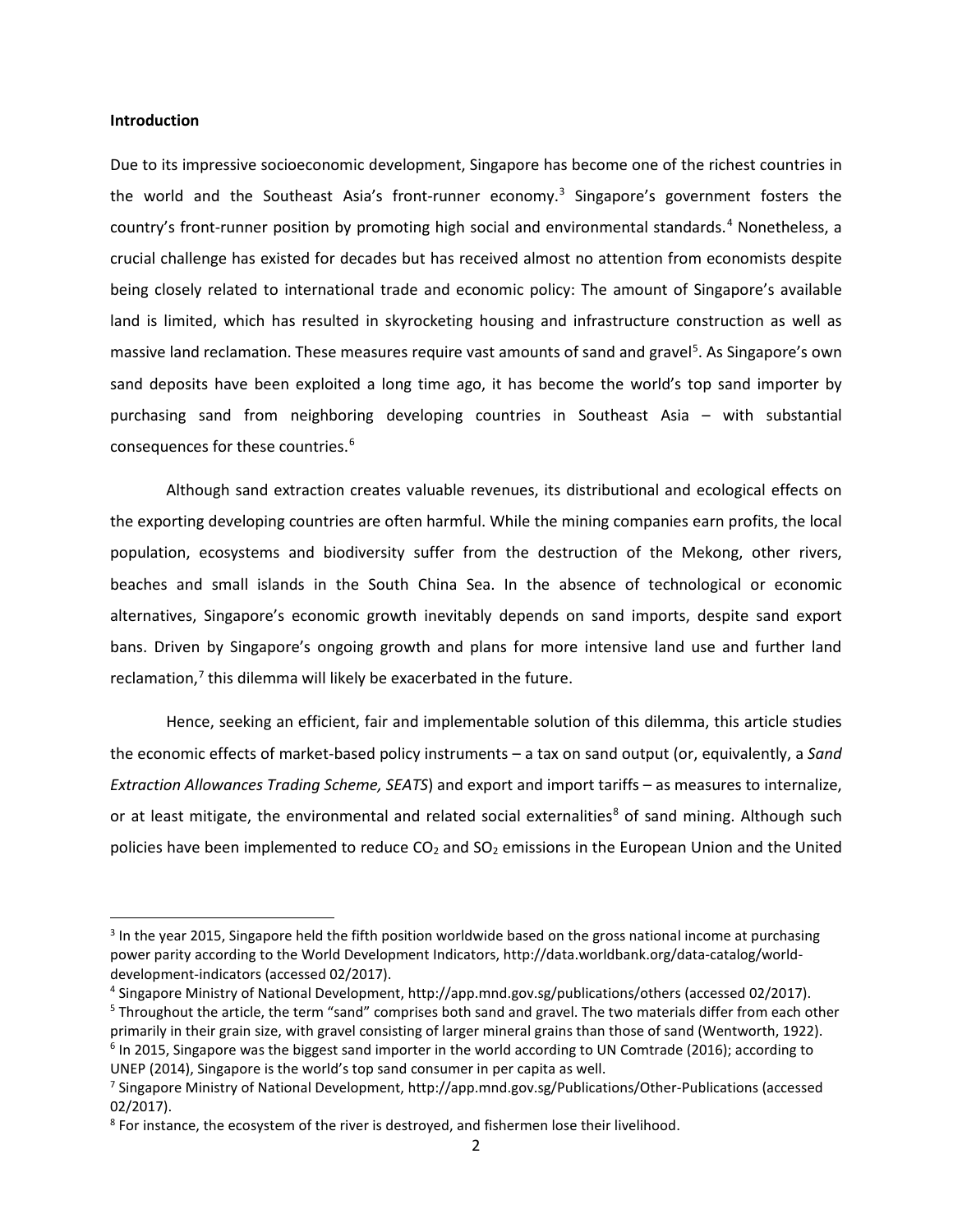States, their application to resource extraction is, to our knowledge, novel. A comparable tax on sand extraction and imports currently exists in the United Kingdom.<sup>[9](#page-2-0)</sup>

In practice, unilateral sand export bans of Southeast Asian countries have not been successful in reducing the overall sand extraction because such bans shift sand sales to the domestic market and sand extraction to other countries. Therefore, we propose implementing the abovementioned policy instruments as unified multilateral policies. Our simulation results are in favor of the unified output tax or, equivalently, the unified sand price emerging from the *SEATS* because these policies avoid the shift of sand extraction and sales, create welfare gains for the Southeast Asian exporters and cause only a minor welfare loss for Singapore.

The article focuses on Singapore and its Southeast Asian neighbor countries as a prominent example. Sand extraction, however, is a paramount global challenge. According to the "Precautionary Principle" of the Rio Declaration, research into the economic, political, geographic and physical facets of sand mining is urgently required (Global Witness, 2010). Sand and gravel represent the most important solid extracted material in the world with an extraction rate by far exceeding the renewal rate (UNEP, 2014).<sup>[10](#page-2-1)</sup> In addition to the essential importance to construction, sand is increasingly used to restore or extend shorelines while the ocean continuously erodes them. Unfortunately, natural sand supply by rivers to the oceans is increasingly hindered by dams. Thus, due to lack of suitable sand deposits<sup>[11](#page-2-2)</sup>, beaches, river and ocean beds are destroyed by legal and illegal sand extractors. Consequently, the economic policy solutions discussed in this article are of broad international and interdisciplinary relevance and can be transferred to other countries. Because of the lack of research in the economic (policy) domain, this article sets a starting point for further research and tries to increase awareness of this topic by scientists, policymakers and the public.

#### **Background**

Recent geographic studies of Southeast Asia's Mekong River and its delta provide evidence of geomorphic changes such as riverbed incision, subsidence and coastal erosion (Bravard et al., 2013; Brunier et al., 2014; Anthony et al., 2015). In addition to upstream trapping of sediment, particularly by hydropower dams, and changes in tropical cyclone climatology (Nguyen et al., 2015; Darby et al., 2016),

<span id="page-2-0"></span><sup>&</sup>lt;sup>9</sup> Government of the United Kingdom, https://www.gov.uk/green-taxes-and-reliefs/aggregates-levy (accessed 06/2018).

<span id="page-2-1"></span> $10$  According to UN Comtrade (2016), the net weight of sand imports by all countries in 2015 amounted to almost 100 million tones.

<span id="page-2-2"></span> $11$  Sand from deserts is not suitable for construction.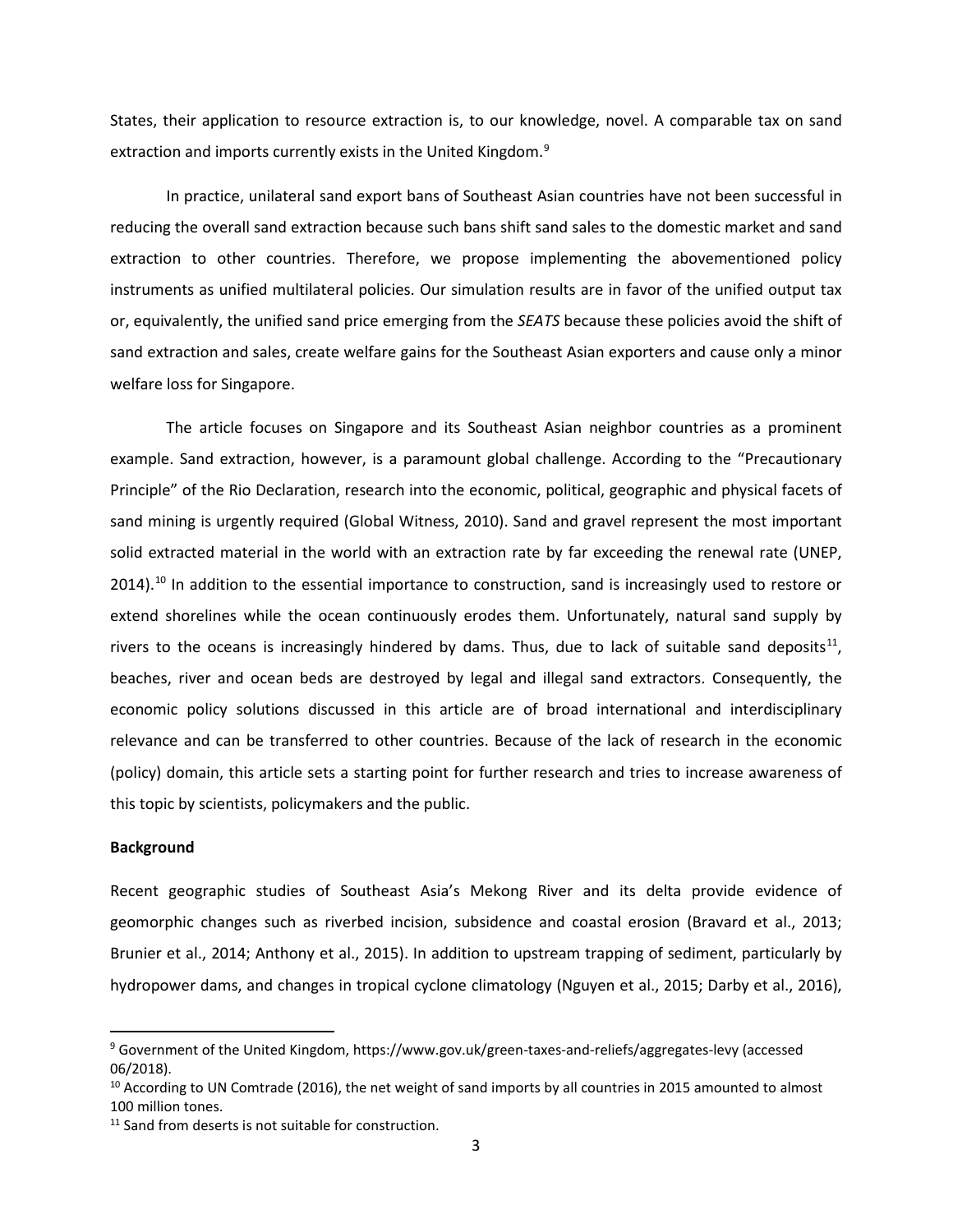geographic studies identify sand mining as a major contributor to geomorphic changes. Similarly, maritime sand mining caused the decline of small islands in the South China Sea and Indonesia (Global Witness, 2010; UNEP, 2014).

Sand mining causes various detrimental environmental and socioeconomic effects. It harms vulnerable habitats and protected areas such as mangroves, seagrass beds and coral reefs (Global Witness, 2010). The conservation of such unique areas requires the prohibition of mining activities as well as strict local control and enforcement. The extension of prohibitive regulation to *all* areas beyond protected areas, however, is incompatible with rising sand demand. Nonetheless, detrimental effects of sand mining also occur outside protected areas (Kim et al., 2008; Global Witness, 2010; Padmalal and Maya, 2014; Ako et al., 2014; UNEP, 2014): water flows and marine currents can be changed; the benthic fauna is destroyed; fish and crab populations decline in rivers and the sea causing a loss of fishermen's livelihood; the pressure on endangered species increases with a negative impact on biodiversity; bridges, river embankments and coastal infrastructure can be damaged; flood regulation and protection are impeded, and the agricultural use of floodplains can be restrained; the water table can be lowered and water supply impeded; and recreational functions can be reduced.

Despite the recently growing number of sand mining studies in other scientific disciplines, the economic analysis of sand mining and trade is, to our knowledge, limited to two working papers. Hoogmartens et al. (2014) examine sand extraction in Flanders based on a one-sector *Hotelling*-type growth model with resource extraction. The researchers estimate that the taxation of construction and sand extraction would extend the time frame until sand's depletion from 30 to over 40 years. Franke (2014) presents a narrative based on the *world-systems theory* to discuss the core-periphery structure of Singapore and its surrounding Southeast Asian countries focusing on sand trade. The author argues that Singapore has grown at the expense of its periphery while export bans in Southeast Asian countries have been undermined by illegal sand trade.

#### **Policy**

The following analysis examines a cost-efficient implementation of given targets for the allowed extent of sand mining (outside protected areas). To this end, it evaluates various market-based policy instruments imposing a tax (or, equivalently, a price emerging from the *SEATS*) on sand output (sales of extracted sand) or sand trade (via import or export tariffs) in addition to the market price of sand. In practice, these instruments can be combined with a *certificate* guaranteeing that the traded sand was extracted outside protected areas. The increased gross price of sand is expected to reduce sand demand

4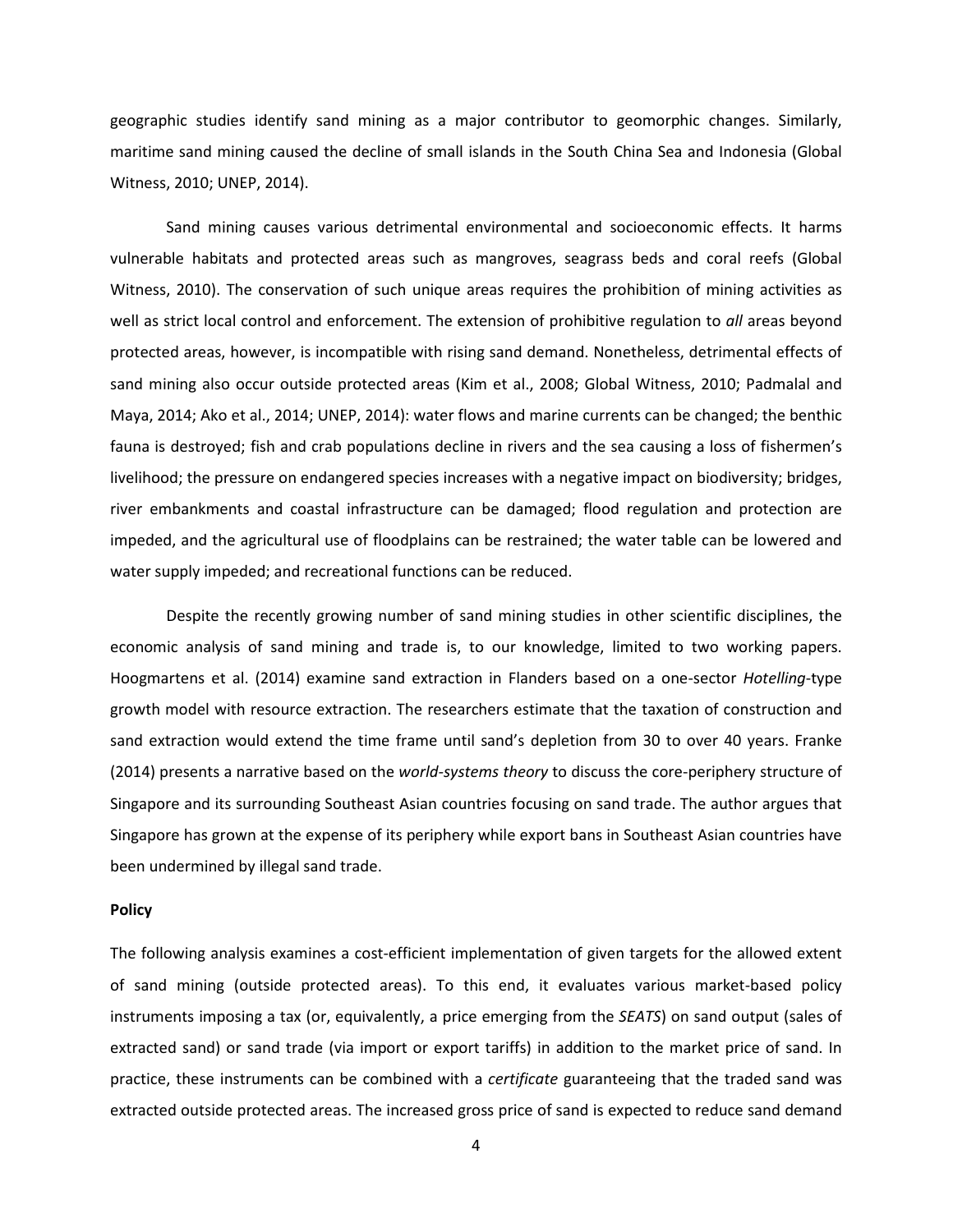and trade while making alternative materials (wood, steel, recycled materials, byproducts, new mixtures, etc.) and construction techniques using these materials more attractive compared to standard concrete building techniques (e.g., UNEP, 2014).<sup>[12](#page-4-0)</sup>

Leaving aside, in this analysis, (changes in) the *damages* caused by sand mining, the imposed policy instruments create different welfare and distributional effects for consumers and producers in the exporting countries and in Singapore, the importing country. Hence, we search for a suitable policy solution that keeps welfare losses of exporters and the importer low and reduces the discrepancy between winners and losers of sand mining and the imposed policy. The current export bans do not generate official revenues but instead encourage smuggling and unofficial rent-seeking. The introduction of taxes or tariffs, on the contrary, would generate official state revenues that can be used for social or environmental purposes related to sand mining, particularly as a compensation to those whose welfare is reduced by sand mining.

In theory, a site-specific *Pigou* tax that internalizes the social (ecological) costs of each sand miner with a tax rate equal to the social marginal damage would be optimal. Damages are, however, unlikely to be restricted to the local surroundings of an extraction site. Instead, they affect the entire downstream river system or the coastal area around the extraction site. Thus, following the *Samuelson* rule, the socially optimal tax rate should reflect the sum of *all* marginal damages for which the producer is responsible. Because the Mekong flows through several countries, damages are transboundary, i.e., the creators of and the sufferers from the externality are not located within the same jurisdiction. This complicates the policy implementation. Indeed, history has shown that uncoordinated regulation of sand mining by single Southeast Asian governments results in a shift of sand mining to other countries. Thus, a harmonized transboundary policy solution with a uniform tax rate including all relevant exporters and importers is recommendable as a practical solution (cf. the call for an international framework by UNEP, 2014) and will be used in this analysis. As in the climate policy case, this approach implies that the same total transboundary marginal damage is attributed to all Southeast Asian sand miners<sup>13</sup>, resulting in an economically efficient solution.

<span id="page-4-0"></span> $12$  In the model, the substitution effects are represented in an abstract (aggregate) way without an explicit representation of specific materials, techniques or research and development.

<span id="page-4-1"></span> $13$  In the model, there is one representative sand miner (i.e., sand sector) per region.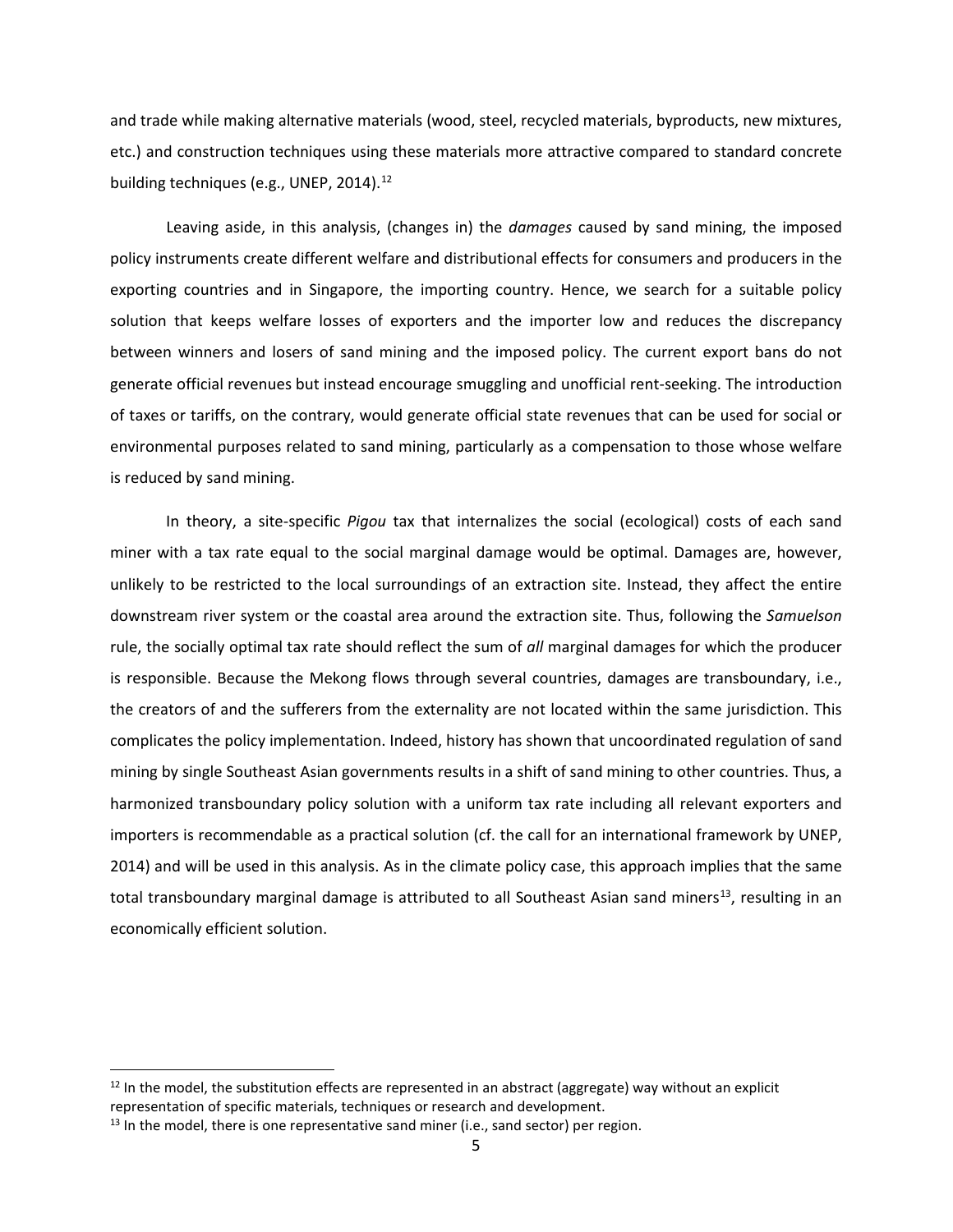## **Methodology**

For the economic policy analysis, we set up a global Eaton and Kortum (2002) type general equilibrium model of international trade with Ricardian specialization similar to that of Caliendo and Parro (2015) and nested constant elasticity of substitution (CES) production and consumption functions (see figures A1 and A2 and table A3 in the Appendix) similar to Pothen and Hübler (2018). This model type enables the explicit theory-based representation of international trade. In contrast to Pothen and Hübler (2018), the model equations are expressed as changes between a counterfactual and the baseline (see Dekle et al., 2008). Trade flows are determined by international differentials of fundamental productivity and input costs as well as trade costs. Unlike *Armington* trade models, the *Eaton and Kortum* model assumes neither home bias nor regional preferences. Instead, Ricardian specialization creates productivity gains via the endogenous choice of the lowest-cost varieties of each good (sector). Existing sand trade policies (export bans) are eliminated from the benchmark data based on an econometric estimation before imposing the policies being analyzed (see Section 4.4 of the Appendix). The model is formulated as a Mixed Complementarity Problem (MCP) with market clearance, zero-profit and income balance conditions as well as specific equations defining international trade and sand policies. The supplementary Appendix provides more information about the model, including mathematical details in Section 5.

## **Scenarios**

We focus on the sand trade of the Southeast Asian exporters, *Cambodia (KHM), Malaysia (MYS), Myanmar (MMR), the Philippines (PHL)* and *Vietnam (VNM)*, with the importer, *Singapore (SGP)[14](#page-5-0)*, based on the GTAP<sup>[15](#page-5-1)</sup> 9 dataset for the benchmark year 2011 as well as the UN Comtrade (2016) data. Figure D1 in the Appendix illustrates Singapore's sand imports according to official statistics. Because sand is not explicitly represented in the available global datasets, we disaggregate sand extraction from the remaining mining sector in the exporter countries. Similarly, we disaggregate sand as an input to

<span id="page-5-0"></span><sup>&</sup>lt;sup>14</sup> Instead of being exported to Singapore, the extracted sand can be sold in the same country or exported to the remaining Southeast Asian exporters (*KHM*, *MYS*, *MMR*, *PHL* and *VNM*; see table A5 in the Appendix). Sand exports to other countries and sand imports from other countries to *SGP* are negligible and are left out.

<span id="page-5-1"></span><sup>&</sup>lt;sup>15</sup> The Global Trade Analysis Project data can be purchased at https://www.gtap.agecon.purdue.edu/default.asp. Additionally, 16 countries/regions of the world and corresponding trade connections (except sand) are represented by the model but not specifically analyzed (see table A1 in the Appendix). The model incorporates 15 production sectors and the investment good sector and the corresponding input-output connections with each other and with final consumption (see table A2 in the Appendix). There are two production factors, capital (including natural resources) and labor, with fixed region-specific endowments.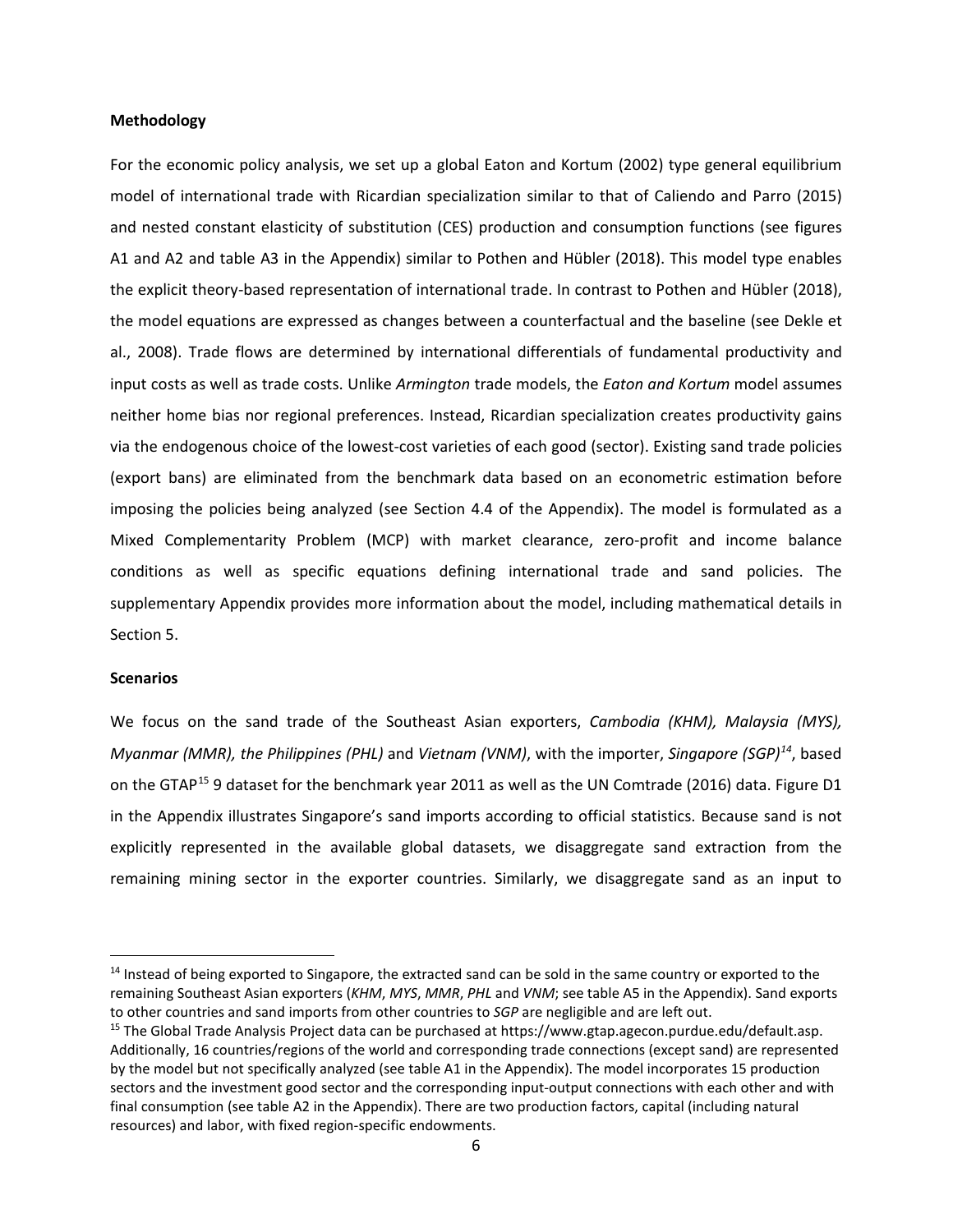Singapore's production sectors and (private and public) consumption. The disaggregation procedure and the calibration to data are explained in Section 4.2 of the Appendix.

All types of taxation analyzed in the following policy scenarios implement a sand tax at a rate that reflects the actual physical sand content such that the damages created by sand extraction are proportional to the amount of extracted sand (for implementation details, see Section 4.5 of the Appendix). The sand tax can be interpreted as the market price emerging from a S*and Extraction Allowances Trading Scheme (SEATS)* with a fixed total amount of extracted sand (the "cap and trade" scheme). Although emissions trading schemes have been successful in tackling  $CO<sub>2</sub>$  and  $SO<sub>2</sub>$  emissions (Montgomery, 1972; Chan et al., 2012), the application to resource extraction is, to our knowledge, novel.

In the first policy scenario denoted by OutTax, we examine a sand output tax suggested by Kim et al. (2008), Hoogmartens et al. (2014) and UNEP (2014). The tax is imposed on the sales of extracted sand. The tax rates are internationally harmonized across exporters. In this scenario, the tax is imposed on the total sand extraction, regardless of whether the sand is sold in the domestic market or exported to Singapore. The tax revenues accrue to the representative consumer of the corresponding country as a lump-sum.

In the second policy scenario denoted by ExpTax, we study a uniform sand export tax (tariff) imposed by the Southeast Asian exporting countries. Similar to the OutTax scenario, this scenario requires an internationally coordinated policy solution. In contrast to the tax scenario, only the exported part of extracted sand is taxed and generates revenues for the representative consumer of the exporting country. The tax rate is internationally harmonized and reflects the actual sand content, as argued above. In this respect, this policy mimics the *border carbon adjustments* that have been studied in depth in the climate policy domain (e.g., Böhringer et al., 2012) and discussed controversially regarding the compliance with the World Trade Organization legislation.

In the third policy scenario denoted by ImpTax, we analyze an *import tax* (tariff) that Singapore's government imposes on sand imports from Southeast Asia. As before, the tax rate reflects the actual sand content. This policy scenario has the advantage that the Singaporean government can as a single actor decide on, implement and administer the import tariff in a unified way for all sand exporters without bargaining for an internationally coordinated solution. Unlike the previous two scenarios, the tariff revenues accrue to the Singaporean consumer (via the Singaporean government).

7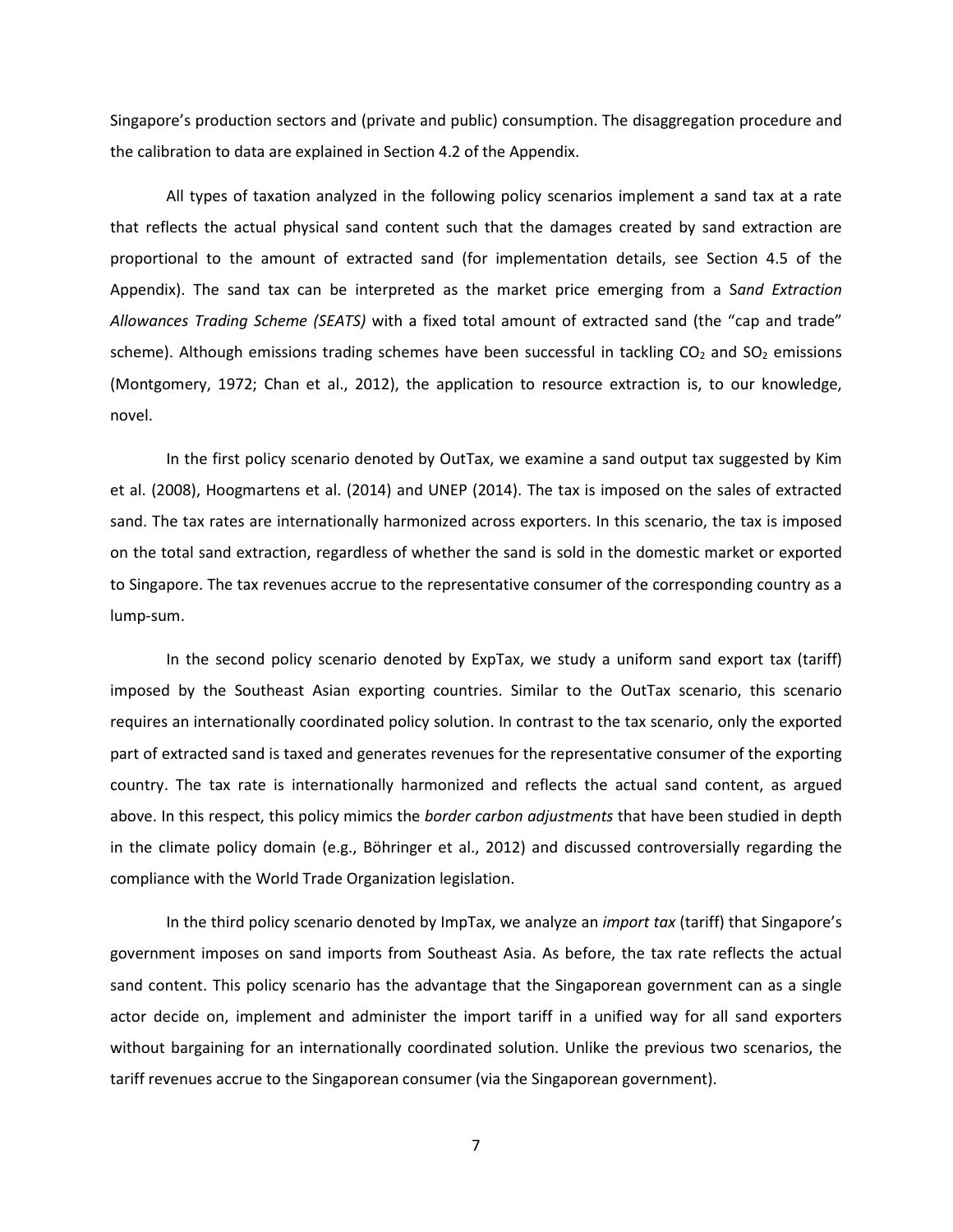To evaluate the effectiveness of the three policy instruments, we vary the stringency of each instrument, i.e., the tax or tariff rate, and observe the impact on the amount of sand extraction and welfare of Singapore and the Southeast Asian sand exporters based on data for the benchmark year 2011.

According to the variation in the UN Comtrade (2016) data over time and considering Singapore's land reclamation plans, the actually traded and used sand volumes vary by a factor of 3.5 and can be expected to increase by up to a factor of seven in the future (for more details, see Section 4.3 of the Appendix). Hence, the alternative robustness check scenario HigDem will take this variation into account by imposing the policy instruments on an economy, in which Singapore's sand demand is assumed to rise fivefold as a realistic medium value.

#### **Results**

Figure D1 of the Appendix illustrates the quantity-based export shares of *SGP*'s trading partners in the model's benchmark year 2011 and their variation across other years according to the official UN Comtrade (2016) statistics. In 2011, *KHM* was the largest exporter (with a share of 62%), followed by *MMR* (28%). In what follows, let us refer to them as the *major exporters*. On the contrary, let us refer to the following countries as the *minor exporters*: *PHL* (9%), followed by *MYS* (1%) and *VNM* (close to 0%). Indonesia and other sand suppliers are left out because of negligible sand supply in all inspected years.

Figures 1 to 3 show the results of the model-based policy scenario simulations. Figure 1 (a) displays the sand tax rate under policy scenario OutTax as a function of the corresponding reduction of total sand extraction in all considered extracting (exporting) countries.<sup>16</sup> The resulting function is positive, convex and increasing, which reflects increasing marginal abatement costs. A tax rate of US-\$10 (US-\$20) per (metric) ton of sand achieves an output reduction of almost 60% (respectively, 70%). Figure 1 (b) displays the corresponding graphs for the sand tax under scenarios ImpTax and ExpTax. While the shape of the curves mimics that of the curve in figure 1 (a), skyrocketing tax rates of US-\$100 (US-\$700) per ton of sand induce only a 1.5 to 2% (respectively, 2.5 to 3%) output reduction. There are two explanations. First, taxation of traded sand induces a shift from exports to domestic sales in the exporting countries and, in the case of Singapore's import tax (ImpTax), a shift to other importers (among the Southeast Asian countries considered in the model). Second, especially in *MYS, PHL* and

<span id="page-7-0"></span> <sup>16</sup> To obtain this relationship, either the sand tax rate or the reduction amount (*SEATS*) is fixed, while the other one emerges endogenously. The total sand extraction is calculated as the sum of extracted quantities in all extracting countries.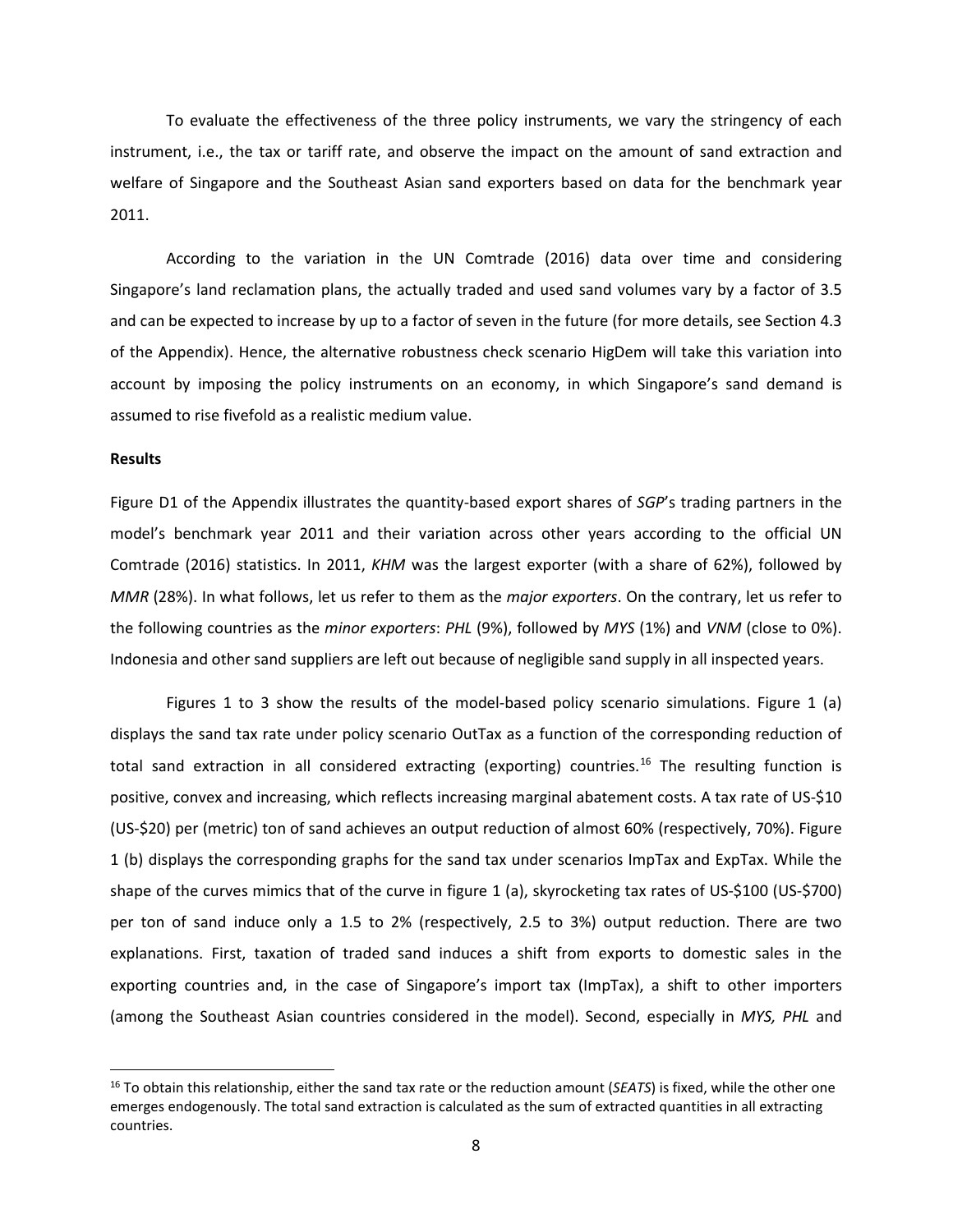*VNM*, the benchmark data for 2011 obtained from the official statistics contain substantial amounts of domestic sand sales (see table A5 of the Appendix). Trade policy, however, is not able to reduce domestic sales. The export tax achieves a slightly smaller reduction of sand extraction than that achieved by the import tax because the former generates revenues within the exporting countries that are to some extent spent on domestically extracted sand.<sup>[17](#page-8-0)</sup>

*– Figures 1, 2 and 3 about here. –*

Figures 2 and 3 depict country-specific relative welfare effects (where gains are positive) as a function of the corresponding reduction of total sand extraction. The major exporters can achieve welfare gains by imposing a uniform export tax on sand in all exporting countries (ExpTax), whereas the minor exporters lose. With a total sand extraction reduction of 2.6%, the largest exporter *KHM* achieves the maximum welfare gain of 60%, and *MMR* achieves ca. 1.4% gain compared to the benchmark scenario of having no sand policy, notably, at an unrealistic tax rate of approximately US-\$800 per ton. If the export tax is replaced by the Singaporean import tax (ImpTax), all exporters will become worse off than without any sand policy because the tax revenues accrue to *SGP*. The welfare effects of the import tax are, however, small (far below 1%). *SGP*, on the contrary, gains almost 3% from the import tax but loses almost 3% due to the export tax, compared to the benchmark scenario of no sand policy.

The use of the output tax in all exporting countries (OutTax) results in a positive, convex and increasing welfare effect as a function of the corresponding sand reduction for all exporters.<sup>[18](#page-8-1)</sup> Whereas the total sand extraction can be reduced by approximately 70%, the achievable welfare gains vary from 0.06% in *MYS* and *MMR* to over 0.3% in *PHL* and *VNM*, and up to 1.4% in *KHM*. SGP's corresponding welfare effect mirrors those of the exporters: the welfare effect as a function of the sand reduction is negative, concave and decreasing; the magnitude of the welfare loss reaches 0.08%.

Figures R1 to R3 in the Appendix illustrate the corresponding simulation results for the HigDem scenario with the assumption that *SGP*'s sand demand will increase fivefold compared to the previous standard policy scenarios. According to this robustness check, the welfare effects of the export tax (ExpTax/HigDem) that are negative for the importer *SGP* but positive for the exporters, rise by almost an order of magnitude (except in *PHL*) compared to the standard scenario (ExpTax). The corresponding

<span id="page-8-0"></span> <sup>17</sup> The import tax does not create this effect in *SGP* because *SGP* does not possess domestic sand reserves.

<span id="page-8-1"></span> $18$  The extension of the solution scope would probably lead to a welfare maximum (the optimal tax) and a consecutive decline in the positive welfare effects. Because of the relatively low sand demand elasticity, the scope of feasible model solutions encompasses the rising branch before the maximum only.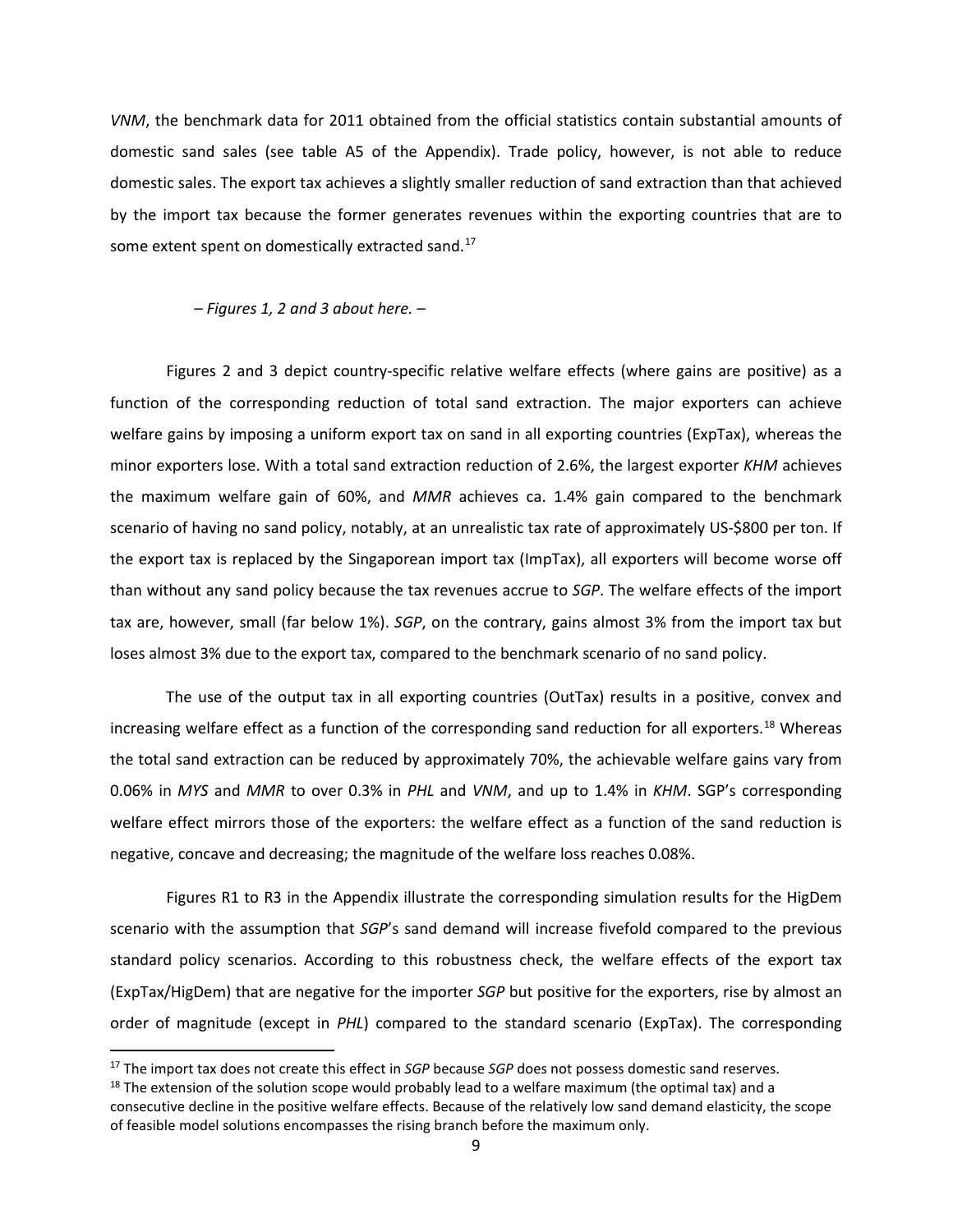maximum achievable total sand reduction more than doubles to 7.5% under ExpTax/HigDem and 8.0% under ImpTax/HigDem (figure R1 (b)). The welfare gain that SGP can achieve via the import tax (ImpTax/HigDem) remains the same as before (3% under ImpTax). Most welfare effects and the corresponding total sand reductions induced by the output tax (OutTax/HigDem), in contrast, hardly change compared to the respective values under the standard scenarios, except in *SGP* and *MMR,* where welfare effects rise by almost an order of magnitude compared to the effects under the standard scenario (OutTax).

## **Discussion**

The most characteristic feature of the analyzed model is the detailed, theory-based representation of international trade. The model structure and the simulations draw on benchmark data from official statistical bureaus describing the current economic environment. Thus, the model is tailored to studying the effects of taxation on international trade given the current trade patterns.

If scholars or policymakers intend to study long-term developments and policies, a Hoteling type model of intertemporally optimal resource extraction with a limited, nonrenewable sand deposit can be the preferable model type. Our analysis has a short- to medium-term perspective. It assumes that sand deposits are (at least to some extent) renewable or available in sufficient quantities within the examined time horizon. A long-term analysis would be complicated by uncertainty of technical progress, which might substantially reduce the need for sand in construction or even make it obsolete.

Unofficial sand trade is not captured by the data. Therefore, we have performed a robustness check with extended sand demand and hence trade. The robustness check has demonstrated that future changes in Singapore's sand demand can create greater than proportional changes in welfare effects for both Singapore as the sand importer, and sand exporters. These changes can likely reach an order of magnitude. On the one hand, no precise official forecasts of Singapore's sand demand are available. On the other hand, any forecast of sand demand, supply and trade is subject to uncertainty of future economic growth and technical progress that might introduce alternative less sand-intensive production techniques and thus reduce sand demand. Therefore, the prediction of future sand demand is the primary source of uncertainty. Nonetheless, the advantages of pricing sand extraction (OutTax), implemented either as a tax or via the *SEATS*, are qualitatively robust to the sensitivity check.

The simulation results have revealed substantial differences between the effects of trade policy and output taxation. These differences hinge on the implicit possibility of shifting sand sales in the model from the export to the domestic market. If this possibility becomes more restricted and more of the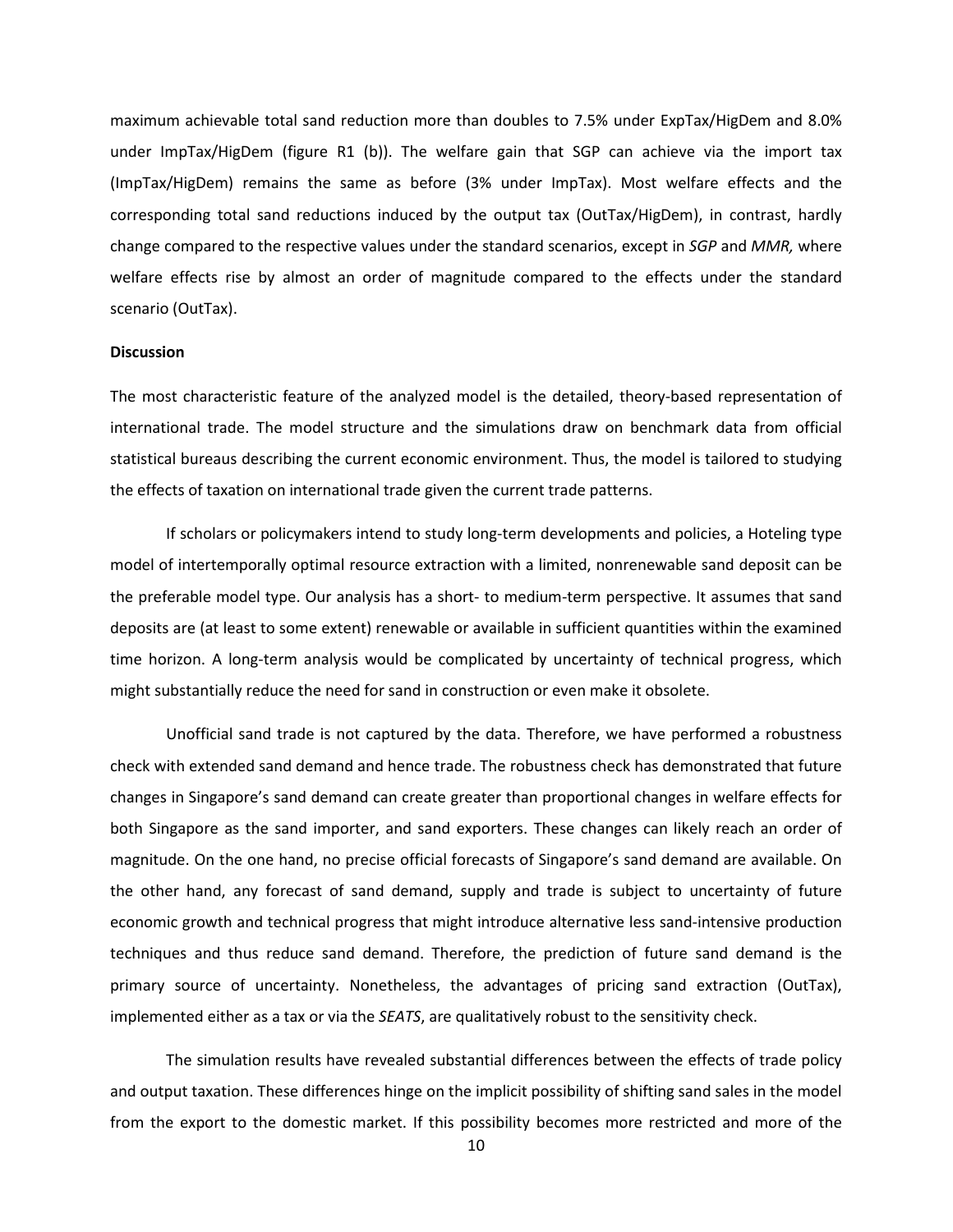extracted sand is shipped to Singapore, the effects of trade policy will be closer to those of output taxation, i.e., the trade policy will become more effective with respect to the reduction of sand extraction.

To assess the uncertainty in key model parameter values, we perform a sensitivity analysis. The results are shown in figures S1 to S3 of the Appendix. First, we lower and raise the parameter values governing the trade elasticity in all sectors by one standard deviation (based on the estimates of Caliendo and Parro, 2015). The effect on sand extraction and welfare is close to zero under OutTax and is small under ExpTax. Second, we change the elasticity of substitution between intermediate inputs in the construction (CONS) and nonmetallic minerals (NMMS) sectors from 0 to 0.25 and 0.75,<sup>[19](#page-10-0)</sup> which varies the substitution possibilities between inputs within a moderate range. The effect on sand extraction and welfare is significant. For instance, the achievable sand reduction via the export tax doubles, and SGP's welfare loss created by the output tax decreases by 50% if 0.75 is assumed. Although these effects are dominated by the uncertainty of the future sand demand discussed above, alterations of elasticities can increase or decrease the differential between the effects of trade policy and output taxation.

Another unknown factor is the socially optimal rate of the sand tax, i.e., the correct rate of the Pigou tax that reflects the total social (especially environmental) marginal damage. Because this information is unavailable to date, this analysis has exploited a wide range of feasible tax rates. From a modeling perspective, feasibility refers to the solution space of well-defined, unique market equilibria. From a policy perspective, feasibility refers to reasonable tax rates as depicted by figure 1. Such tax rates reach nearly US-\$20 per ton under the OutTax scenario. Given sand prices have been between approximately US-\$4 and 9 per ton during the preceding ten years (UN Comtrade, 2016, Statista, 2018), the price of US-\$20 per ton implies very substantial taxation. Tax rates reaching hundreds of dollars, as examined in the trade policy scenarios ExpTax and ImpTax, appear to be prohibitively high and politically unrealistic. Against this backdrop, the range of tax rates examined in this analysis seems to be sufficient with regard to practical policy implications.

#### **Conclusion**

The presented simulation results are in favor of a uniform output tax (OutTax) imposed on the total sand extraction in all sand extracting (exporting) Southeast Asian countries. The output tax can achieve a wide range of reductions of sand extraction at moderate marginal costs represented by moderate tax rates.

<span id="page-10-0"></span> $19$  These two sectors absorb most of the sand supply. The value of zero implies that there are no substitution possibilities between different inputs.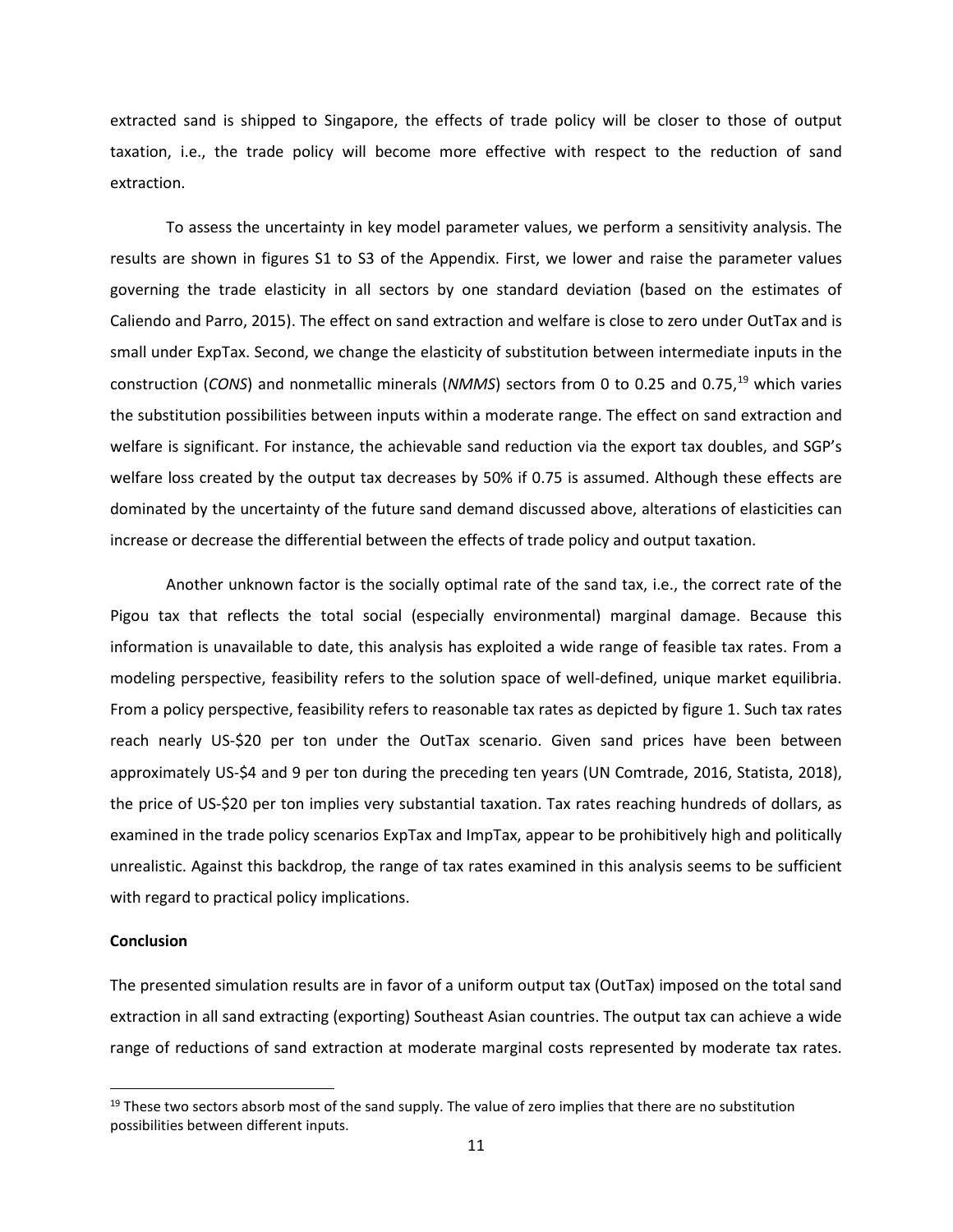Once more accurate and complete information about the total social (including environmental) marginal damage of sand extraction has become available, an appropriate rate of the corresponding *Pigou* tax can be derived and implemented. While all sand exporters gain from the output tax policy due to higher gross sand prices (including the tax) and resulting tax revenues, Singapore's welfare losses are minor. The output tax can equivalently be implemented as a *Sand Extraction Allowances Trading Scheme (SEATS).* Notably, the output tax goes beyond Singapore's responsibility for the externalities of its sand consumption, because such taxation significantly affects *domestic* sand sales of the Southeast Asian sand extractors. The policy implementation, however, poses challenges. In particular, it requires coordinated action by the exporters to implement the uniform tax rate and capture the entire sand extraction market.

If only a part of the sand market is taxed – as in the export tax (ExpTax) or import tax (ImpTax) scenarios – the untaxed part of the market will absorb most of the excess sand supply. This effect renders both trade policies rather ineffective for reducing sand extraction. Although not explicitly visible in the model, the untaxed market may include illegal sales and exports that undermine any taxation or regulation of legal sand extraction and trade. Thus, full coverage and strict monitoring of sand taxation in all exporting countries are inevitable.

The export tax scenario (ExpTax), on the contrary, has the advantage of benefiting the poorest exporters, Cambodia and Myanmar. The estimated magnitude of this gain based on data for the benchmark year 2011, however, is only significant for Cambodia and small for Myanmar, whereas the other exporters are slightly worse off than without a sand policy. The robustness check (HigDem) indicates that Singapore's expected increasing future sand demand can enlarge the welfare effects of the export tax by an order of magnitude.

The primary advantage of the import tax (ImpTax) policy is the opportunity for Singapore to implement it unilaterally following its green economic attitude without the requirement of international coordination. In this sense, the import tax can act as a temporary compromise as long as a coordinated policy on the export side covering the entire sand extraction cannot be achieved. Nonetheless, policymakers should engage in international negotiations to capture the social and environmental benefits of the output tax (OutTax). The potential welfare gains should create the right economic incentive for the Southeast Asian exporters, while the "green frontrunner" role should create an incentive for Singapore.

12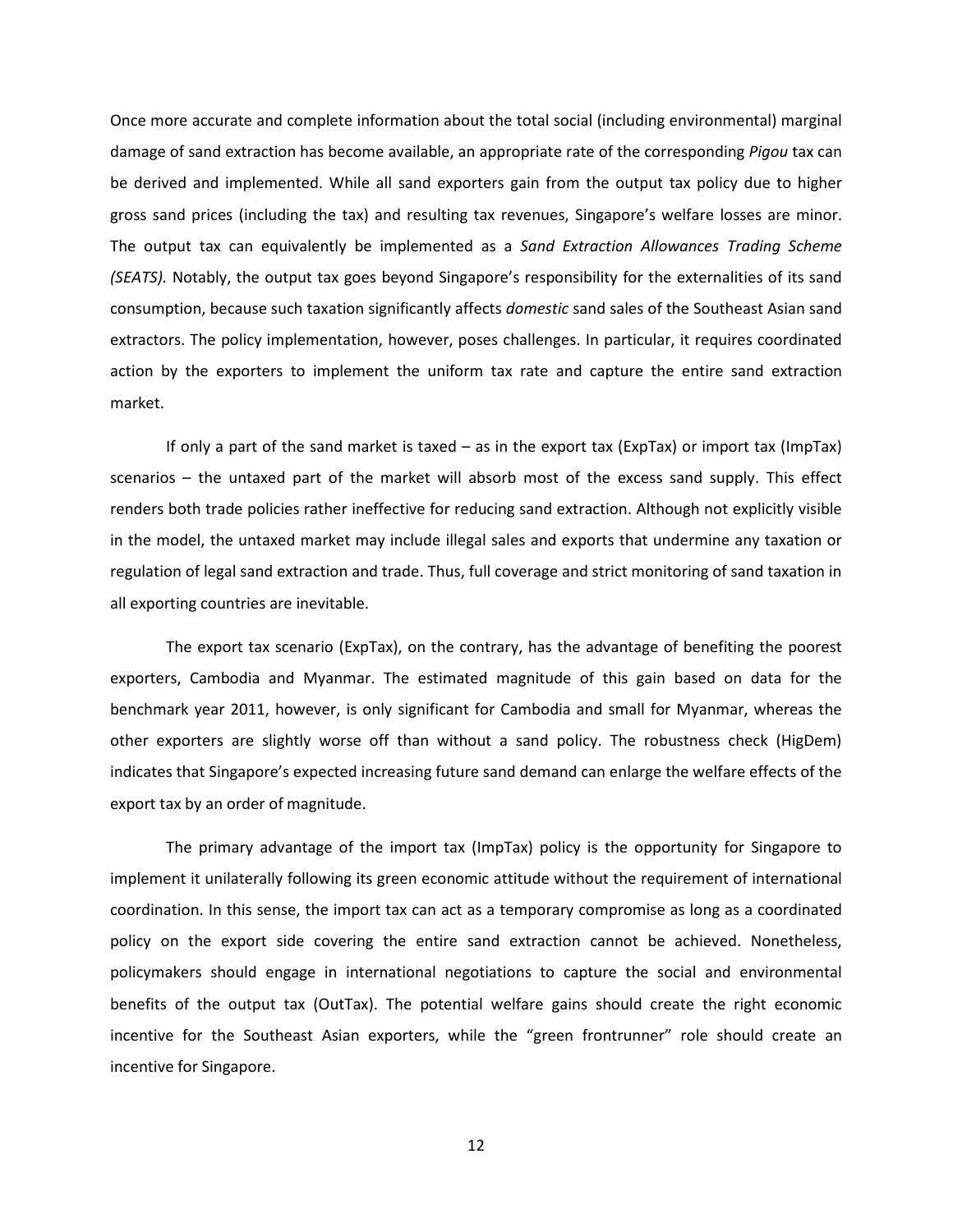The socially optimal policy implementation requires the search for more precise information on the damage of sand extraction. Once natural science scholars have provided this information, economics scholars can derive the corresponding costs and contrast them with related benefits. Political scientists may explore the approaches to the coordinated tax policy implementation. In this way, Singapore can serve as a prominent example that demonstrates how the sand extraction problem can be successfully solved or at least mitigated. The resulting insights will be of global relevance because of the immense importance of sand as an essential input to construction all over the world. Although this study will not resolve the global problem of harmful sand extraction and limited sand reserves, it has demonstrated that smart policies can, at least to some extent, reconcile Singapore's green economy with sand imports from Southeast Asia if such policies are implemented and controlled rigorously. In this way, it is hoped that this study has pointed to a promising avenue for further research.

## **References**

Ako T.A., U.S. Onoduku, S.A. Oke, B.I. Essien, F.N. Idris, A.N. Umar and A.A. Ahmed (2014). Environmental effects of sand and gravel mining on land and soil in Luku, Minna, Niger State, North Central Nigeria. *Journal of Geosciences and Geomatics*, 2 (2):42–49, DOI: 10.12691/jgg-2-2-1.

Anthony, E.J., G. Brunier, M. Besset, M. Goichot, P. Dussouillez and V.L. Nguyen (2015). Linking rapid erosion of the Mekong River delta to human activities. *Nature Scientific Reports,* 5:14745, DOI: 10.1038/srep14745.

Böhringer, C., E.J. Balistreri and T.F. Rutherford (2012). The role of Border Carbon Adjustment in unilateral climate policy: overview of an Energy Modeling Forum study (EMF 29). *Energy Economics,*  34:S97–S110.

Bravard, J.-P., M. Goichot and S. Gaillot (2013). Geography of sand and gravel mining in the lower Mekong River – first survey and impact assessment. *Echo Géo (online),* 26, DOI: 10.4000/echogeo.13659.

Brunier, G., E.J. Anthony, M. Goichot, M. Provansal and P. Dussouillez (2014). Recent morphological changes in the Mekong and Bassac river channels, Mekong delta: the marked impact of river-bed mining and implications for delta destabilization. *Geomorphology*, 224:177–191.

Caliendo, L. and F. Parro (2015). Estimates of the trade and welfare effects of NAFTA. R*eview of Economic Studies*, 82(1):1–44.

Chan, G., R. Stavins, R. Stowe and R. Sweeney (2012). The SO2 allowance-trading system and the Clean Air Act Amendments of 1990: reflections on 20 years of policy innovation. *National Tax Journal*, 65:419– 452.

Darby, S.E., C.R. Hackney, J. Leyland, M. Kummu, H. Lauri, D.R. Parsons, J.L. Best, A.P. Nicholas and R. Aalto (2016). Fluvial sediment supply to a mega-delta reduced by shifting tropical-cyclone activity. *Nature Letter,* 539:276–279, DOI:10.1038/nature19809.

Dekle, R., J. Eaton and S. Kortum (2008). Global rebalancing with gravity: measuring the burden of adjustment. *IMF Economic Review,* 55(3):511–540, DIO: 10.1057/imfsp.2008.17.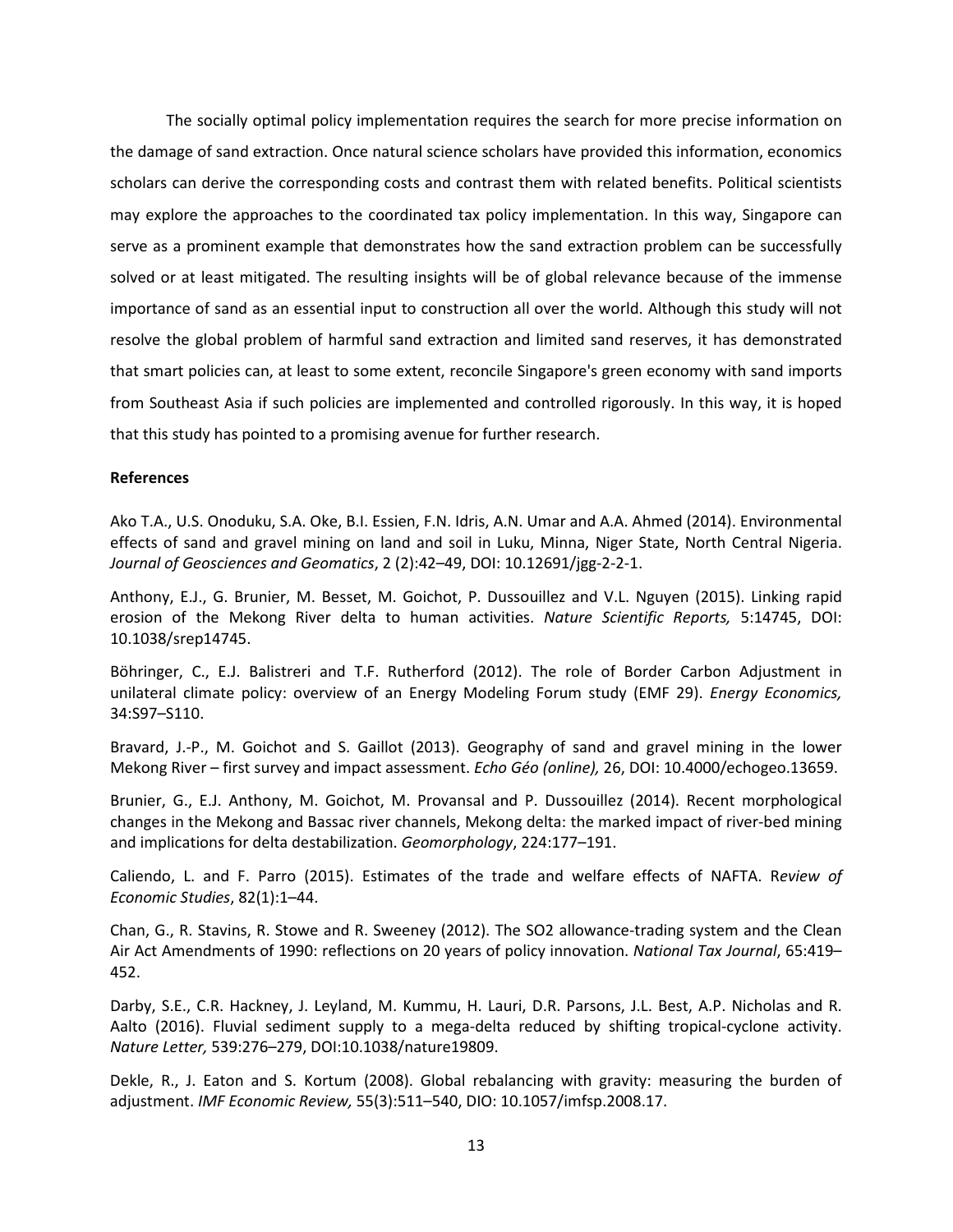Franke, M. (2014). When one country's land gain is another country's land loss… The social, ecological and economic dimensions of sand extraction in the context of world-systems analysis exemplified by Singapore's sand imports. *Berlin School of Economics and Law Working Paper,* No. 36/2014, https://www.econstor.eu/bitstream/10419/97163/1/784933251.pdf (accessed 02/2017).

Global Witness (2010). Shifting Sand – How Singapore's demand for Cambodian sand threatens ecosystems and undermines good governance. *London, UK,* https://www.globalwitness.org/en/archive/ shifting-sand-how-singapores-demand-cambodian-sand-threatens-ecosystems-and-undermines-good/ (accessed 07/2018).

Hoogmartens, R., M. Dubois and S. Van Passel (2014). Future perspectives on sand extraction in Flanders, a simulation using dynamic optimization. *Hasselt University working paper,* The Netherlands, http://hdl.handle.net/1942/18206 (accessed 02/2017).

Kim, T.G., T.A. Grigalunas and K.-N. Han (2008). The economic costs to fisheries because of marine sand mining in Ongjin Korea: Concepts, methods, and illustrative results. *Ecological Economics,* 65:498–507.

Nguyen, V.M., V.D. Nguyen, N.H. Nguyen, M. Kummu, B. Merz and H. Apel (2015). Future sediment dynamics in the Mekong Delta floodplains: impacts of hydropower development, climate change and sea level rise. *Global and Planetary Change,* 127:22–33.

Montgomery, D. (1972). Markets in licenses and efficient pollution control programs. *Journal of Economic Theory*, 5(3):395–418.

Padmalal, D. and K. Maya (2014). *Sand mining – environmental impacts and selected case studies.*  Springer, Heidelberg, Germany, 162 p., DOI: 10.1007/978-94-017-9144-1, http://www.springer.com/978- 94-017-9143-4.

Pothen, F. and M. Hübler (2018). The Interaction of climate and trade policy. *European Economic Review*, 107, 1–26.

Statista (2018). Average U.S. price of sand and gravel 2007–2017. *The Statistics Portal,* Hamburg, London, New York, https://www.statista.com/statistics/219381/sand-and-gravel-prices-in-the-us/ (accessed 05/2018).

UN Comtrade (2016). *United Nations Trade Statistics.* New York, USA, https://comtrade.un.org/ (accessed 10/2016).

UNEP (2014). Sand, rarer than one thinks. *Global Environmental Alert Service (GEAS),* Sioux Falls, USA, http://wedocs.unep.org/handle/20.500.11822/8665 (accessed 07/2018).

Wentworth, C.K. (1922). A Scale of grade and class terms for clastic sediments. *The Journal of Geology,* 30(5): 377–392, DOI: 10.1086/622910.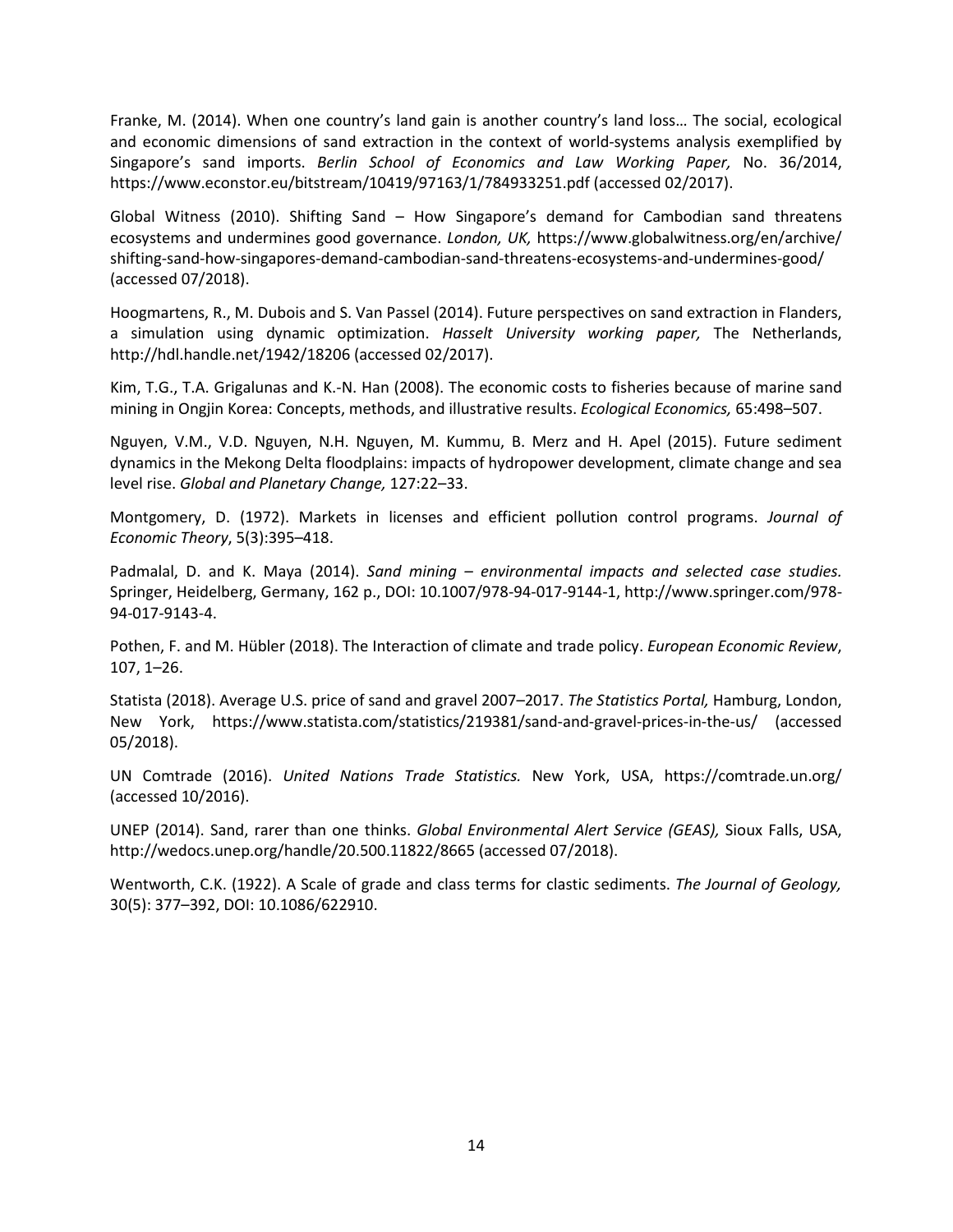Figures & Appendix

# Can Smart Policies Reconcile Singapore's Green Economy with Sand Imports from Southeast Asia?

Michael Hübler<sup>\*</sup>, Frank Pothen<sup>†</sup>

November 17, 2018

#### Abstract

In part I, this Appendix provides the main figures with simulation results to be included in the main article as well as supplementary figures showing descriptive statistics, a robustness check and sensitivity analysis results to be uploaded as supplementary online materials. In part II, it provides the supplementary online appendix. The online appendix first describes, in a nontechnical way, the model setup in terms of represented regions and sectors as well as functional forms. Based on that information, the appendix describes the data sources of the numerical model calibration. It then explains the representation and disaggregation of the sand sector and the definition of the related policies. The final section provides the mathematical formulation of the model.

<sup>∗</sup>Corresponding author. Email: huebler@iuw.uni-hannover.de, tel: +49-511-762-19569, fax: +49- 511-762-2667. Leibniz Universität Hannover, Institute for Environmental Economics and World Trade, Königsworther Platz 1, 30167 Hannover, Germany.

<sup>†</sup>Fraunhofer Institute for Microstructure of Materials and Systems, IMWS, Halle, Germany.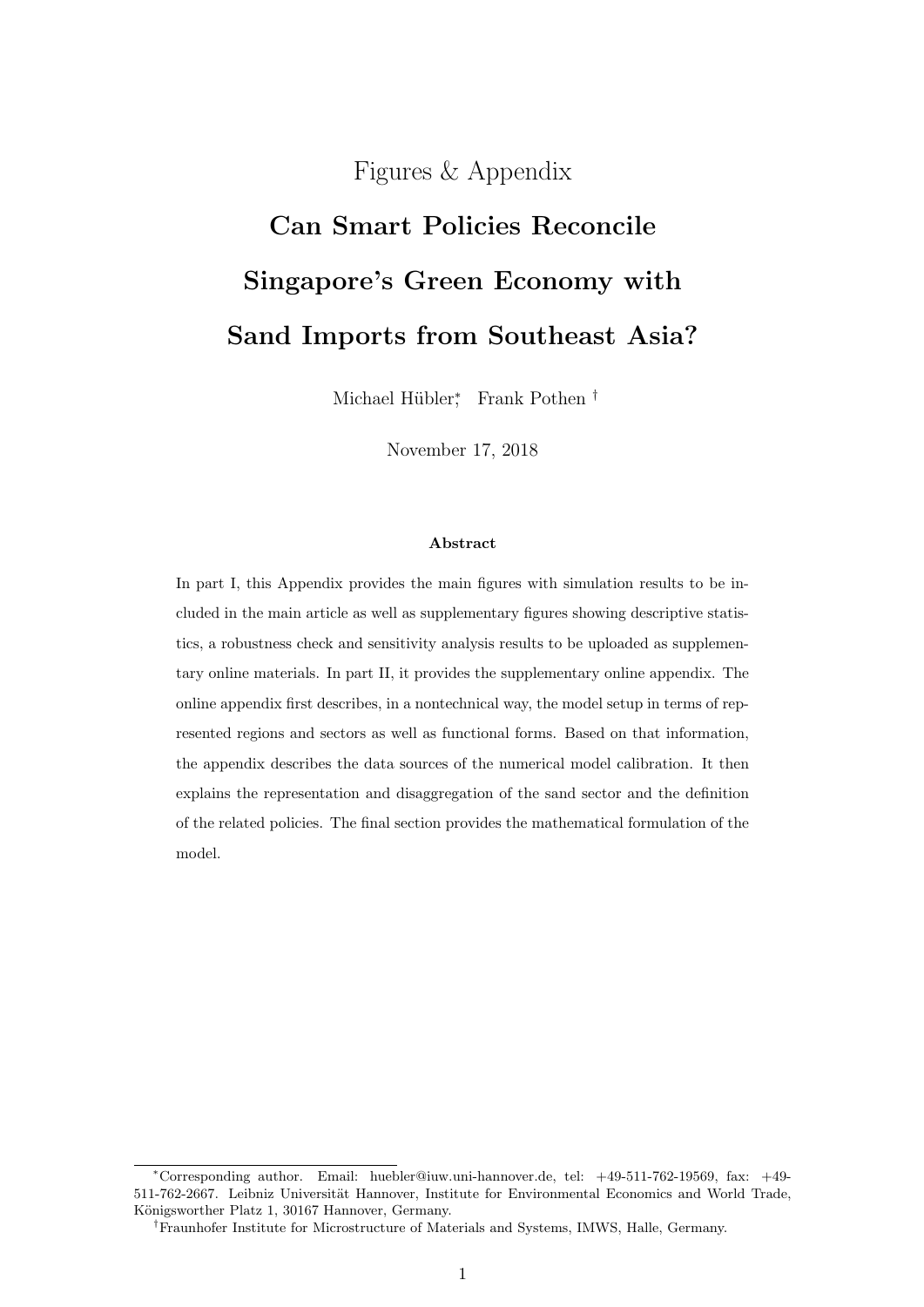## I Figures

## Main simulation results

The following figures show the main simulation results to be included in the main article. Figure 1 depicts the sand tax rate as a function of the reduction of total sand extraction in all sand extracting (exporting) Southeast Asian countries. These graphs can be interpreted as marginal abatement cost curves. Figures 2 and 3 show countries' relative welfare changes vs. the reduction of total sand extraction.



Figure 1

Figure 2

Regional welfare effects

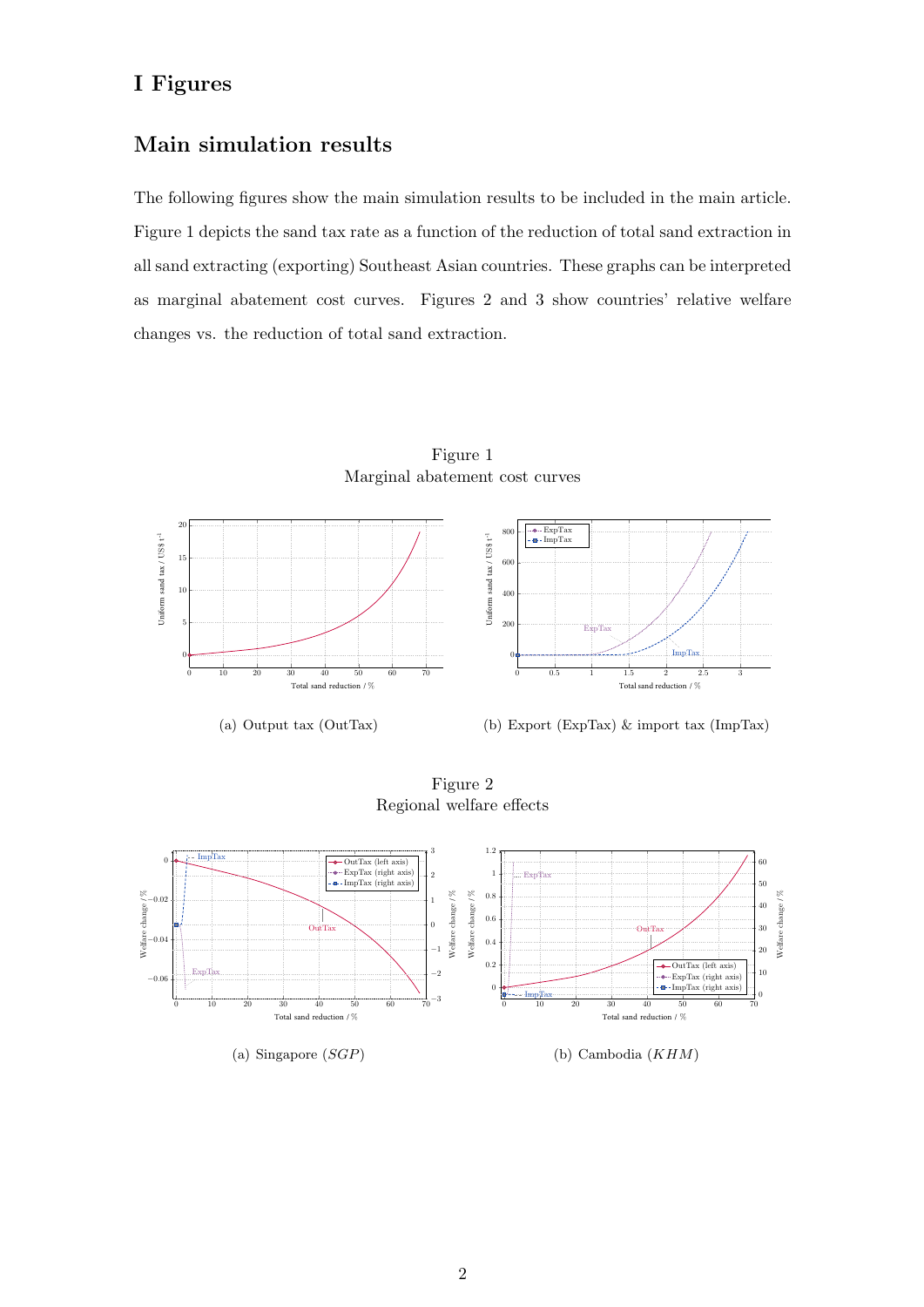Figure 3 Regional welfare effects



## Supplementary descriptive statistics

All figures presented in the following sections are supplementary. Figure D1 displays the distribution of Singapore's (SGP's) sand and gravel imports (data classifications H1–H3) by source countries based on import values for recent years as published in the United Nations Comtrade database in 2015/16 (UN Comtrade, 2016). In accordance with these data, the subsequent policy analysis will concentrate on the largest sand suppliers: Cambodia  $(KHM)$ , Malaysia  $(MYS)$ , Myanmar  $(MMR)$ , the Philippines  $(PHL)$  and Vietnam  $(VNM)$ . Note that in the model's benchmark year 2011, Vietnam's sand exports to Singapore were small. Because Indonesia's sand exports were minor in all years, Indonesia is left out of the analysis.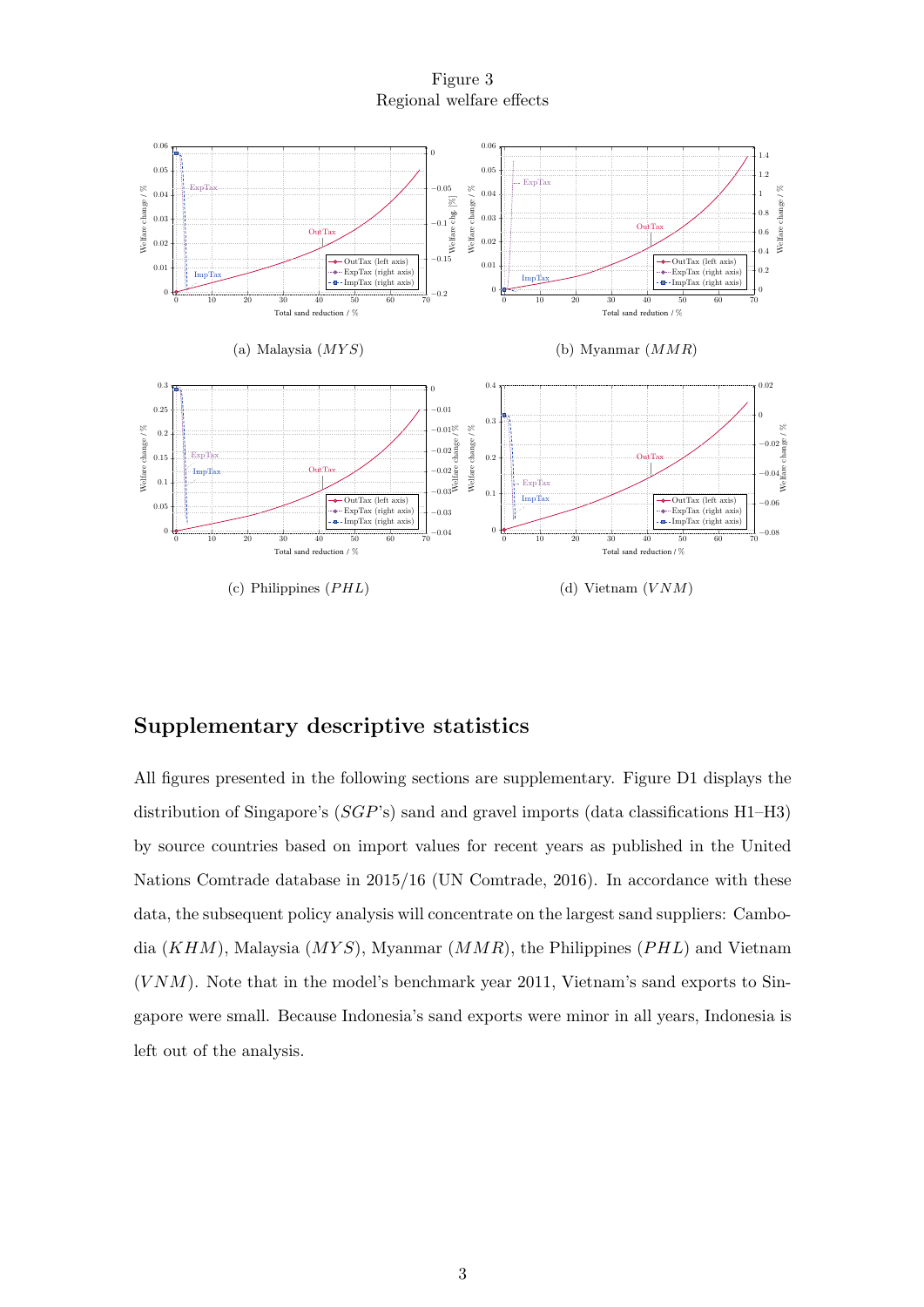Figure D1 Distribution of Singapore's sand imports



By source countries (UN Comtrade, 2016)

## Supplementary robustness check

As a robustness check, the following figures show alternative simulation results under the assumption that Singapore's (SGP's) sand demand increases fivefold (HigDem). Figure R1 depicts the sand tax rate as a function of the reduction of total sand extraction in all sand-extracting (exporting) Southeast Asian countries. The graphs can be interpreted as marginal abatement cost curves. Figures R2 and R3 show countries' relative welfare changes vs. the reduction of total sand extraction.



Figure R1 Marginal abatement cost curves with extended sand demand

(a) Output tax (OutTax/HigDem)

(b) Exp. (ExpTax/HigDem) & imp. tax (ImpTax)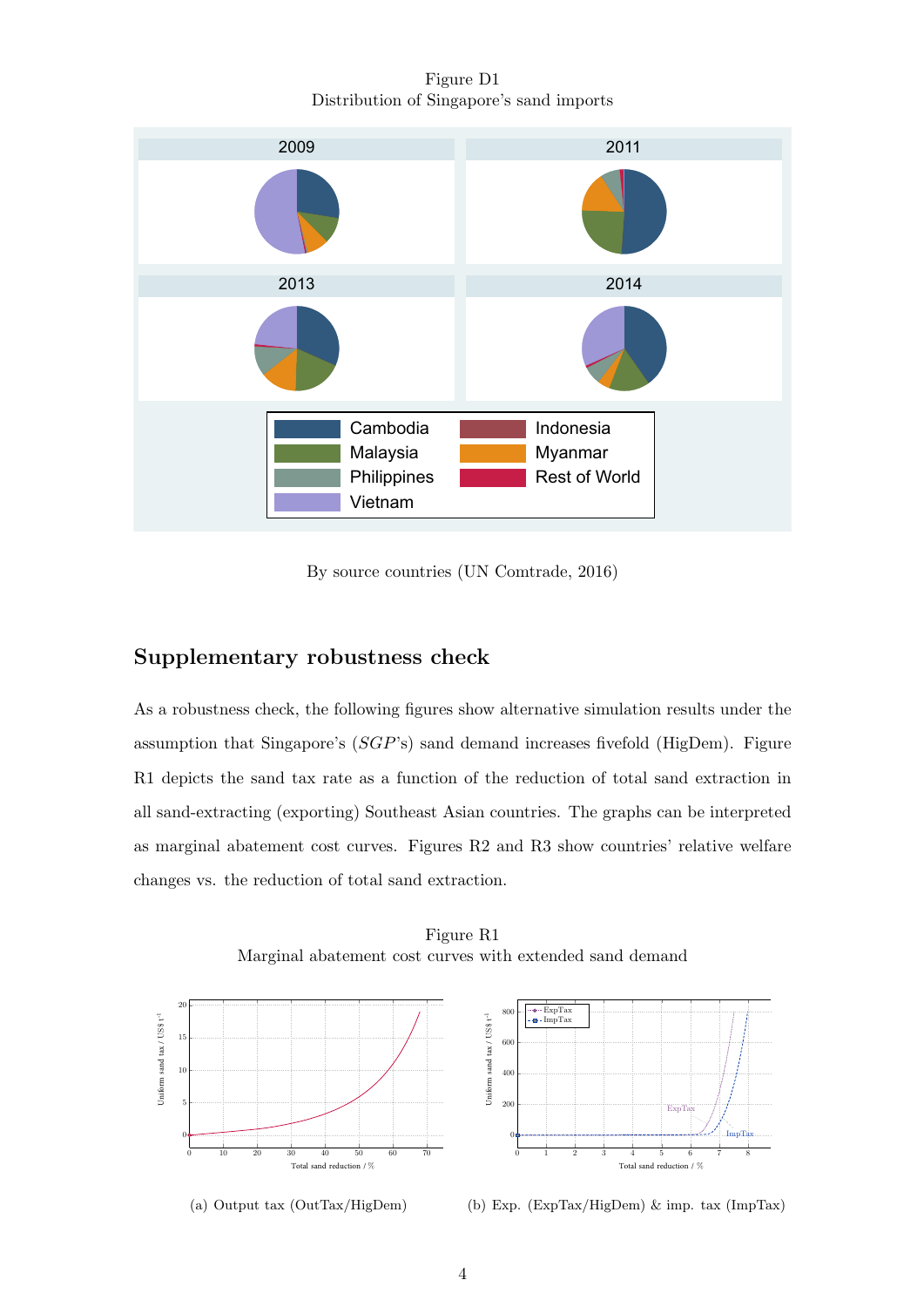Figure R2 Regional welfare effects with extended sand demand



0 10 20 30 40 50 60 70  $\theta$ 0.01 0.02 0.03 0.04  $0.05$ 0.06  $Out<sub>T</sub>$ Total sand reduction / % −0.2 −0.15 −0.1 −0.05<br>
−0.15<br>
Welfare chg. / %<br>
× 0  $\mathcal{L}$ m OutTax (left axis) ExpTax (right axis) **ImpTax** (right axis) (a) Malaysia  $(MYS/HigDem)$ 0 10 20 30 40 50 60 70 0 0.01 0.02 0.03 0.04 0.05 0.06 Total sand reduction / % Welfare change / %  $\overline{0}$ 0.2 0.4 0.6 0.8 1 1.2 1.4 ImpTax OutTax (left axis) ExpTax (right axis) ImpTax (right axis) (b) Myanmar (MMR/HigDem) 0 0.4





(c) Philippines  $(PHL/HigDem)$ 

Welfare change / %

(d) Vietnam  $(VNM/\text{Highem})$ 

Welfare change / %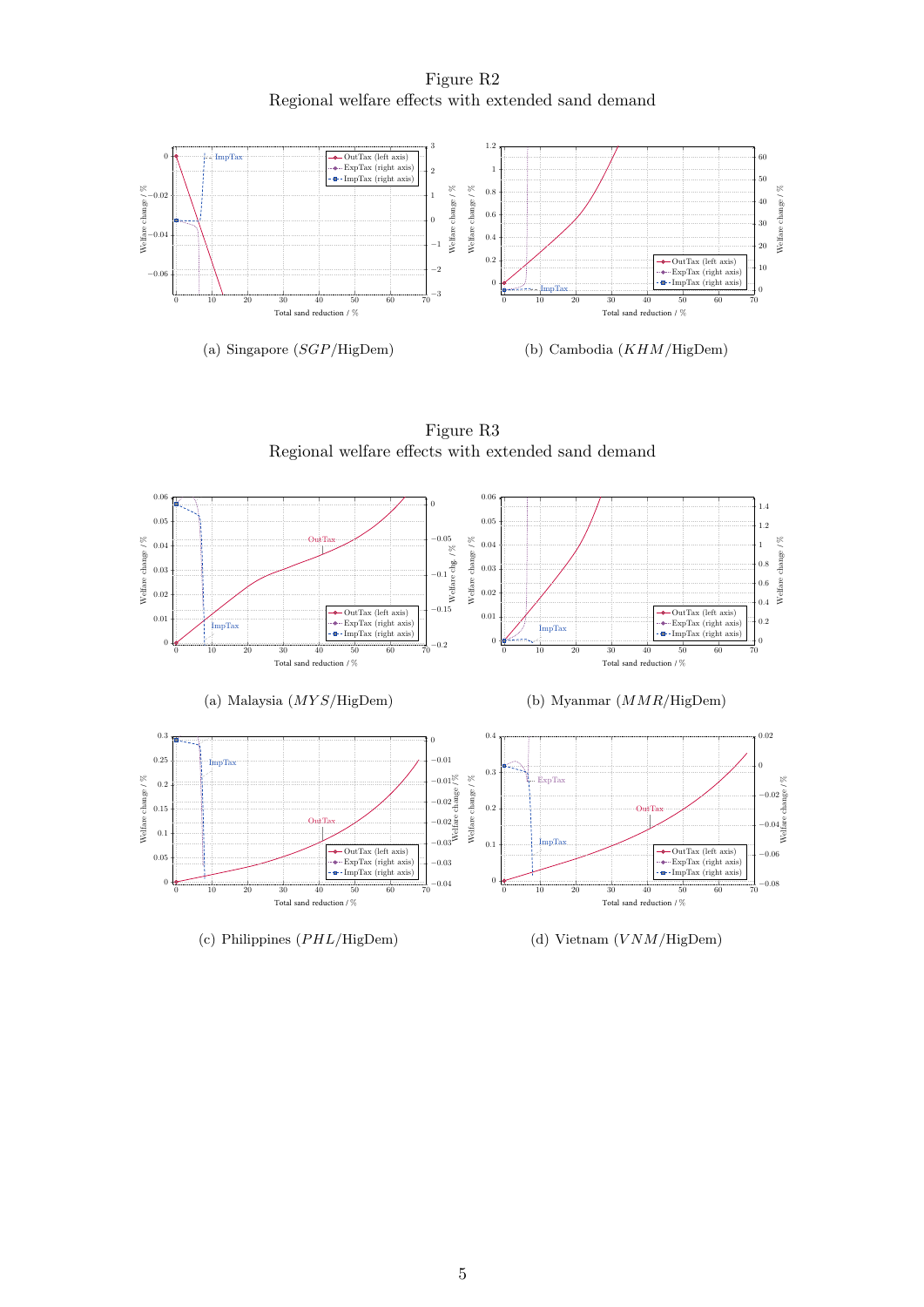## Supplementary sensitivity analysis

The following figures show the simulation results of the supplementary sensitivity analysis. First, we vary the trade elasticity parameter values  $\theta_i$  of all sectors i by  $\pm$  one standard deviation. The means (as reported in table A4) and standard deviations are taken from Caliendo and Parro (2015). The remaining standard deviations corresponding to the means taken from Eaton and Kortum (2002) are set to one.

Second, the construction  $(CONS)$  and non-metallic minerals  $(NMMS)$  sectors absorb most of the total sand supply. Hence, we change the standard value of  $\sigma^Z$  = 0, i.e., the elasticity of substitution between intermediate inputs including sand (as illustrated in figure A2 and reported in table A3), in these two sectors to 0.25 and 0.75, respectively. The discussion section of the main article summarizes and interprets the results.

Figure S1 Margin. abatem. cost curves with variation in trade and input elasticities



Figure S2 Regional welfare effects with variation in trade and input elasticities



(a) Output tax (OutTax), Singapore (SGP)



(b) Output tax (OutTax), Cambodia (KHM)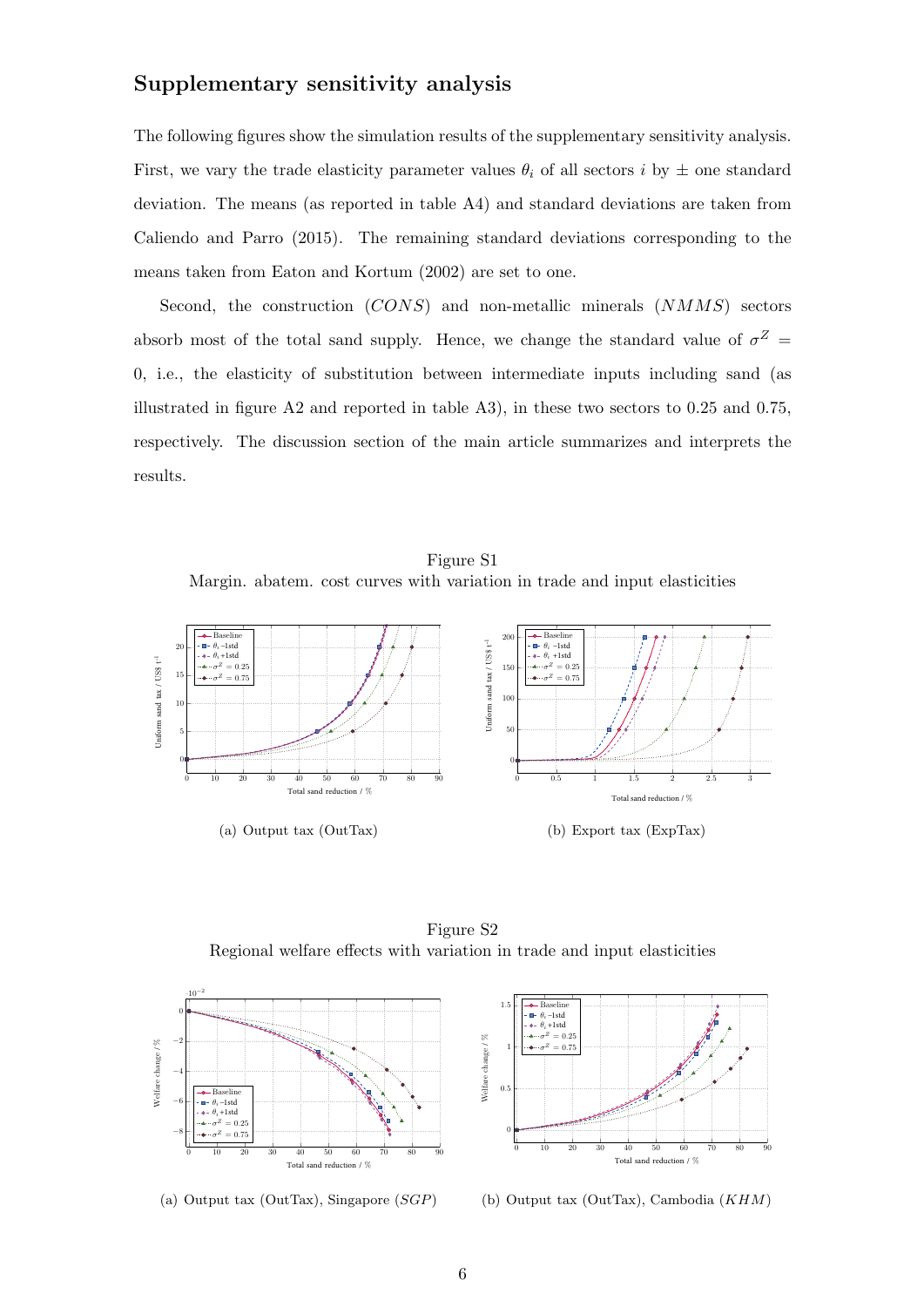Figure S3 Regional welfare effects with variation in trade and input elasticities





(a) Export tax (OutTax), Singapore (SGP)

(b) Export tax (ExpTax), Cambodia (KHM)

## II Appendix

## 1 Basic model structure

## 1.1 Regions

Table A1 lists 16 model regions  $r$  (alternatively,  $s$ ). The column  $SAND$  indicates whether there is a sand extracting sector in  $r$ .

| r          | Region      | <b>SAND</b> | $\boldsymbol{r}$ | Region             | SAND           |
|------------|-------------|-------------|------------------|--------------------|----------------|
| <i>KHM</i> | Cambodia    | Yes         | <b>KOR</b>       | Korea, Republic of | N <sub>o</sub> |
| MYS        | Malaysia    | Yes         | TWN              | Taiwan             | No             |
| MMR        | Myanmar     | Yes         | <i>IDN</i>       | Indonesia          | N <sub>0</sub> |
| PHL        | Philippines | Yes         | U S A            | United States      | No             |
| VNM        | Vietnam     | Yes         | EUR              | Europe (EFTA)      | No             |
| SGP        | Singapore   | No          | JPN              | Japan              | No             |
| THA        | Thailand    | No          | ROA              | Rest of Asia       | No             |
| CHN        | China       | No          | ROW              | Rest of the World  | No             |

Table A1 Regions in the model

## 1.2 Sectors

Table A2 presents 16 model sectors (goods)  $i$  (alternatively,  $j$ ). The investment good sector INVS provides a nontradable good and is hence excluded from the analysis of international trade. It is not used as an intermediate good input either. All other goods can either be used for final consumption or as intermediate inputs in production. Section 5.5 will additionally introduce international (global) transport services, which are required for shipping goods but are not treated as a normal production sector.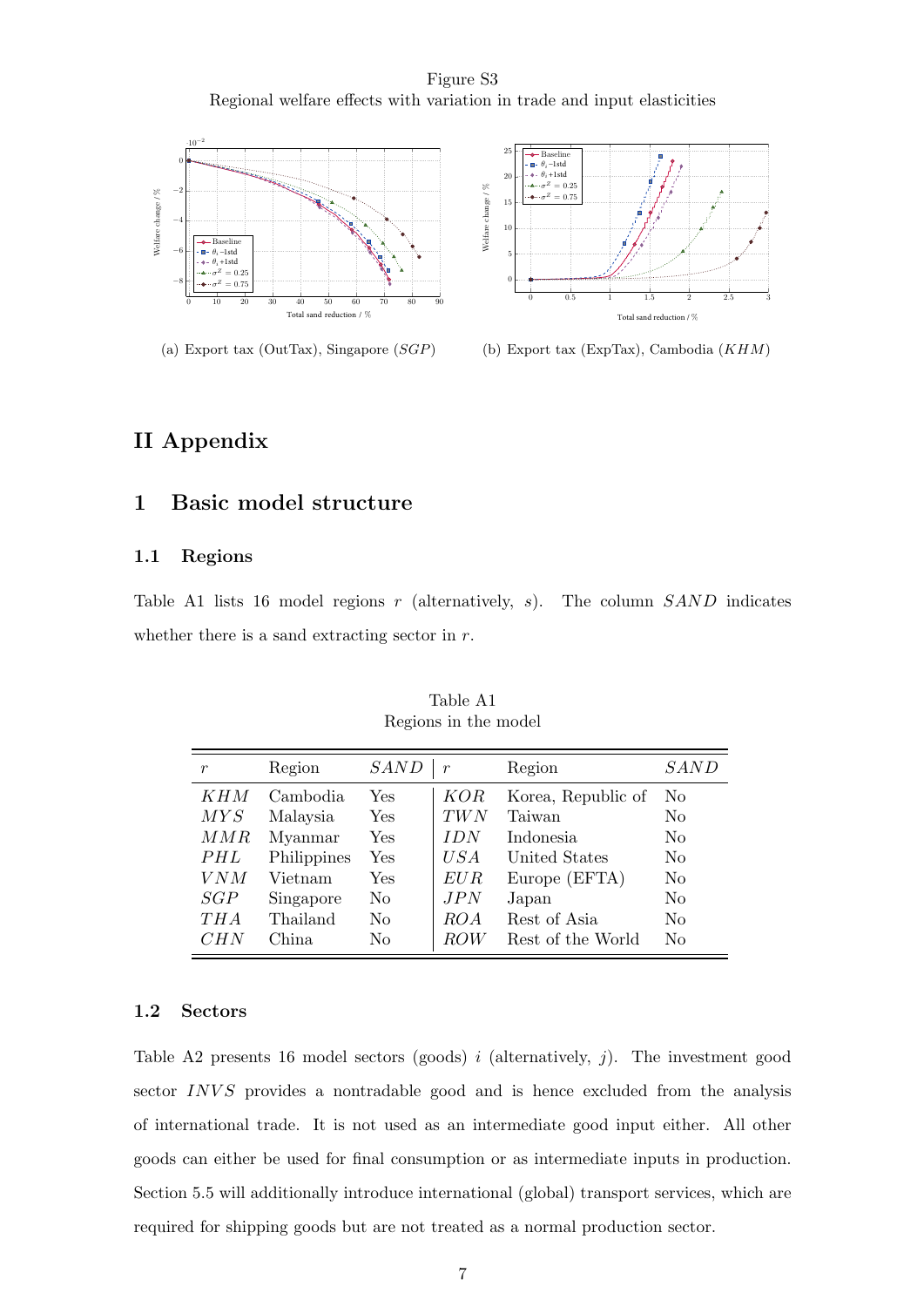| Sector                   |
|--------------------------|
| Agriculture              |
| Coal                     |
| Crude oil                |
| Natural gas              |
| Refined petroleum        |
| Food production          |
| Sand and gravel          |
| Other mining excl. sand  |
| Manufacturing            |
| Non-metallic minerals    |
| Energy-intensive sectors |
| Electricity              |
| Transport                |
| Construction             |
| Services                 |
| Investment)              |
|                          |

Table A2 Sectors in the model

## 2 Nested CES functions

## 2.1 Consumption

In each model region  $s$ , a representative consumer maximizes her utility  $U_s$  by choosing the optimal consumption bundle of all composite goods. She has nested constant elasticity of substitution (CES) preferences over sectoral composites. The preference structure is depicted by figure A1. The nested preferences allow for a differentiated degree of substitutability between individual goods in different nests.  $\sigma$  denotes the elasticity of substitution between goods in each nest.

Figure A1 Nesting structure of the consumption (utility) function



At the top level, the function combines a bundle of energy goods  $C_s^E$  with a nonenergy bundle  $C_s^N$ . The elasticity of substitution between them is denoted by  $\sigma^C$ . The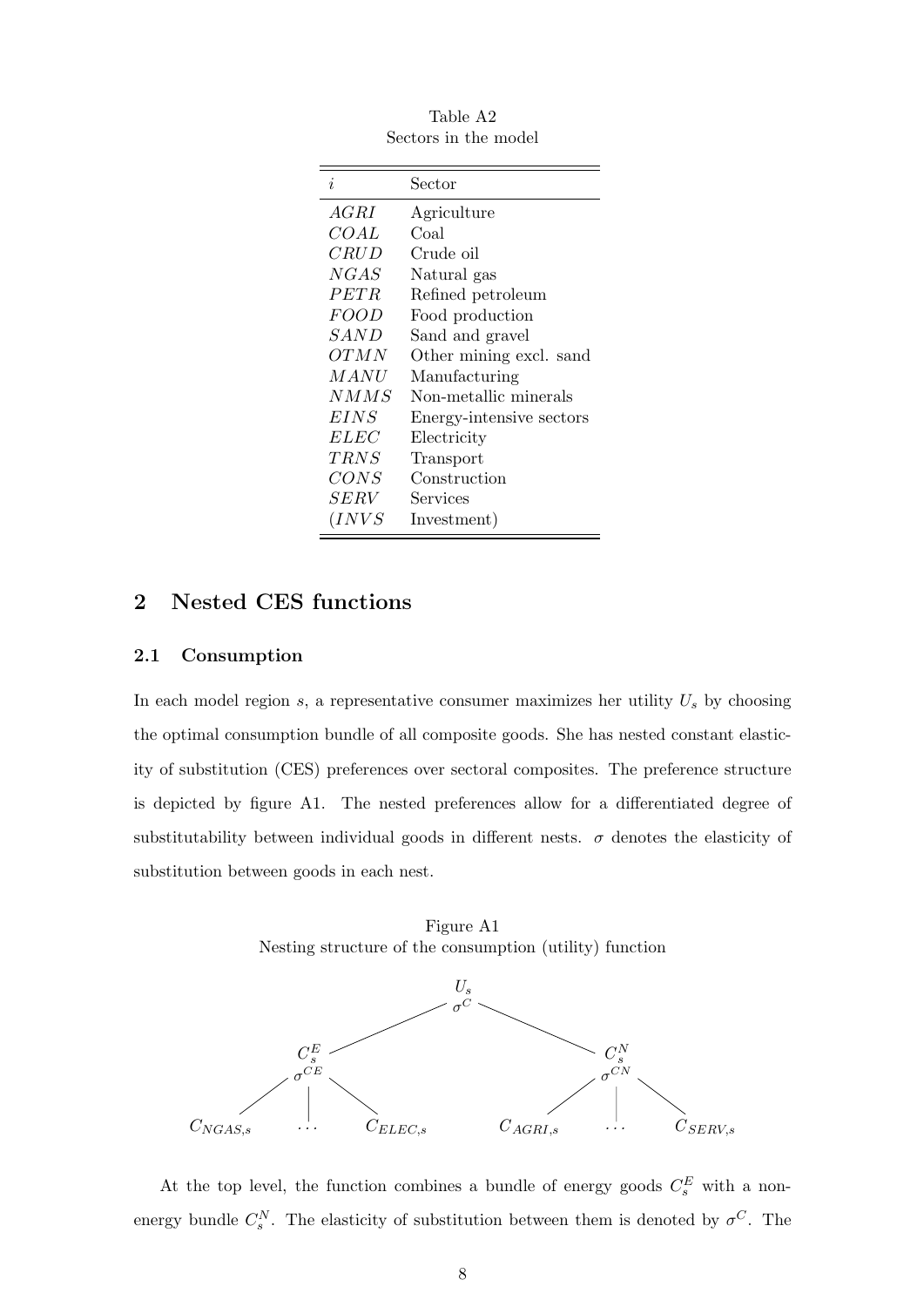consumption of energy goods coal  $(COAL)$ , crude oil  $(CRUD)$ , gas  $(NGAS)$ , refined petroleum ( $PETR$ ) and electricity ( $ELEC$ ) is aggregated in the energy bundle  $C_s^E$ . The elasticity of substitution between energy goods is  $\sigma^{CE}$ .  $C_s^N$  is the corresponding bundle of non-energy goods combined with the elasticity  $\sigma^{CN}$ .

## 2.2 Production

In each sector  $i$  of each region  $r$ , representative producers provide a continuum of differentiated varieties of the sector's good. They use the primary factors of labor  $L_{i,r}$  and capital  $K_{i,r}$  as well as intermediate inputs from all sectors as inputs. The producers minimize their input costs subject to the production function (technology) depicted in figure A2 by choosing the cost-minimizing input bundle  $\tilde{q}_{i,r}(z_{i,r})$ . Whereas most Eaton and Kortum (2002) type models assume that factors and intermediate inputs are combined in a Cobb-Douglas fashion, the underlying model follows Pothen and Hübler (2018) by implementing a nested CES production structure.





Inputs of labor  $L_{i,r}$  and capital  $K_{i,r}$  are combined in the nest  $KL_{i,r}$  assuming an elasticity of substitution  $\sigma^{KL} = 1$  (Cobb-Douglas) between them. The fossil fuels nest  $FF_{i,r}$  combines inputs of coal  $(Z_{COAL,i,r})$ , crude oil  $(Z_{CRUD,i,r})$ , natural gas  $(Z_{NGAS,i,r})$ and refined petroleum  $(Z_{PET R,i,r})$ . The corresponding elasticity of substitution is denoted by  $\sigma^{FF}$ . The energy nest  $E_{i,r}$  combines fossil fuel inputs with electricity inputs with the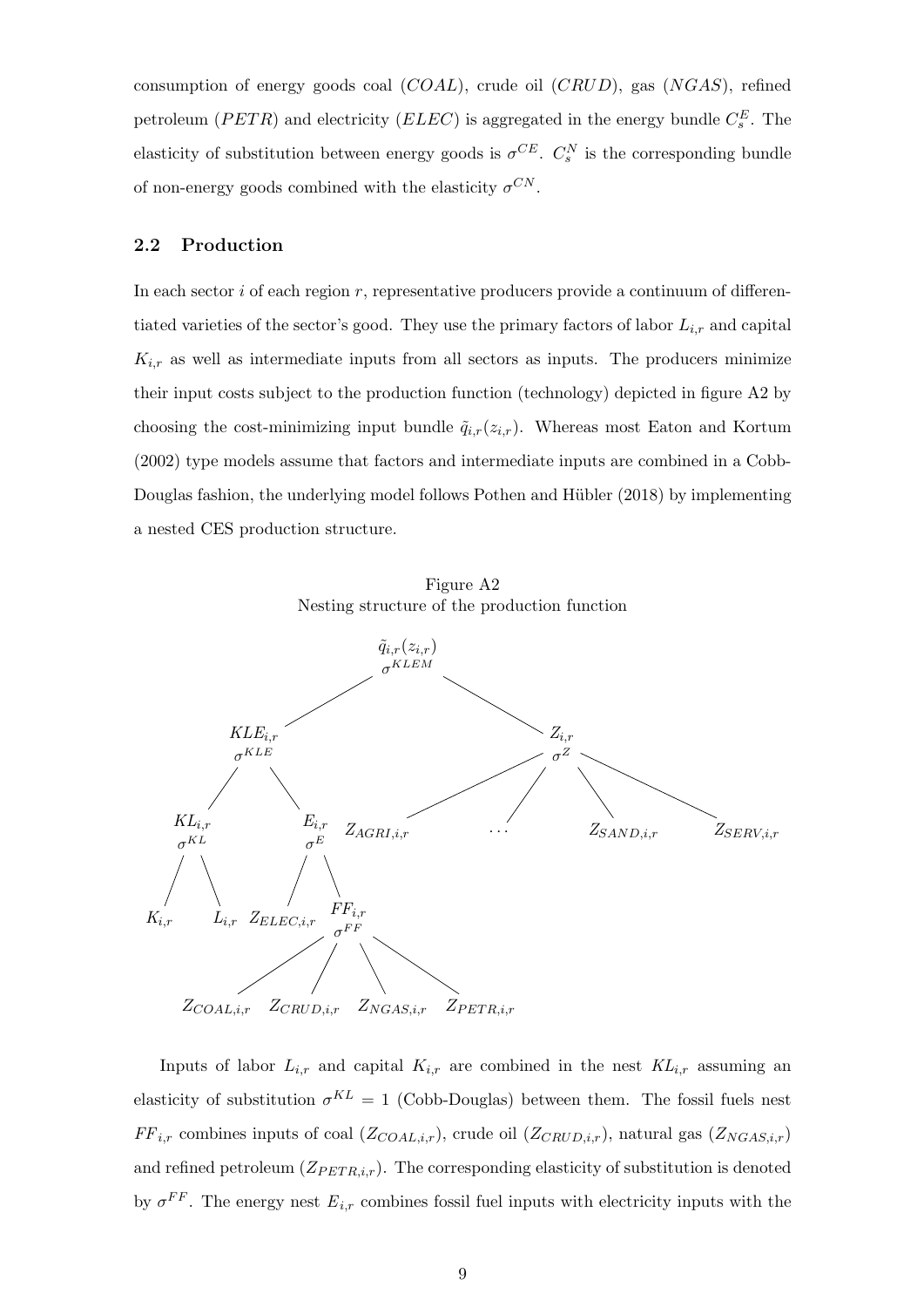elasticity of substitution  $\sigma^E$ . This assumption reflects the idea that electricity serves a different purpose in production processes than that of fossil fuels. The inputs of energy and value added are combined in the  $KLE_{i,r}$  nest with the corresponding elasticity of substitution  $\sigma^{KLE}$ . This structure is consistent with van der Werf (2008) who has shown that substitution between energy and value added matches the empirical data well. The aggregate  $KLE_{i,r}$  is combined with non-energy intermediate inputs with the elasticity of substitution  $\sigma^{KLEM}$  to obtain the cost-minimal input bundle  $\tilde{q}_{i,r}(z_{i,r})$ . Individual nonenergy inputs are aggregated in the nest  $Z_{i,r}$  with the elasticity of substitution  $\sigma^Z = 0$ (Leontief). Intermediate inputs of SAND are also included in the non-energy input nest  $Z_{i,r}$ . Accordingly, the demand for  $SAND$  does not react elastically to changes in prices because sand is (currently) an indispensable input in construction.

## 3 Model calibration

## 3.1 Input-output data

The Global Trade Analysis Project (GTAP) dataset, version 9 (Aguiar et al., 2016) is the main data source providing input-output data for the benchmark year 2011. The data cover consumption, production and international trade as well as policy parameters such as subsidies and taxes. These data are used to calibrate the input value shares<sup>1</sup> and corresponding outputs of the CES functions described in section 2.

Data on sand and gravel trade are taken from UN Comtrade (2016). We use two six-digit harmonized system (HS) items to quantify the flows of sand: HS 250590 (sands; natural, other than silica and quartz sands, whether or not colored, other than metalbearing sands of chapter 26) and HS 2517 (pebbles, gravel, crushed stone for concrete aggregates for road or railway ballast, shingle or flint; macadam of slag, dross, etc., tarred granules, chippings, powder of stones of heading No.  $2515$  and  $2516$ ).<sup>2</sup> The physical extraction of sand and gravel is taken from the materialflows.net database (Lutter et al., 2015).

<sup>&</sup>lt;sup>1</sup>A larger input value share implies larger economic effects of changing this input.

<sup>&</sup>lt;sup>2</sup>For  $MMR$ , we use data for 2010 because there are no physical export data available for 2011. For  $VNM$  and  $MYS$ , we use the average of the other three regions as physical exports are unavailable  $(VNM)$ or the implied prices are implausibly high  $(MYS)$ .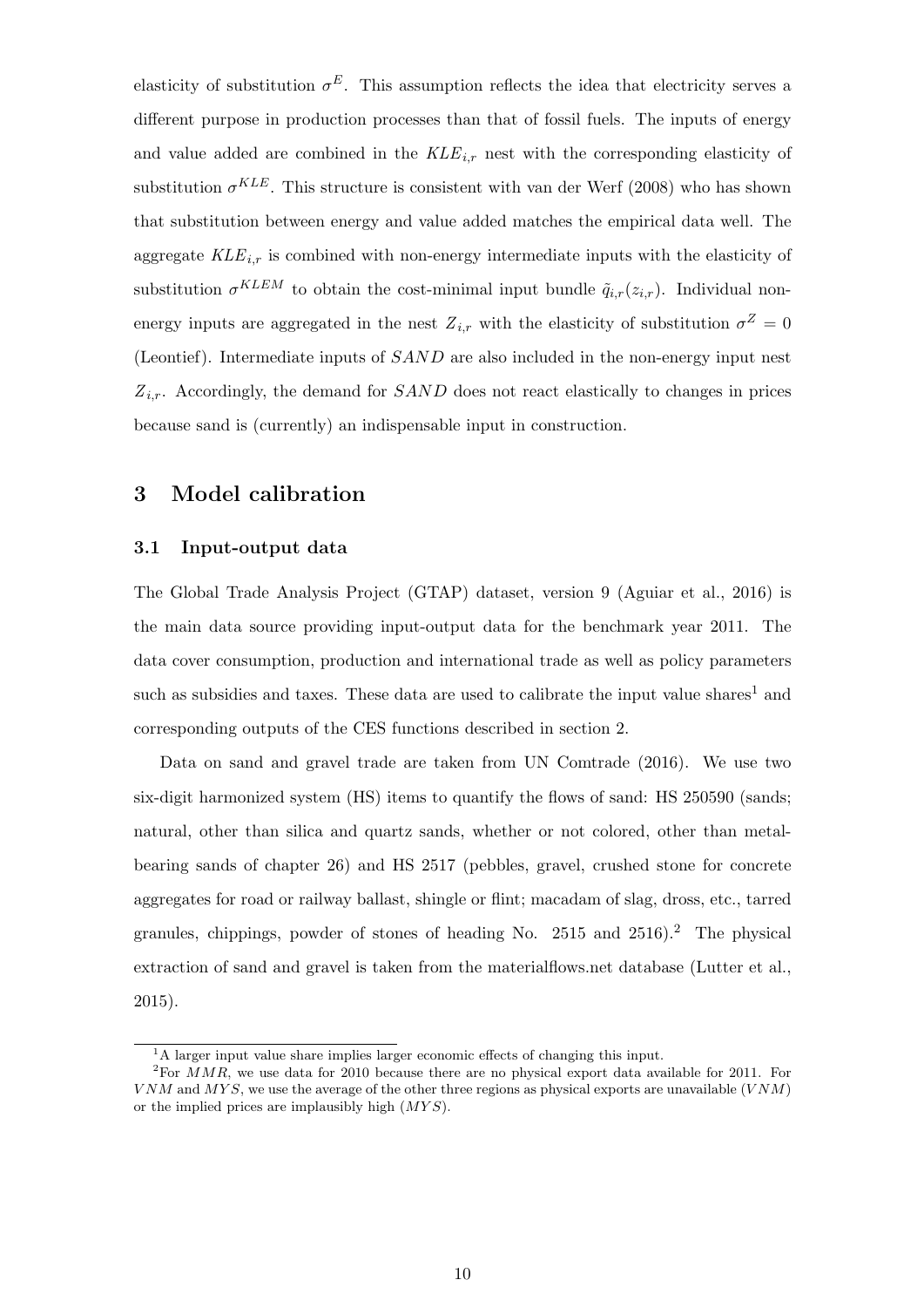The CES functions characterized in section 2 require the choice of elasticities of substitution, which are not covered by input-output datasets. Because the design of our model has been inspired by the established MIT EPPA (Emissions Prediction and Policy Analysis) model (Paltsev et al., 2005), we draw on the elasticities of substitution used there.

|                 | Elasticity of substitution between | Value |  |  |  |
|-----------------|------------------------------------|-------|--|--|--|
| Consumption:    |                                    |       |  |  |  |
| $\sigma^{CE}$   | Energy goods                       | 0.40  |  |  |  |
| $\sigma^{CN}$   | Non-energy goods                   | 0.25  |  |  |  |
| $\sigma^C$      | Energy and non-energy aggregates   | 0.25  |  |  |  |
| Production:     |                                    |       |  |  |  |
| $\sigma^{KLEM}$ | KLE and intermediates              | 1.50  |  |  |  |
| $\sigma^{KLE}$  | Value added and energy             | 0.40  |  |  |  |
| $\sigma^Z$      | Non-energy intermediates           | 0.00  |  |  |  |
| $\sigma^{KL}$   | Capital and labor                  | 1.00  |  |  |  |
| $\sigma^E$      | Electricity and fossil fuels       | 0.50  |  |  |  |
| $\sigma^{FF}$   | Fossil fuels                       | 1.00  |  |  |  |
| $\sigma^Q$      | Varieties                          | 2.00  |  |  |  |

Table A3 CES elasticities of substitution

 $\sigma$  = elasticity of substitution; values are taken from Paltsev et al. (2005).

Table A3 presents the used values of the elasticity of substitution  $\sigma$ . They are assumed to be equal across all sectors and regions. A larger elasticity implies better substitutability between the attached inputs and hence more flexibility in terms of adjustments to policy changes. As a consequence, negative welfare effects of taxation will likely become smaller.

## 3.3 Trade elasticities

Table A4 displays the values of the sector-specific shape parameter of the Fréchet distribution  $\theta_i$  required for the Eaton and Kortum trade model. Whenever possible, the values are based on Caliendo and Parro (2015). In sectors, for which no estimate is available, we use the value of 8.28 according to Eaton and Kortum (2002). A larger value of  $\theta_i$  reflects a narrower distribution and hence less variation in productivities (Pothen and Hübler, 2018) resulting in less flexibility in terms of adjustments to policy changes. As a consequence, the possible gains from trade via Ricardian specialization in varieties (Eaton and Kortum, 2002) will decrease, and policy impacts on trade will likely become stronger.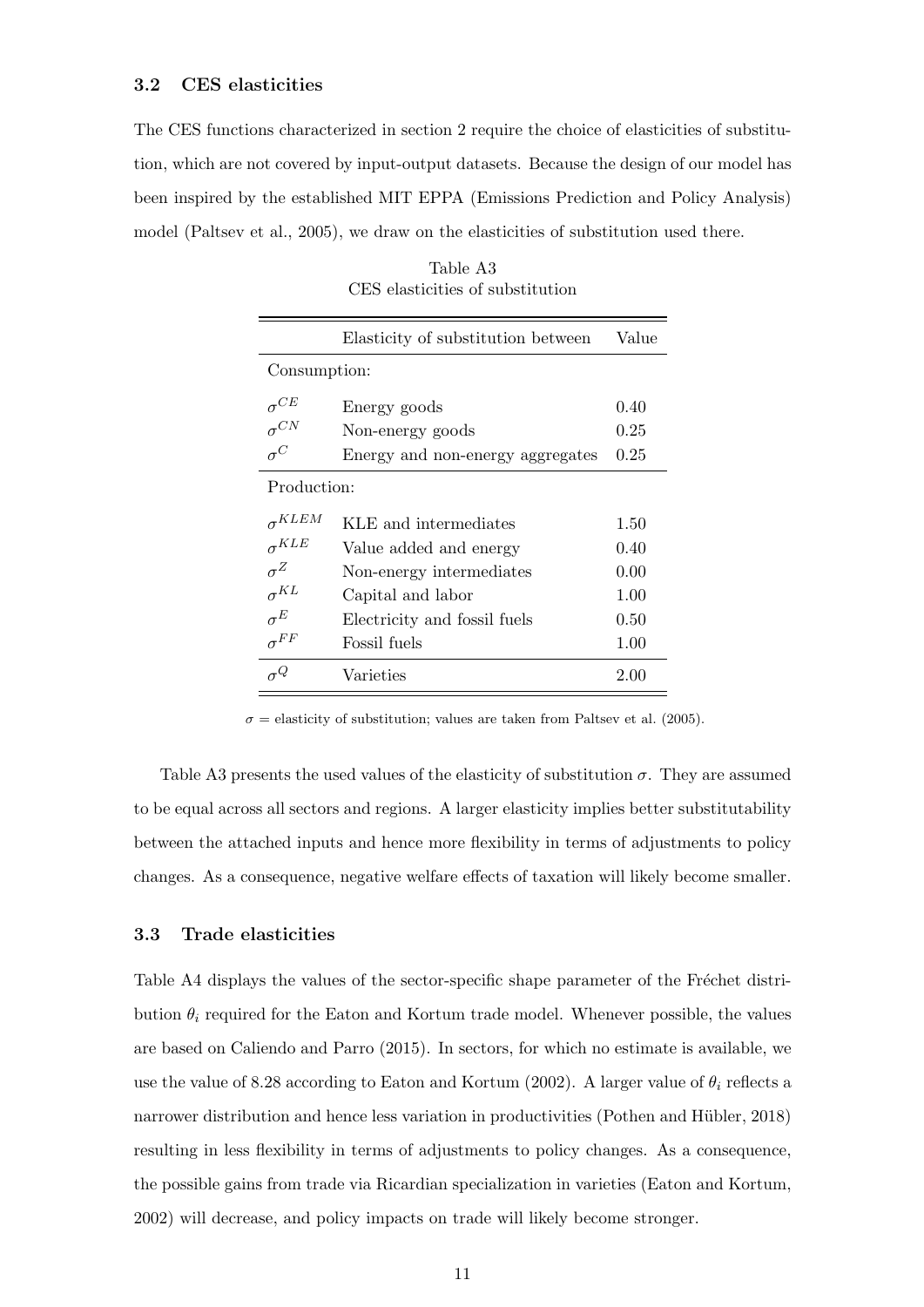| i           | Sector                   | $\theta_i$ | Source          |
|-------------|--------------------------|------------|-----------------|
| AGRI        | Agriculture              | 9.11       | CP, agriculture |
| COAL        | Coal                     | 13.53      | $CP$ , mining   |
| CRUD        | Crude oil                | 13.53      | $CP$ , mining   |
| NGAS        | Natural gas              | 13.53      | $CP$ , mining   |
| <i>PETR</i> | Refined petroleum        | 64.85      | CP, petroleum   |
| <b>FOOD</b> | Food production          | 2.62       | CP, food        |
| SAND        | Sand and gravel          | 13.53      | $CP$ , mining   |
| <i>OTMN</i> | Other mining excl. sand  | 13.53      | $CP$ , mining   |
| NMMS        | Non-metallic minerals    | 2.41       | CP, minerals    |
| EINS        | Energy-intensive sectors | 3.13       | CP, chemicals   |
| <i>ELEC</i> | Electricity              | 12.91      | CP, electrical  |
| MANU        | Manufacturing            | 8.28       | ЕK              |
| <i>TRNS</i> | Transport                | 8.28       | EК              |
| CONS        | Construction             | 8.28       | ЕK              |
| <b>SERV</b> | Services                 | 8.28       | EК              |

Table A4 Sectoral trade elasticities

 $CP =$  Caliendo and Parro (2015, p. 18, 99% sample) with the corresponding sector's name in CP; EK = Eaton and Kortum (2002);  $i =$  sector;  $\theta_i =$  EK parameter governing the trade elasticity.

## 4 The sand sector

## 4.1 Functional form

The design of the sand sector  $(SAND)$  follows the CES production function (technology) utilized by the other sectors and illustrated in figure A2.

## 4.2 Disaggregation

The GTAP 9 database (Aguiar et al., 2016) contains an other mining  $(OMN)$  sector, which encompasses the extraction of metals and non-metallic minerals. This subsection describes how the OMN sector is decomposed into a sand and gravel sector (SAND) and the remaining other mining sector  $(OTMN)$ . We perform this decomposition for six countries in South-East Asia, i.e., Singapore (SGP) and the five countries that supply the vast majority of Singapore's sand and gravel imports: Cambodia (KHM), Myanmar  $(MMR)$ , Malaysia  $(MYS)$ , the Philippines  $(PHL)$  and Vietnam  $(VNM)$ .

Data from two sources are used to decompose the OMN sector. First, imports and exports in both physical and monetary terms are obtained from the UN Comtrade (2016) database. Second, the physical extraction of sand and gravel is obtained from the materialflows.net database (Lutter et al., 2015).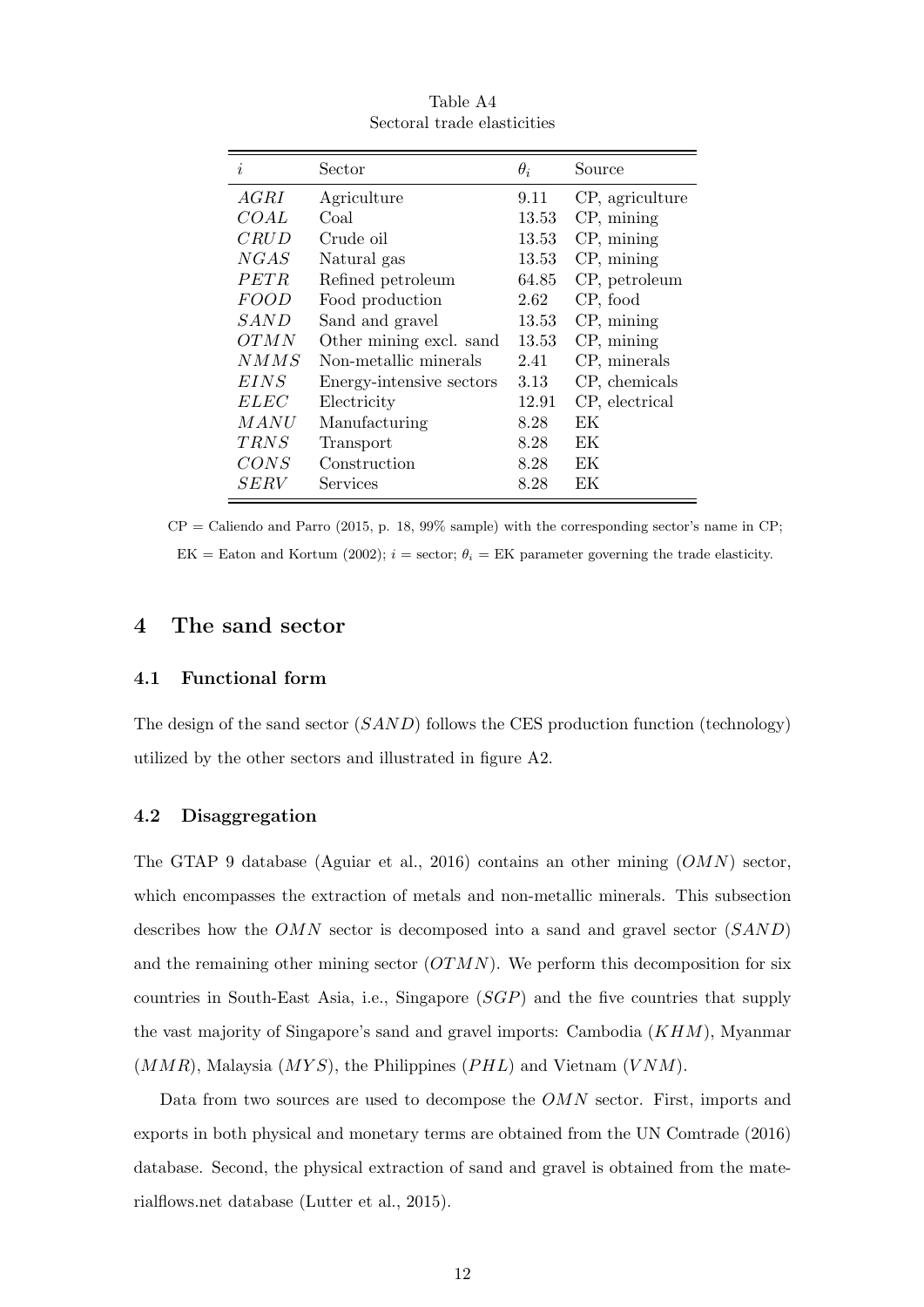We use the UN Comtrade data for monetary flows of SAND between countries. The domestic use of  $SAND$  (i.e., the amount of  $SAND$  used in region r that has been produced by region  $r$  itself) is not recorded in the UN Comtrade data. Hence, we estimate the amount by subtracting all physical exports of SAND from r's extraction and then multiplying this quantity by the price of SAND. This price is approximated by comparing the monetary and physical SAND exports to Singapore. Adding up the purchases of domestically produced and imported SAND yields the total purchase of SAND in each region. As a result, we obtain the following monetary input table for SAND, where SAND use is reported in each column, while SAND supply is reported in each row.

|  | SGP KHM MMR MYS PHL VNM                        |  |  |
|--|------------------------------------------------|--|--|
|  | $SGP$ 0.000 0.000 0.000 0.000 0.000 0.000      |  |  |
|  | $KHM$ 0.091 0.008 0.000 0.000 0.000 0.000      |  |  |
|  | $MMR$ 0.027 0.000 0.000 0.000 0.000 0.000      |  |  |
|  | $MYS$ 0.037 0.000 0.000 0.536 0.000 0.000      |  |  |
|  | <i>PHL</i> 0.014 0.000 0.000 0.002 0.367 0.000 |  |  |
|  | $VNM$ 0.001 0.000 0.000 0.001 0.001 1.430      |  |  |

Table A5 Sand trade between model regions (in billions of 2011-US\$)

Using these data on  $SAND$  flows, we can decompose the  $OMN$  sector in the six countries. First, we split the demand for OMN in each region into demand for SAND and OTMN by making the following assumptions:

- 1. Demand for OMN by the construction sector (CONS) is allocated to SAND.
- 2. Demand for OMN by the non-metallic mineral sector  $(NMMS)$  is assumed to be 50% SAND and 50% OTMN.
- 3. Final demand and investment are assumed to use only SAND but not OTMN.
- 4. Remaining SAND demand is allocated to the remaining sectors proportionally to the sectors' share in total production.

Next, we decompose the trade flows of *OMN*. In some cases, particularly those of  $SAND$  exports from  $KHM$ ,  $PHL$ , and  $MMR$  to Singapore, the flows of  $OMN$  between countries recorded in the Comtrade data exceed the SAND flows in GTAP. Therefore,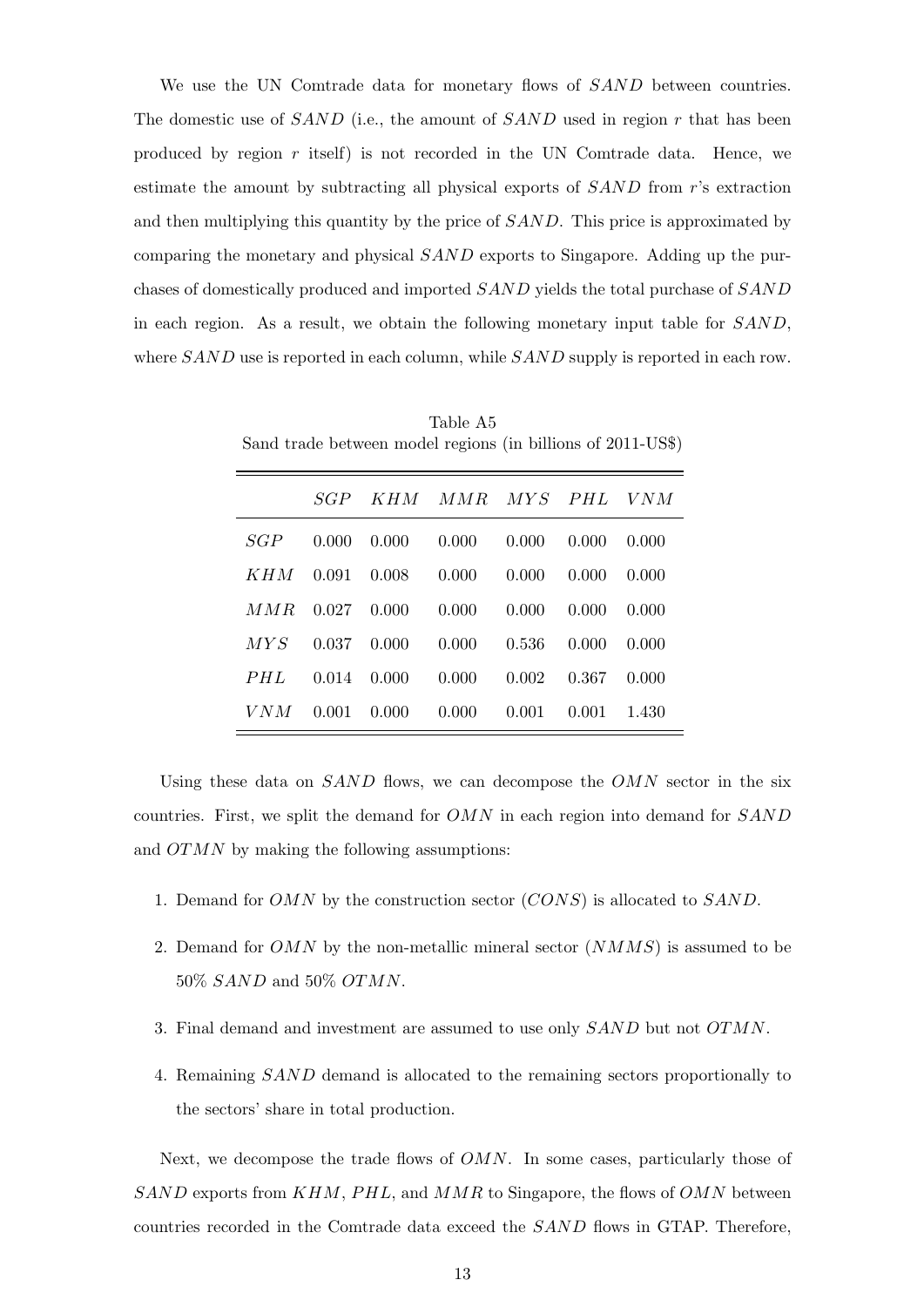we increase the GTAP trade flows to match those in Comtrade. To ensure that the accounting identities remain satisfied, we increase the outputs of the OMN sectors in the supplying countries as well as the corresponding labor inputs. Correspondingly, we need to increase the supply of international transport margins because the additional trade requires transport services. We assume that the additional services are provided by the  $USA$ <sup>3</sup> Except the 17% tax on sand in Vietnam, there are no export tariffs on  $SAND$  in 2011 (see OECD, 2018). We obtain import tariffs as well as taxes on  $OMN$  for  $SAND$ and OTMN. Note that Singapore does not levy import tariffs on OMN and thus SAND.

Finally, we disaggregate the trade flows (including domestic supply) of  $OMN$  into flows of SAND and OTMN, ensuring that there is no negative domestic supply of OTMN. If necessary, we reduce the demand for  $OTMN$  by lowering investments INVS. Thereafter, we are able to compute the gross output of  $SAND$  and  $OTMN$ . The inputs into production of  $OMN$  are split into inputs in  $SAND$  and  $OTMN$  according to their shares in the gross output of OMN. Adjusting the income and current account deficits in all regions concludes the disaggregation of the OMN sector.

## 4.3 Future demand

In the alternative robustness check scenario HigDem, we multiply the sand demand in the year 2011 by a factor of five. This choice is due to two considerations. First, in the UN Comtrade (2016) data, sand trade varied between different past years by a factor of 3.5 (cf. figure D1). Second, based on several estimates (Foreign Policy, 2010; The Asia Miner, 2014; FAZ, 2016), Singapore's planned future sand reclamation projects will increase its sand demand by a factor of between 1.7 and 6.8.

## 4.4 Historical policies

Historically, the SAND sector has been subject to various policies, particularly export bans in Vietnam and Malaysia. To eliminate these export bans, we recalibrate the model such that all trade barriers to SAND trade are zero. Although we can set the export tariffs to zero, the effect of the export bans must be estimated. To this end, we apply ordinary least squares (OLS) to the econometric model in (1) to quantify the impact of

<sup>&</sup>lt;sup>3</sup>We increase the labor input into the USA's transport sector such that its output and input values equal each other. The USA has been chosen because it is the world's largest economy. As a result of the data adjustment, the output of the USA's transport sector increases by less than one per mill, making the assumption innocuous.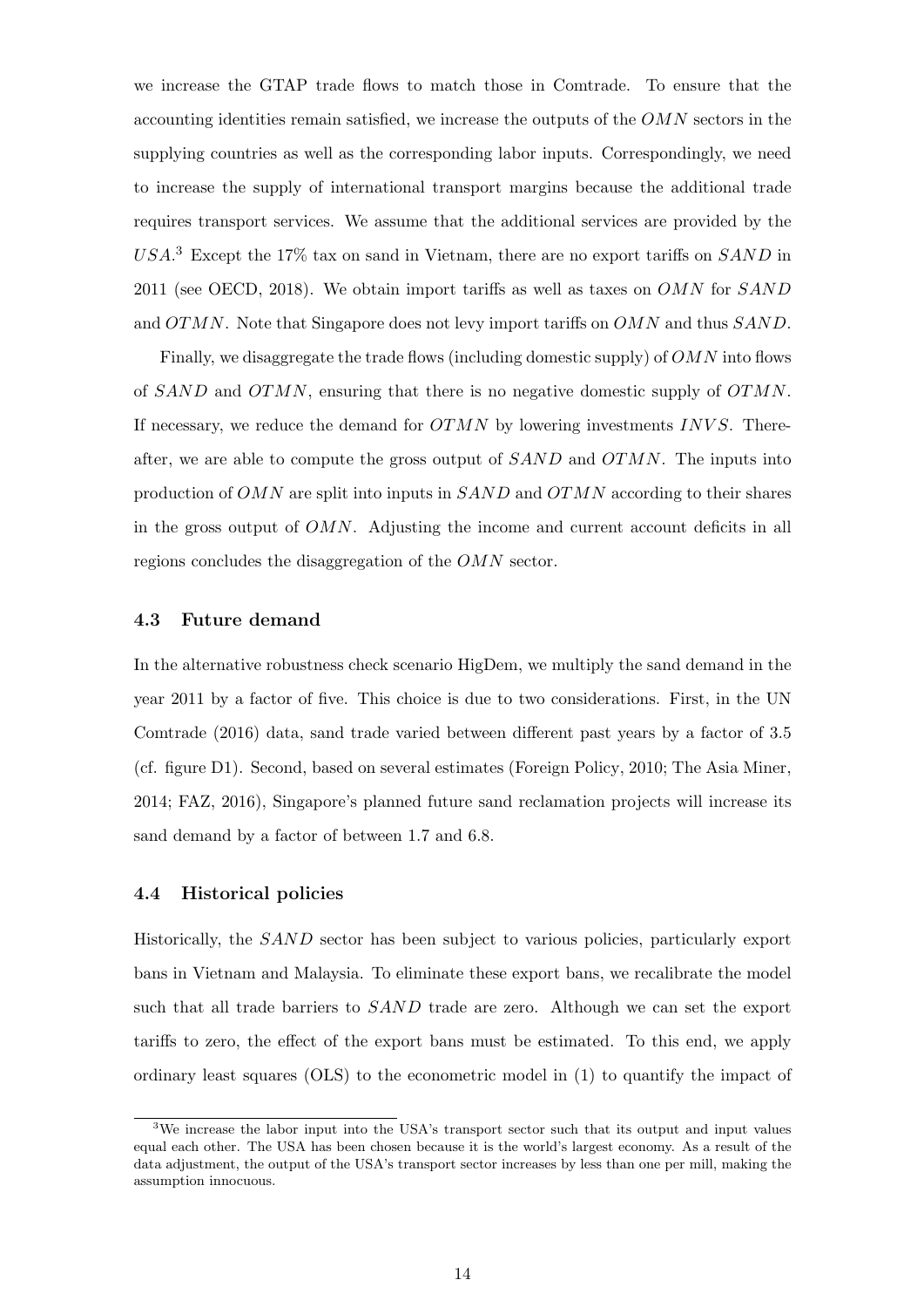export bans.

$$
\log\left(\frac{\pi_{SAND,r,s}}{\pi_{SAND,s,s}}\right) = E_r - E_s - \theta_i \left( \log \tau_{SAND,r,s}^t + \log \tilde{\delta}_{SAND,r,s} \right) + \varepsilon_{r,s}
$$
(1)

 $\pi_{SAND,r,s}$  denotes the trade share, the fraction of  $SAND$  that region r exports to region s.  $E_r$  and  $E_s$  are exporter and importer fixed effects that represent a combination of production costs and productivity in the SAND sector of regions r and s, respectively.  $\tau_{SAND,r,s}^{t}$  captures the observable trade costs that include tariffs and transport costs. The iceberg trade costs, which depend on whether there is a ban in force on exports from region r to s, are denoted by  $\delta_{SAND,r,s}$ . They are approximated by equation (2).  $\varepsilon_{r,s}$  is an idiosyncratic error term.

$$
\log \tilde{\delta}_{SAND,r,s} = \mu \log dist_{r,s} + \beta ban_{r,s} \tag{2}
$$

 $dist_{r,s}$  represents the geographical distance between the regions r and s, and  $\mu$  is the elasticity of iceberg trade costs with respect to this distance. The dummy variable  $ban_{r,s}$ equals one if there is a ban in force on exports from r to s. The coefficient  $\beta$  quantifies the impact of this ban on iceberg trade costs. We only observe very few trade flows for SAND; therefore, we do not include other dummies in equation (2).

#### 4.5 Examined policies

In the scenario simulations, a uniform sand-specific tax on top of the market price of sand internalizes the social (environmental) damages of sand extraction. This sand tax is implemented differently in several counterfactual policy scenarios; it is denoted by  $\tau^{S'}$ and measured in US\$ per ton. It can be implemented as an exogenous tax or emerge as an endogenous market outcome of a Sand Extraction Certificate Trading System (SEATS) with a given limit of sand extraction.

We assume that the marginal social damages created by sand extraction are proportional to the amount of sand (and gravel) extracted in r, labeled  $S_r$  and measured in tons. Let  $X_{SAND,r}$  denote the monetary value in the baseline scenario of sand sales measured in US\$. Then, a sand intensity  $\frac{S_r}{X_{SAND,r}}$  can be defined for the baseline to characterize the amount of sand extracted per monetary unit of sand sold, measured in tons per US\$. This quantity differs across regions r but is assumed to stay constant across the scenarios for each r. Thus, if, for example, the output  $Q_{SAND,r}$  of the sand sector in r measured in real currency units increases by one percent in a counterfactual scenario,  $S_r$  will rise by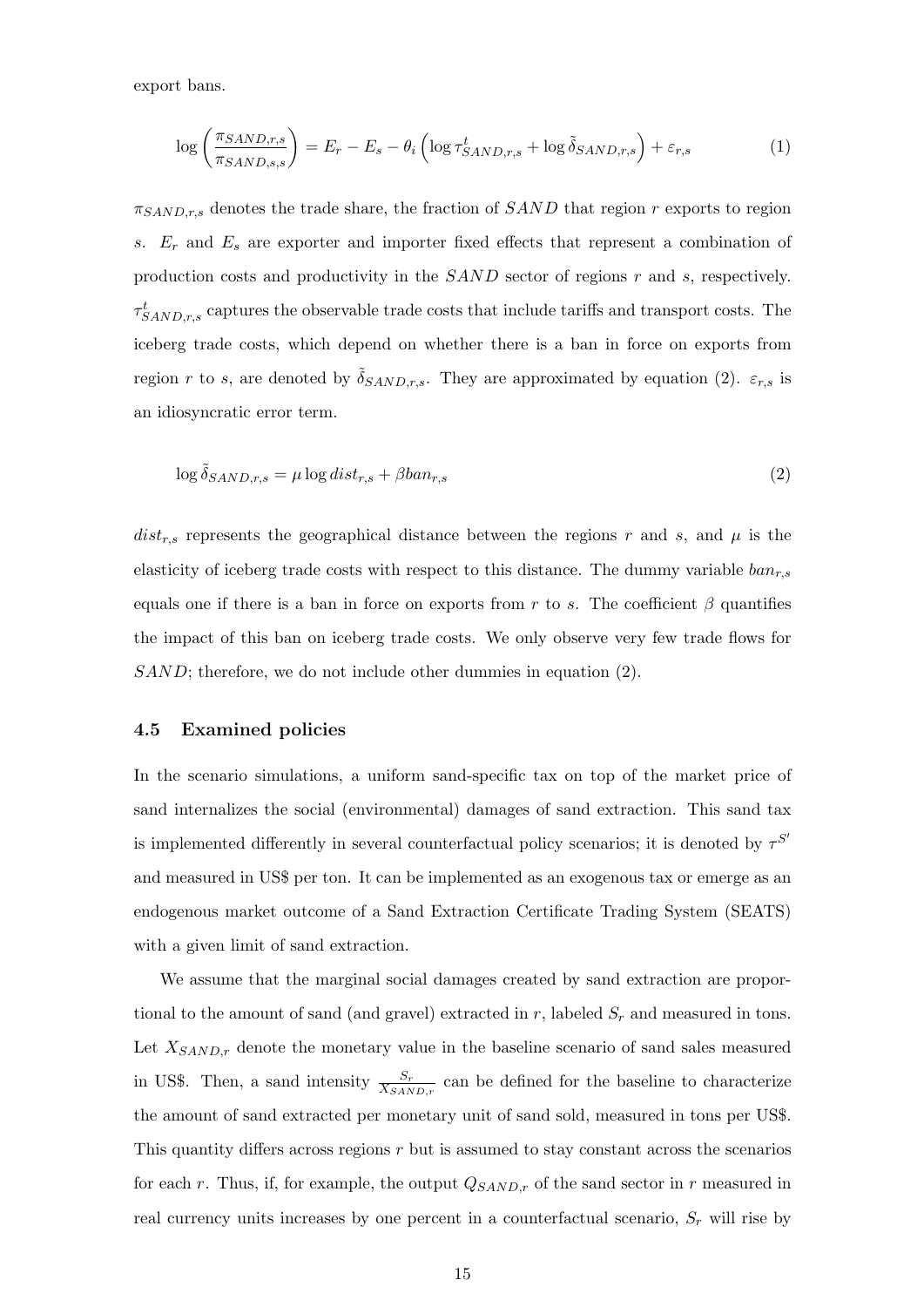one percent as well. This assumption is required for the distinct policy implementations.

In the policy analysis, we investigate the effects of three types of sand taxes: an export tax (export tariff in scenario ExpTax) imposed on the sand sector of all sand-exporting regions, an import tax (import tariff in scenario ImpTax) levied in Singapore and an output (sales) tax (in scenario OutTax) on all deliveries (total extraction) of sand.

Depending on the scenario, we convert the sand tax into an ad valorem export, import or output (sales) tax (or, respectively, tariff) to ease the implementation in the model and to mimic the implementation of real-world policies. In this conversion, we consider the existence of regional differences in sand intensities.

To illustrate this conversion, we derive Singapore's import tax. Similar to the implementation procedure of border carbon adjustments, the sand tax  $\tau^{S'}$  per unit of sand is multiplied by the exporter-specific sand intensity and divided by the counterfactual sand price measured relative to the baseline to eliminate monetary effects. This procedure yields a dimensionless exporter-specific ad valorem import tariff  $\tau_{SAND,r,s}^{m'}$  required for the counterfactual policy scenario, which reflects the physical sand content of sand trade from r to s measured in pecuniary terms.

The corresponding transformations result in the ad valorem export tax rate  $(\tau_{SAND,r,s}^{e'})$ and the ad valorem output (sales) tax rate  $(\tau_{SAND,r}^{\mathcal{O}'})$ . Whereas the revenues from the import tax are distributed to Singapore's  $(SGP's)$  representative consumer as a lump sum, the revenues from the other taxes are redistributed to the consumer of the corresponding sand-extracting region  $r$ . While the output tax affects the total sand sales (extraction), the export tax affects the exported fraction only.

## 5 Mathematical formulation

## 5.1 Approach

The following sections express the model in mathematical terms. The underlying general equilibrium model is formulated as an MCP (Mixed Complementarity Problem), programmed in GAMS (General Algebraic Modeling System; Bussieck and Meeraus, 2004) and solved by using the PATH algorithm (Dirkse and Ferris, 1995). The trade model setup follows the implementation of the theory of Eaton and Kortum (2002) by Caliendo and Parro (2015) and Pothen and Hübler (2018). This section details the model consisting of equations derived from zero-profit conditions or the theory of Eaton and Kortum (2002) (subsections 5.2 to 5.5), market clearing conditions (subsection 5.6), the income balance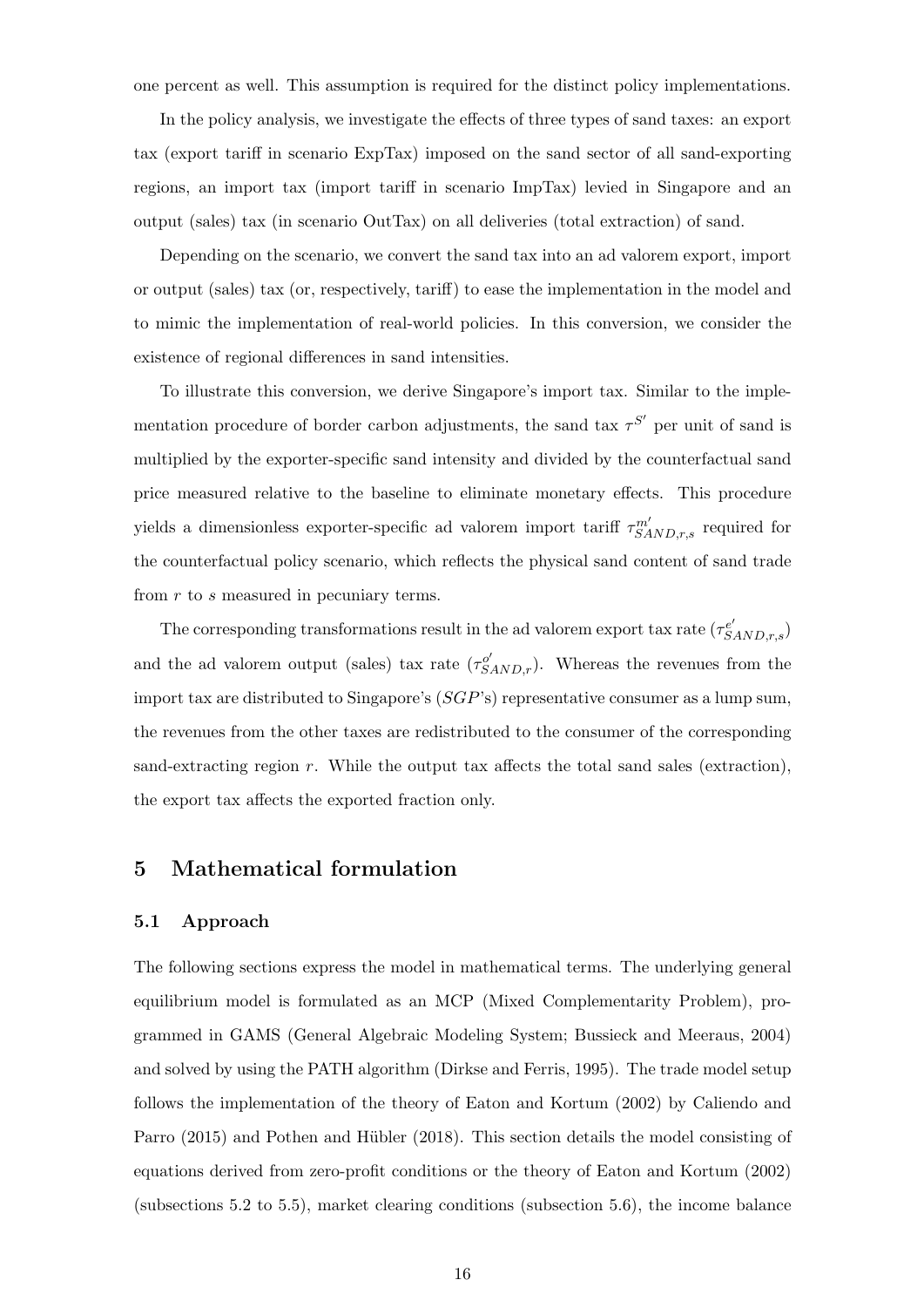condition (subsection 5.7) and policy-related constraints (subsection 5.8).

The model equations are written in terms of relative changes. They characterize a counterfactual (scenario) value relative to the baseline value normalized to unity, e.g., 1.1 in the counterfactual scenario compared to 1.0 in the baseline implies a 10% increase in the variable under consideration. In the literature based on Eaton and Kortum (2002), this formulation is known as "exact hat algebra" (Dekle et al., 2008). A comparable approach in the literature based on computable general equilibrium (CGE) models is the "calibrated share form" of CES functions (Böhringer et al., 2003). Regarding the formulation in terms of changes, the model differs from that of Pothen and Hübler (2018). The formulation in terms of changes has the advantage that no structural estimation is required for model calibration.

We employ the following notation. For a model variable or parameter " $x$ ",  $x$  denotes the baseline value that is normally given by the benchmark data of the model calibration. x' denotes the corresponding value in the counterfactual simulation, and  $\hat{x} = \frac{x'}{x}$  $\frac{x}{x}$  is the change between the counterfactual and the baseline, which will be applied in the following analysis. In particular, we quantify the economic effects of changing the sand tax from a baseline value of  $\tau^S = 0$  to a counterfactual value of  $\tau^{S'} > 0$ .

## 5.2 Consumption

## 5.2.1 Cost functions

Referring to figure A1, this subsection defines the cost functions of the demand side. Equation (3) describes the change in the true-cost-of-living index between the counterfactual scenario and the baseline, denoted by  $\hat{c}_s^C$ . It is derived from the CES utility function with the elasticity of substitution  $\sigma^C$ . The variable  $\hat{c}_s^{CE}$  denotes the change in the cost index of the energy aggregate, while  $\hat{c}_s^{CN}$  denotes the change in the costs of the non-energy aggregate.  $\beta_s^C$  is the value share of the energy aggregate in the baseline.

$$
\hat{c}_s^C = \left(\beta_s^C (\hat{c}_s^{CE})^{1-\sigma^C} + (1-\beta_s^C)(\hat{c}_s^{CN})^{1-\sigma^C}\right)^{\frac{1}{1-\sigma^C}}
$$
(3)

The change  $\hat{c}_s^{CE}$  in the cost index of the energy aggregate in consumption is computed similarly. It depends on the change in the price of good i  $(\hat{P}_{i,s})$ , the value share of this good in the energy aggregate  $(\beta_{i,s}^{CE})$  and the elasticity of substitution between these goods  $(\sigma^{CE})$ . Any consumption tax  $(\tau_{i,s}^c)$  does not appear in equation (4) because the tax rate does not change between the baseline and the counterfactual sce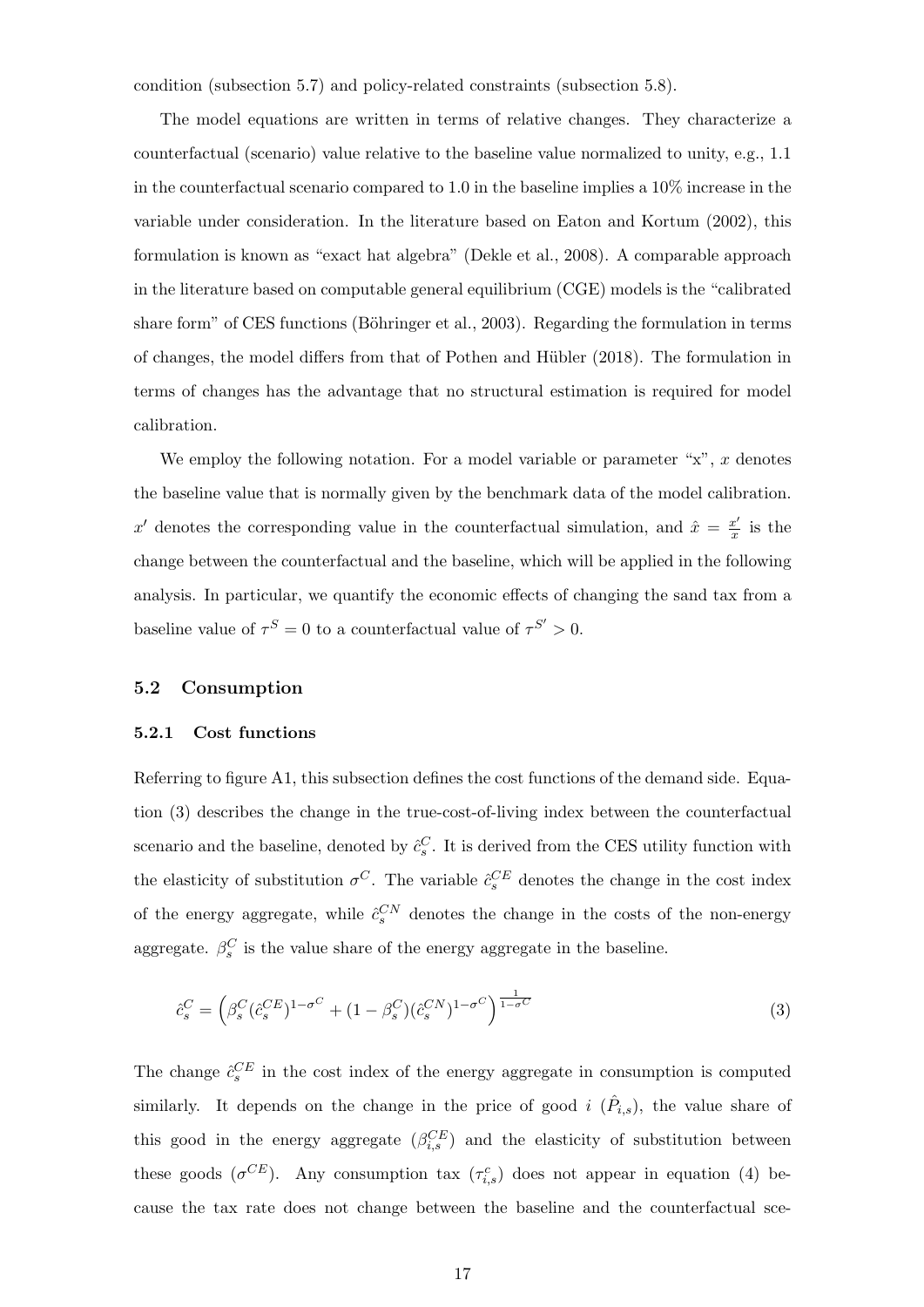nario. We use the simplified notation  $[CE]$  to symbolize the subset of energy sectors  $[CE] = \{COAL, NGAS, PETR, CRUD, ELEC\}$  in the summation.

$$
\hat{c}_s^{CE} = \left(\sum_{i|i \in [CE]} \beta_{i,s}^{CE} (\hat{P}_{i,s})^{1-\sigma^{CE}}\right)^{\frac{1}{1-\sigma^{CE}}} \tag{4}
$$

The change in the cost index of the non-energy aggregate in consumption  $(\hat{c}_s^{CN})$  is computed analogously.

$$
\hat{c}_s^{CN} = \left(\sum_{i|i \in [CN]} \beta_{i,s}^{CN} (\hat{P}_{i,s})^{1-\sigma^{CN}}\right)^{\frac{1}{1-\sigma^{CN}}} \tag{5}
$$

## 5.2.2 Demand functions

This subsection explains the demand functions. They describe the change in the representative consumer's demand for good  $i$ . To simplify the exposition, we split the complex demand functions derived from the CES utility function into per-unit demand functions for each nest. The function  $\hat{d}_{s}^{C,CE}$ , for instance, describes the change in demand for the non-energy aggregate per consumption unit:

$$
\hat{d}_s^{C,CE} = \left(\frac{\hat{c}_s^C}{\hat{c}_s^{CE}}\right)^{\sigma^C} \tag{6}
$$

The change in demand for the non-energy aggregate  $\hat{d}_{s}^{C, CN}$  can be written analogously:

$$
\hat{d}_s^{C, CN} = \left(\frac{\hat{c}_s^C}{\hat{c}_s^{CN}}\right)^{\sigma^C} \tag{7}
$$

The expression  $\hat{d}_{i,s}^{CE,i}$  represents the change in the demand for good  $i \in [CE]$  per consumption unit of the energy aggregate. Again, any consumption tax  $\tau_{i,s}^c$  does not appear in the demand function because it does not change between the baseline and the counterfactual scenario.

$$
\hat{d}_{i,s}^{CE,i} = \left(\frac{\hat{c}_s^{CE}}{\hat{P}_{i,s}}\right)^{\sigma^{CE}} \quad \forall i \in [CE]
$$
\n
$$
(8)
$$

The demand for the non-energy good  $i \in [CN]$  per consumption unit of the non-energy aggregate is expressed as

$$
\hat{d}_{i,s}^{CN,i} = \left(\frac{\hat{c}_s^{CN}}{\hat{P}_{i,s}}\right)^{\sigma^{CN}} \quad \forall i \in [CN]
$$
\n(9)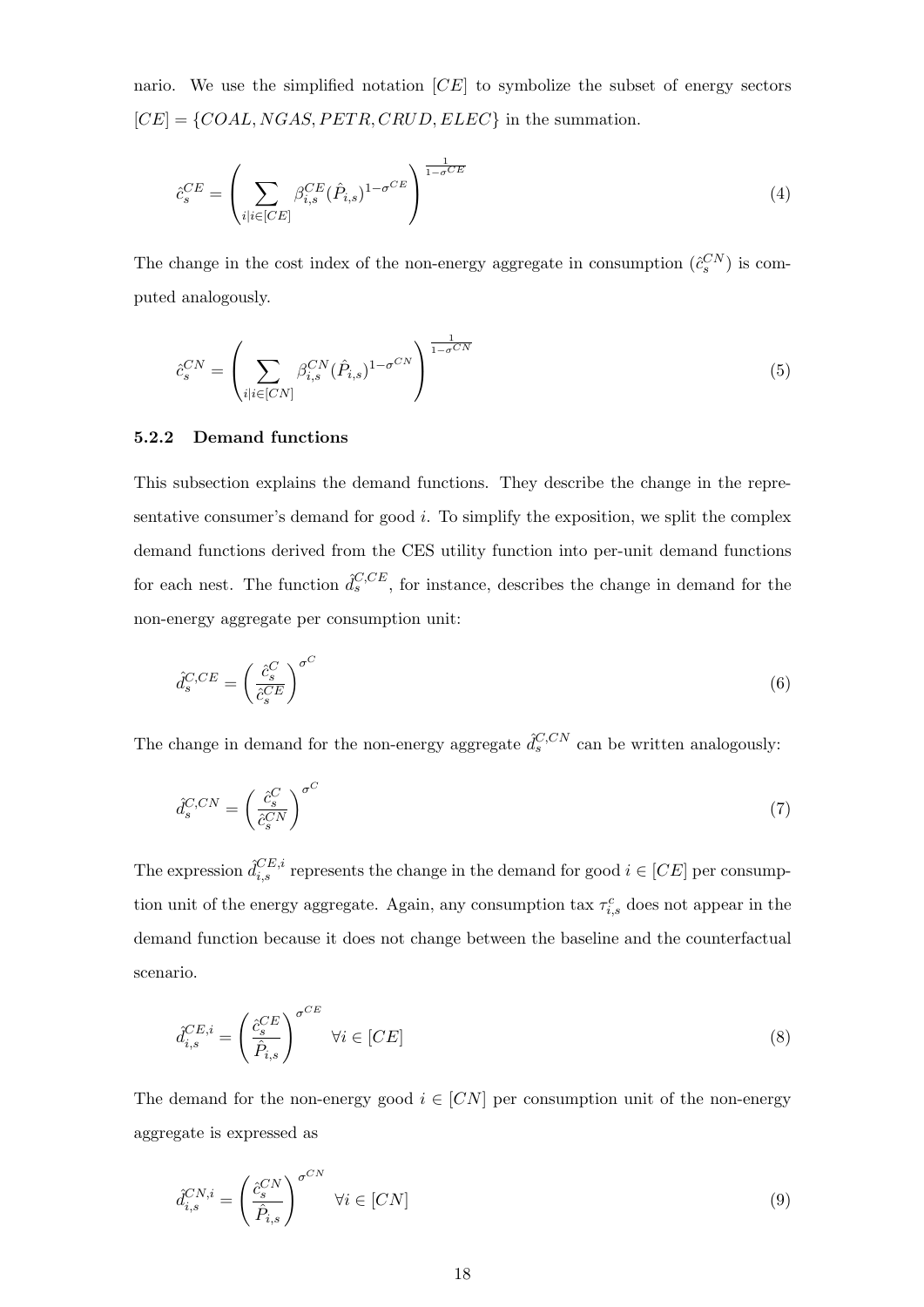The combination of equations (6) to (9) yields the following expression for the change in consumption of good i distinguishing between energy goods and non-energy goods:

$$
\hat{C}_{i,s} = \begin{cases} \frac{\hat{Y}_s}{\hat{c}_s^C} \cdot \hat{d}_s^{C,CE} \cdot \hat{d}_{i,s}^{CE,i} & \text{if } i \in [CE] \\ \frac{\hat{Y}_s}{\hat{c}_s^C} \cdot \hat{d}_s^{C,CN} \cdot \hat{d}_{i,s}^{CN,i} & \text{if } i \in [CN] \end{cases}
$$
\n(10)

## 5.3 Production

## 5.3.1 Cost functions

Referring to figure A2, this subsection defines the cost functions of the production side. To this end, the per-unit cost function  $(c_{i,r})$  is split into per-unit cost functions for each nest of the production technology depicted by figure A2. The variable  $\hat{c}_{i,s}^{KL}$ , for instance, represents the change in the Cobb-Douglas cost index of value added in the production of good *i* in region r. The parameter  $\beta_{i,r}^{KL}$  represents the value share of capital in the  $KL_{i,r}$ nest.

$$
\hat{c}_{i,r}^{KL} = (\hat{P}_r^{K})^{\beta_{i,r}^{KL}} \cdot (\hat{P}_r^{L})^{1-\beta_{i,r}^{KL}} \tag{11}
$$

Equation (12) describes the change in the cost index of the fossil fuel nest  $FF_{i,r}$  of i in r,  $\hat{c}_{i,r}^{FF}$ .  $\beta_{j,i,r}^{FF}$  denotes the value share of fossil fuel j in the FF nest. Let [FF] symbolize the subset of all fossil fuel sectors  $[FF] = \{COAL, NGAS, PETR, CRUD\}$  so that

$$
\hat{c}_{i,r}^{FF} = \prod_{j \in [FF]} (\hat{P}_{j,r})^{\beta_{j,i,r}^{FF}} \tag{12}
$$

 $\hat{c}_{i,r}^E$  characterizes the change in the cost index of the energy nest  $E_{i,r}$ . The value share of fossil fuels is denoted  $\beta_{i,r}^E$ .  $\sigma^E$  symbolizes the nonunitary elasticity of substitution, and  $\hat{P}_{ELEC,r}$  is the change in the price of electricity  $ELEC$ .

$$
\hat{c}_{i,r}^{E} = \left(\beta_{i,r}^{E} (\hat{c}_{i,r}^{FF})^{1-\sigma^{E}} + (1-\beta_{i,r}^{E}) (\hat{P}_{ELEC,r})^{1-\sigma^{E}}\right)^{\frac{1}{1-\sigma^{E}}} \tag{13}
$$

The  $KLE_{i,r}$  nest combines the value added and the energy aggregates with the elasticity of substitution  $\sigma^{KLE}$ . The change in its per-unit cost index is denoted by  $\hat{c}_{i,r}^{KLE}$ .  $\beta_{i,r}^{KLE}$  is the value share of value added in the baseline.

$$
\hat{c}_{i,r}^{KLE} = \left(\beta_{i,r}^{KLE} (\hat{c}_{i,r}^{KLE})^{1-\sigma^{KLE}} + (1-\beta_{i,r}^{KLE}) (\hat{c}_{i,r}^{E})^{1-\sigma^{KLE}}\right)^{\frac{1}{1-\sigma^{KLE}}} \tag{14}
$$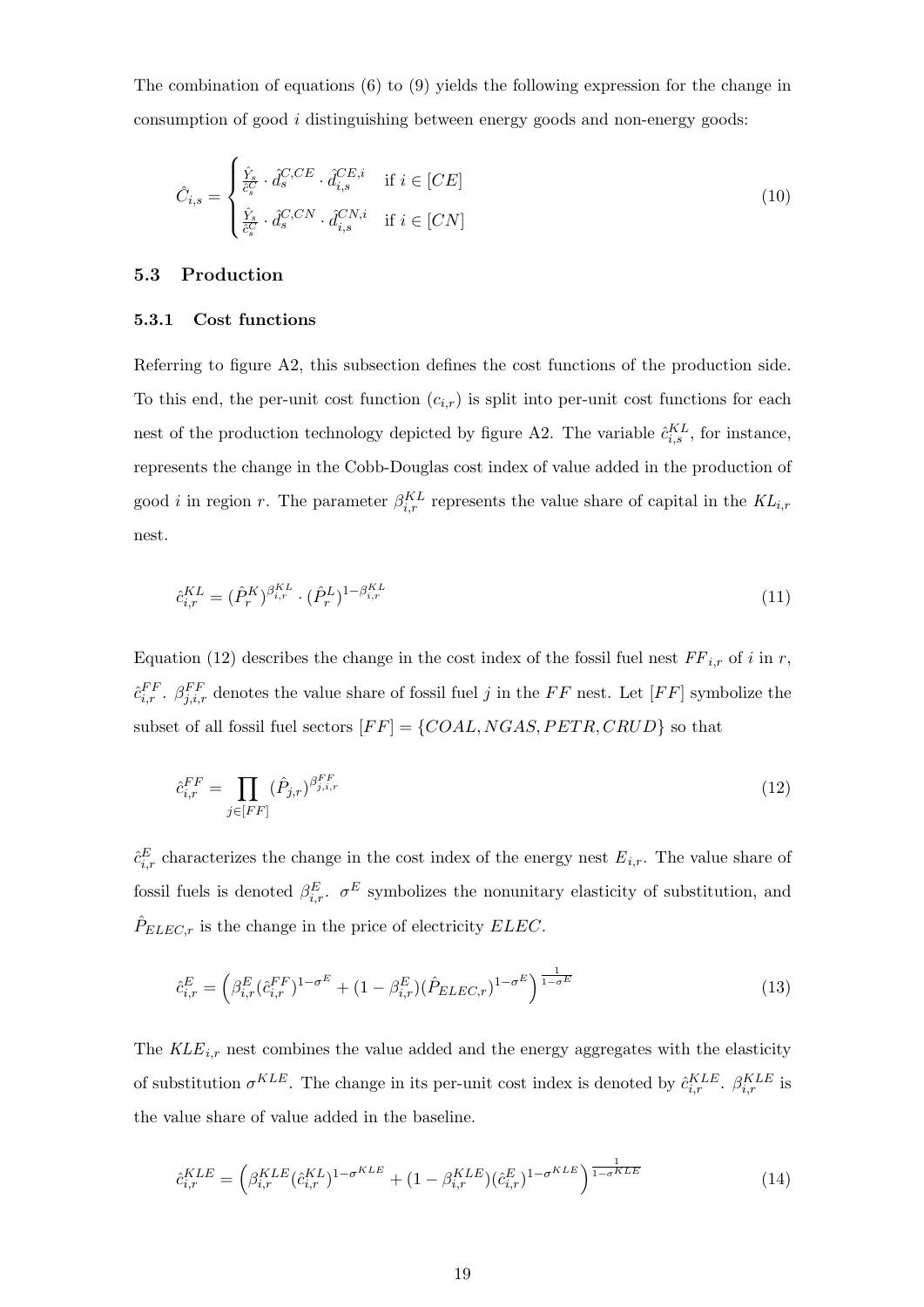Non-energy intermediate good inputs are combined in the  $Z_{i,r}$  nest by using a Leontief function. Thus, the change in the corresponding price index  $\hat{c}_{i,r}^Z$  is a weighted average of their prices. The weights are given by the corresponding value shares  $\beta_{j,i,r}^Z$ . [Z] symbolizes the set of all non-energy (intermediate) goods, i.e., all goods except energy goods and the investment good INVS.

$$
\hat{c}_{i,r}^Z = \sum_{j \in [Z]} \beta_{j,i,r}^Z \hat{P}_{j,r} \tag{15}
$$

The change in the per-unit input costs  $\hat{c}_{i,r}$  is expressed as equation (16), where  $\beta_{i,r}^{KLEM}$ is the value share of the  $KLE_{i,r}$  aggregate, and  $\sigma^{KLEM}$  is the elasticity of substitution.

$$
\hat{c}_{i,r} = \left(\beta_{i,r}^{KLEM}(\hat{c}_{i,r}^{KLE})^{1-\sigma^{KLEM}} + (1-\beta_{i,r}^{KLEM})(\hat{c}_{i,r}^{Z})^{1-\sigma^{KLEM}}\right)^{\frac{1}{1-\sigma^{KLEM}}} \tag{16}
$$

## 5.3.2 Demand functions

The demand for intermediate inputs and primary factors is split into several per-unit demand functions. The change in the demand for capital within the value added nest, for instance, is denoted by  $\hat{d}_{i,r}^{KL,K}$  and depends on the relationship between the changes in the cost index of the value added aggregate  $\hat{c}^{KL}_{i,r}$  and the rental rate of capital  $\hat{P}^K_r$ .

$$
\hat{d}_{i,r}^{KL,K} = \frac{\hat{c}_{i,r}^{KL}}{\hat{P}_r^K} \tag{17}
$$

Demand for labor by the  $KL_{i,r}$  nest  $\hat{d}_{i,r}^{KL,L}$  can be expressed analogously.

$$
\hat{d}_{i,r}^{KL,L} = \frac{\hat{c}_{i,r}^{KL}}{\hat{P}_r^L} \tag{18}
$$

The change in the demand for fossil fuel j by the fossil fuel nest,  $\hat{d}_{j,i,r}^{FF,i}$ , is also derived from a Cobb-Douglas function.

$$
\hat{d}_{j,i,r}^{FF,i} = \frac{\hat{c}_{i,r}^{FF}}{\hat{P}_{j,r}} \ \forall j \in [FF] \tag{19}
$$

Likewise, the change in demand for the fossil fuel aggregate by the energy aggregator is defined as

$$
\hat{d}_{i,r}^{E,FF} = \left(\frac{\hat{c}_{i,r}^E}{\hat{c}_{i,r}^{FF}}\right)^{\sigma^E} \tag{20}
$$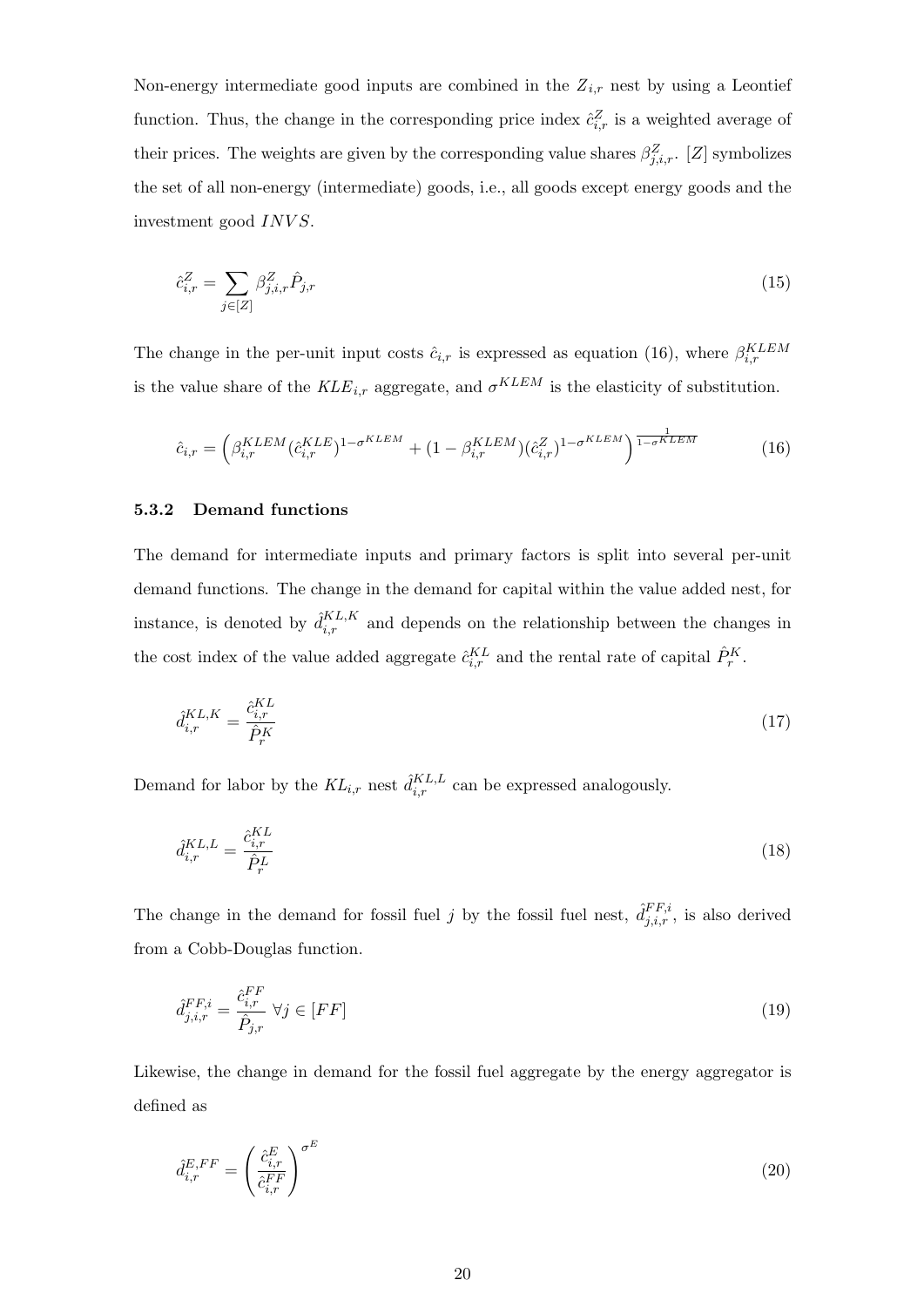The following equation defines the change in the demand for electricity by the energy aggregator:

$$
\hat{d}_{i,r}^{E, ELLC} = \left(\frac{\hat{c}_{i,r}^E}{\hat{P}_{ELLC,r}}\right)^{\sigma^E} \tag{21}
$$

Correspondingly, the change in the demand for value added in the  $KLE_{i,r}$  nest reads

$$
\hat{d}_{i,r}^{KLE,KL} = \left(\frac{\hat{c}_{i,r}^{KLE}}{\hat{c}_{i,r}^{KL}}\right)^{\sigma^{KLE}}\tag{22}
$$

and the change in the demand for the energy in the  $KLE_{i,r}$  nest reads

$$
\hat{d}_{i,r}^{KLE,E} = \left(\frac{\hat{c}_{i,r}^{KLE}}{\hat{c}_{i,r}^E}\right)^{\sigma^{KLE}}
$$
\n(23)

The demand for good  $j$  (including  $SAND$ ) by the aggregator of non-energy intermediates is derived from a Leontief function and thus remains unchanged in the counterfactual scenario.

$$
\hat{d}_{j,i,r}^{Z,j} = 1 \,\forall j \in [Z] \tag{24}
$$

Equations (25) and (26) show the changes in the demand for the  $KLE_{i,r}$  aggregate  $(\hat{d}_{i,r}^{KLEM,KLE})$  and the non-energy intermediate aggregate  $(\hat{d}_{i,r}^{KLEM,Z})$ , respectively.

$$
\hat{d}_{i,r}^{KLEM,KLE} = \left(\frac{\hat{c}_{i,r}^{KLEM}}{\hat{c}_{i,r}^{KLE}}\right)^{\sigma^{KLEM}}\tag{25}
$$

$$
\hat{d}_{i,r}^{KLEM,Z} = \left(\frac{\hat{c}_{i,r}^{KLEM}}{\hat{c}_{i,r}^Z}\right)^{\sigma^{KLEM}}\tag{26}
$$

Equation (27) defines the change in demand for intermediate input j by sector i in  $r$ ,  $\hat{Z}_{j,i,r}$ . Here, we distinguish between three types of goods: fossil fuels [FF], electricity ELEC, and non-energy intermediates [Z] including SAND.

$$
\hat{Z}_{j,i,r} = \begin{cases}\n\frac{\hat{x}_{i,r}}{\hat{c}_{i,r}} \cdot \hat{d}_{i,r}^{KLEM,KLE} \cdot \hat{d}_{i,r}^{KLE,E} \cdot \hat{d}_{i,r}^{E,FF} \cdot \hat{d}_{j,i,r}^{FF,i} & \text{if } j \in [FF] \\
\frac{\hat{x}_{i,r}}{\hat{c}_{i,r}} \cdot \hat{d}_{i,r}^{KLEM,KLE} \cdot \hat{d}_{i,r}^{KLE,E} \cdot \hat{d}_{i,r}^{E,ELEC} & \text{if } j = ELEC \\
\frac{\hat{x}_{i,r}}{\hat{c}_{i,r}} \cdot \hat{d}_{i,r}^{KLEM,Z} \cdot \hat{d}_{j,i,r}^{Z,j} & \text{if } j \in [Z]\n\end{cases} \tag{27}
$$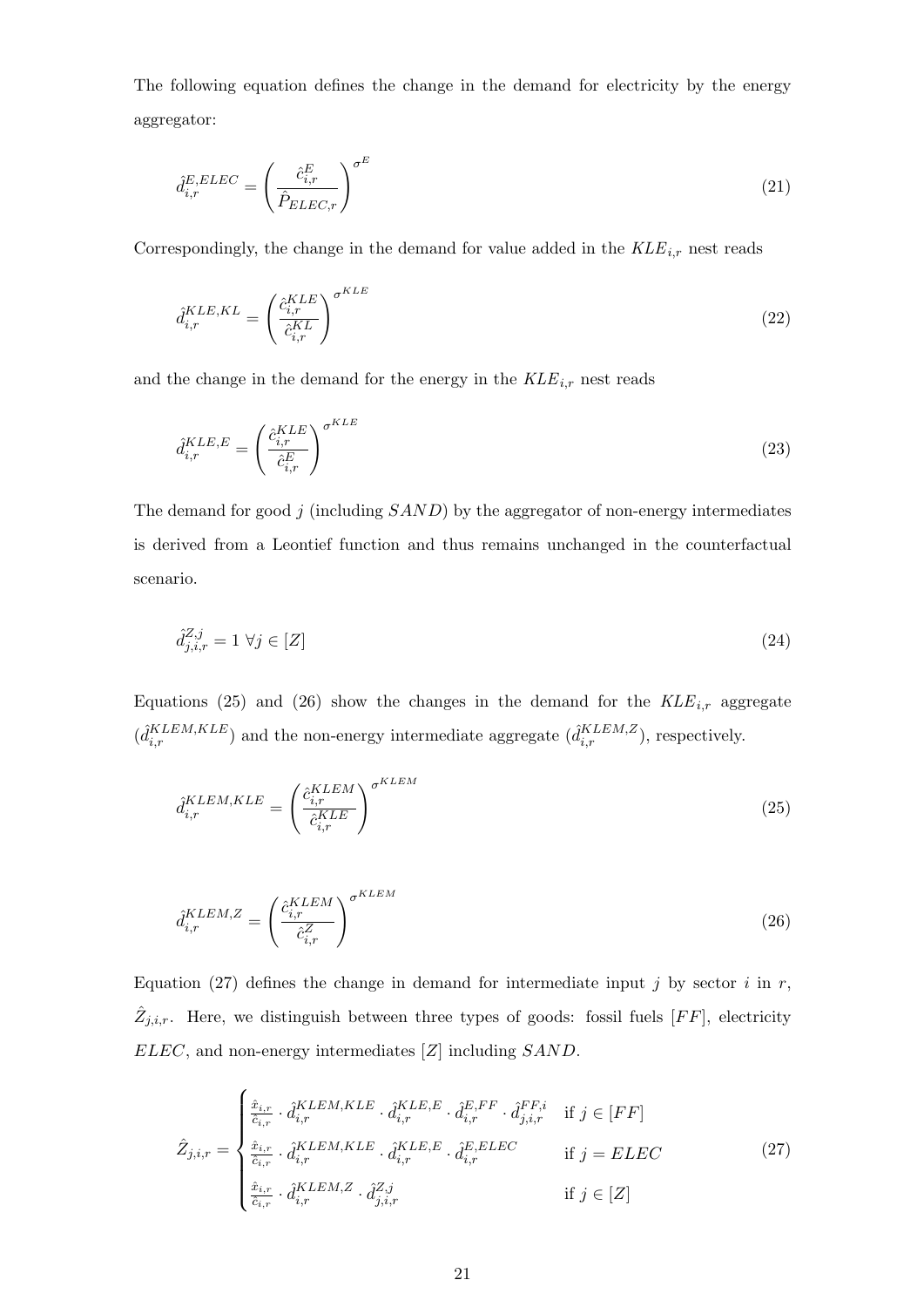Sector *i*'s change in the demand for capital is expressed as follows:

$$
\hat{K}_{i,r} = \frac{\hat{x}_{i,r}}{\hat{c}_{i,r}} \cdot \hat{d}_{i,r}^{KLEM,KLE} \cdot \hat{d}_{i,r}^{KLE,KL} \cdot \hat{d}_{i,r}^{KL,K}
$$
\n(28)

Likewise, sector i's change in the demand for labor reads

$$
\hat{L}_{i,r} = \frac{\hat{x}_{i,r}}{\hat{c}_{i,r}} \cdot \hat{d}_{i,r}^{KLEM,KLE} \cdot \hat{d}_{i,r}^{KLE,KL} \cdot \hat{d}_{i,r}^{KL,L}
$$
\n(29)

## 5.4 Trade

This subsection considers international trade based on the theory of Eaton and Kortum  $(2002)$  and the implementations by Caliendo and Parro  $(2015)$  and Pothen and Hübler (2018). Equation (30) represents the change in the price index of sector i in region s,  $\hat{P}_{i,s}$ , between the baseline and the counterfactual scenario; it depends on the changes in per-unit costs  $(\hat{c}_{i,r})$  and observable trade costs  $(\hat{\tau}_{i,r,s}^t)$ . The baseline trade share  $(\pi_{i,r,s})$  indicates the importance of changes in per-unit input cost or trade cost changes in region r for the price in region s. If region  $r$  is an important supplier of region  $s$  in the baseline, an increase in input or trade costs will have a large effect on s's price index in the counterfactual scenario. The absolute productivity  $(\hat{T}_{i,r})$  represents a sector's efficiency of converting the input bundle into the output. It does not, however, appear in equation (30) because it does not change between the baseline and the counterfactual scenario  $(\hat{T}_{i,r} = 1)$ .

$$
\hat{P}_{i,s} = \sum_{r} \pi_{i,r,s} \left( \hat{c}_{i,r} \cdot \hat{\tau}_{i,r,s}^t \right)^{-\theta_i}
$$
\n(30)

Let  $\pi'_{i,r,s}$  denote the trade share, i.e., the fraction of good i that s purchases from r, in the counterfactual scenario.  $\pi'_{i,r,s}$  can be written as a function that increases with the price index  $(\hat{P}_{i,s})$  and decreases with the per-unit production costs of i in r  $(\hat{c}_{i,r})$  multiplied by the (observable) trade costs of shipping good *i* from *r* to *s* ( $\hat{\tau}_{i,r,s}^{t}$ ), where the arguments are measured in terms of changes:

$$
\pi'_{i,r,s} = \pi_{i,r,s} \left( \frac{\hat{P}_{i,s}}{\hat{c}_{i,r} \cdot \hat{\tau}^t_{i,r,s}} \right)^{\theta_i} \tag{31}
$$

Similarly, the change in the observable trade costs  $(\hat{\tau}_{i,r,s}^t)$  is driven by the endogenous changes in transport costs and, in the case of SAND, the tax or tariff under examination.

$$
\hat{\tau}_{i,r,s}^t = \frac{(1 + \tau_{i,r,s}^{m'}) (1 + \psi_{i,r,s} P^{ITR'}) (1 - \tau_{i,r,s}^{e'} + \tau_{i,r}^{o'})}{(1 + \tau_{i,r,s}^{m}) (1 + \psi_{i,r,s} P^{ITR}) (1 - \tau_{i,r,s}^{e} + \tau_{i,r}^{o})}
$$
(32)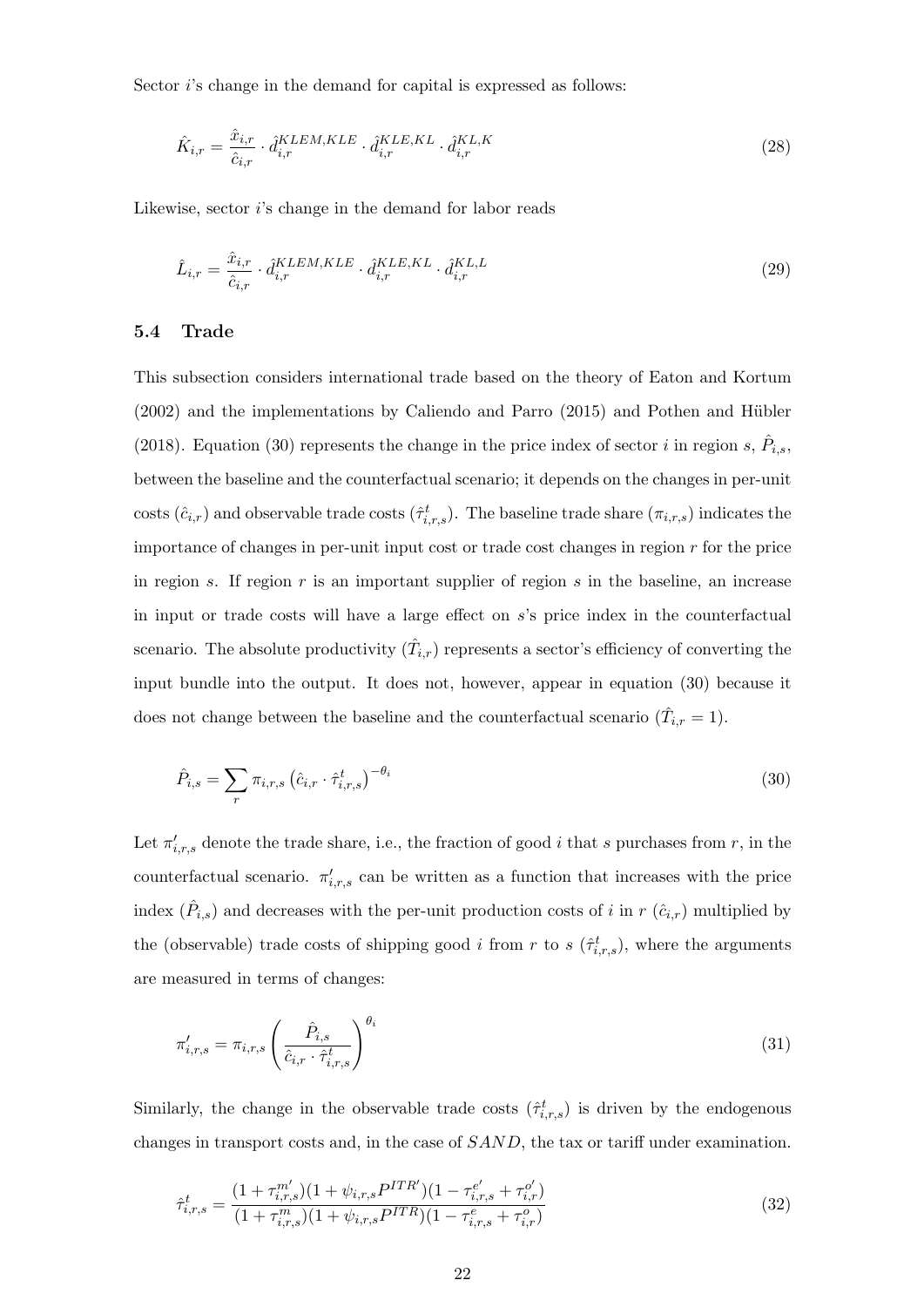The observable trade costs consist of four components. The first is the import tariff  $(\tau_{i,r,s}^m)$ , which can change in the case of  $SAND$  but remains constant in other sectors. The second are the transport costs, which, in turn, consist of the constant input of international transport services per unit of good i shipped from r to s  $(\psi_{i,r,s})$  and the endogenous price of international transport services  $(P^{ITR})$ . The third is the export tariff  $\tau_{i,r,s}^e$ , which can also change in the case of SAND. The fourth is the output tax on SAND  $(\tau_{i,r}^o)$ , which equals zero in the baseline.

## 5.5 Transportation

International transport services are assumed to be a global Cobb-Douglas aggregate of inputs from transport sectors in all regions r. The change in their price  $\hat{P}^{ITR}$  hence depends only on price changes of regional transport services,  $\hat{P}_{TRNS,r}$ , and the corresponding value shares  $\zeta_r$ .

$$
\hat{P}^{ITR} = \prod_{r} (\hat{P}_{TRNS,r})^{\zeta_r} \tag{33}
$$

## 5.6 Markets

#### 5.6.1 Transportation market clearing

Referring to the previous subsection, the following equation represents the market clearing condition for international (global) transportation services in the counterfactual scenario, where  $Q^{ITR'}$  denotes the supply of international transport services.

$$
Q^{ITR'} = \sum_{i,r,s} \psi_{i,r,s} \frac{(1 - \tau_{i,r,s}^{e'} + \tau_{i,r,s}^{s'})}{\tau_{i,r,s}^{t'}} \pi_{i,r,s}' D_{i,s}' \tag{34}
$$

## 5.6.2 Goods market clearing

Market clearance is required in all production sectors  $i$  (including  $SAND$  and  $INVS$ ). For this purpose, let us write the counterfactual sales of sector i in region  $r(X'_{i,r})$  as a positive function of the expenditures on good i in all regions  $s(D'_{i,s})$ , the fraction of these expenditures purchased from  $r(\pi'_{i,r,s})$  and a negative function of the (observable) trade costs  $(\tau_{i,r,s}^{t'})$  between r and s. In the transportation sector TRNS, the sales to the international transport services  $(\zeta_r Q^{ITR'}P^{ITR'})$  are added to the right-hand side of the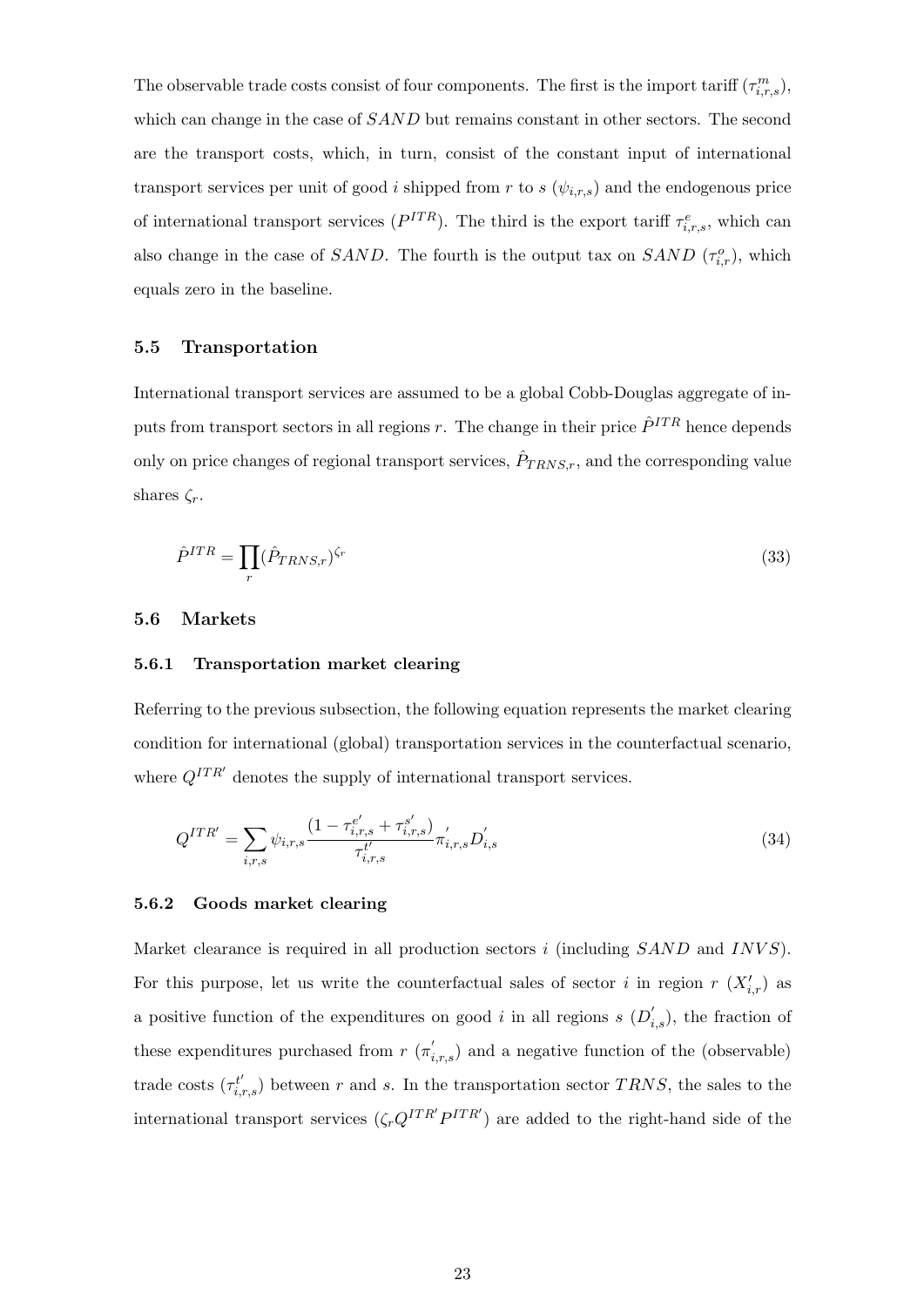following equation.

$$
X'_{i,r} = \sum_{s} \pi'_{i,r,s} \frac{D'_{i,s}}{\tau_{i,r,s}^{t'}} \tag{35}
$$

Furthermore, the expenditures on good  $i$  in region s must equal the sum of the expenditures on consumption  $(C'_{i,s})$  and intermediate good inputs  $(Z'_{i,j,s})$ :

$$
D'_{i,s} = P'_{i,s} \left( C'_{i,s} + \sum_{j} Z'_{i,j,s} \right)
$$
 (36)

## 5.6.3 Factor market clearing

A well-defined model solution requires clearance of all factor markets as well. The following capital market clearing condition equates the region-specific, exogenous and constant capital endowment  $(\bar{K}_r)$  with the endogenous counterfactual demand for capital  $(K'_{i,r})$  by all sectors  $i$  in region  $r$ . This equilibrium condition determines the rental rate of capital  $({\cal P}^{K'}_r),$  where capital includes natural resources.

$$
\bar{K}_r = \sum_i K'_{i,r} \tag{37}
$$

Finally, the wage rate  $(P_r^{L'})$  is determined by the corresponding labor market clearing condition:

$$
\bar{L}_r = \sum_i L'_{i,r} \tag{38}
$$

## 5.7 Income

The income (value) of the representative consumers of region s in the counterfactual scenario  $(Y_s')$  consists of capital income  $(P_s^{K'}\bar{K}_s)$ , labor income  $(P_s^{L'}\bar{L}_s)$ , redistributed tax revenues  $(\Xi'_s)$  and the current account deficit  $(\Delta_s)$ .

$$
Y_s' = P_s^{K'} \overline{K}_s + P_s^{L'} \overline{L}_s + \Xi_s' + \Delta_s \tag{39}
$$

This income balance condition must hold in each model equilibrium. Whereas  $\Delta_s$  remains unchanged across scenarios, the values of the other income sources change endogenously.

The corresponding income value in the baseline  $(Y_s)$  is given so that the income change  $\hat{Y}_s$  can be derived. Based on that, the welfare change between the counterfactual scenario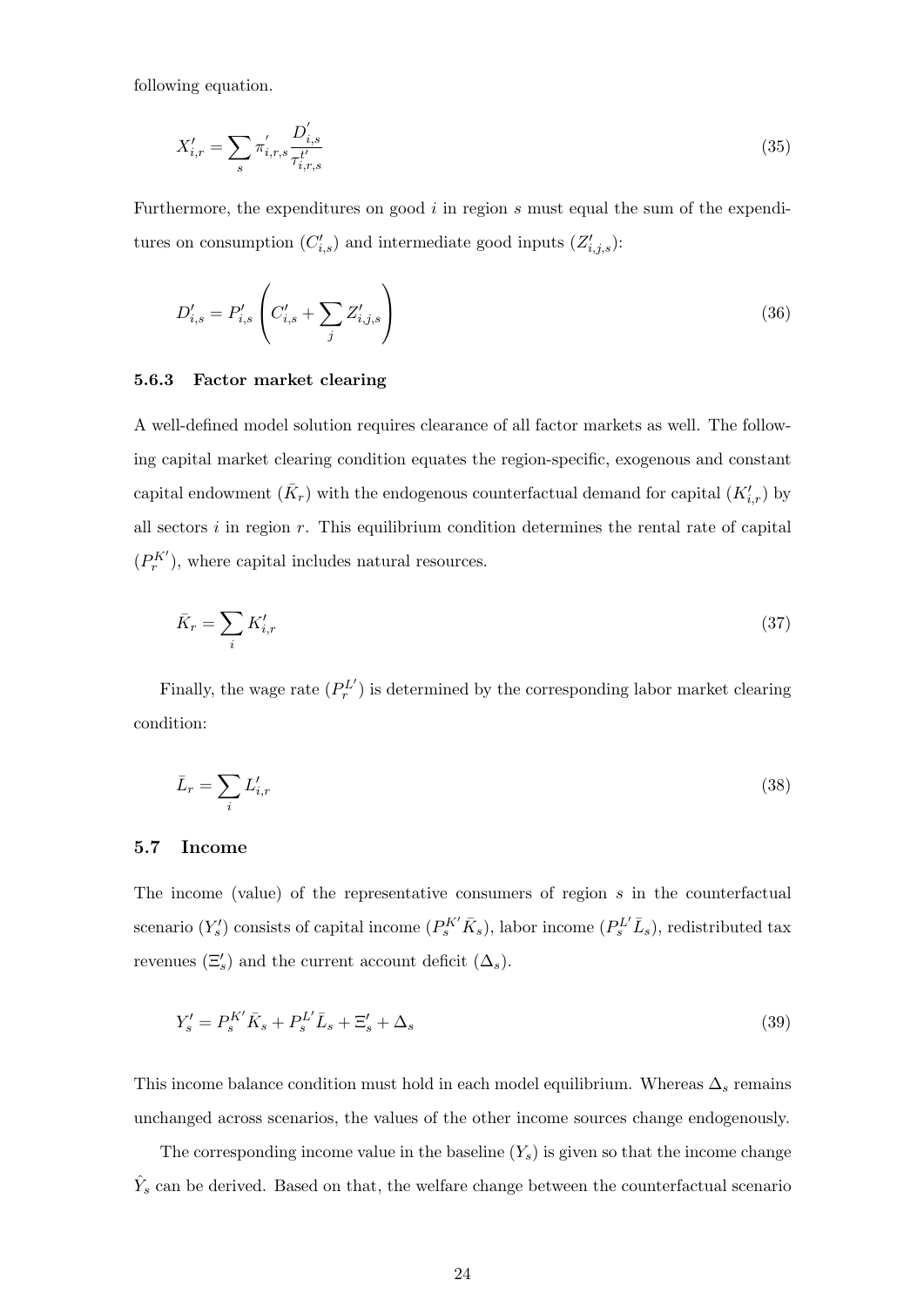and the baseline can be expressed as

$$
\hat{w}_s = \frac{\hat{Y}_s}{\hat{c}_r^C} \tag{40}
$$

where  $\hat{c}_r^C$  denotes the change in the true-cost-of-living index, i.e., the price of the optimal consumption bundle derived from the CES utility function in figure A1.

## 5.8 Policies

This subsection rephrases the policies discussed in section 4.5 in a mathematical form. All changes in the model solution are driven by adding a positive sand tax to the price of sand (and gravel)  $\tau^{S'}$  in the counterfactual scenario. Depending on the policy scenario, this tax is imposed on imports (to Singapore), exports (of the Southeast Asian suppliers) or total output (total sales of the Southeast Asian suppliers) of SAND. The corresponding ad valorem tax (tariff) rates are derived as explained in section 4.5.

Equation (41) expresses Singapore's ad-valorem import tariff on sand in the counterfactual scenario,  $\tau^{m'}_{SAND,r,s}$ . The division of  $\tau^{S'}$  by the counterfactual sand price measured relative to the baseline price  $(\hat{P}_{SAND,r})$  eliminates monetary price effects.  $S_r$  denotes the amount of sand (and gravel) extracted in  $r$ ;  $X_{SAND,r}$  is the monetary value of sand sales; and  $\frac{S_r}{X_{SAND,r}}$  is the resulting sand intensity that is constant across scenarios. The tariff revenues accrue to the representative consumer of the importing region s, i.e., Singapore  $(SGP)$ , as a lump sum.

$$
\tau_{SAND,r,s}^{m'} = \begin{cases}\n\frac{\tau^{S'}}{\hat{P}_{SAND,r}} \cdot \frac{S_r}{X_{SAND,r}} & \text{if } r \neq s \ \land \ s = SGP \\
not \ \text{applied} \quad \text{otherwise}\n\end{cases} \tag{41}
$$

The export tariff in the counter-factual scenario  $(-\tau_{SAND,r,s}^{e'})$  is computed similarly. The minus sign is necessary because, following the GTAP approach, we implement export subsidies rather than export tariffs. Notably, the revenues from export tariffs are redistributed to the representative consumer of the exporting region  $r \in [SX]$  as a lump sum, where  $[SX]$  symbolizes the subset of sand exporters  $\{KHM, MMR, MYS, PHL, VNM\}.$ 

$$
-\tau_{SAND,r,s}^{e'} = \begin{cases} \frac{\tau^{S'}}{\hat{P}_{SAND,r}} \cdot \frac{S_r}{X_{SAND,r}} & \text{if } r \neq s \land r \in [SX] \\ not applicable & \text{otherwise} \end{cases}
$$
(42)

The (output) sales tax on sand in the counter-factual scenario  $(\tau_{SAND,r}^{\sigma'})$  is computed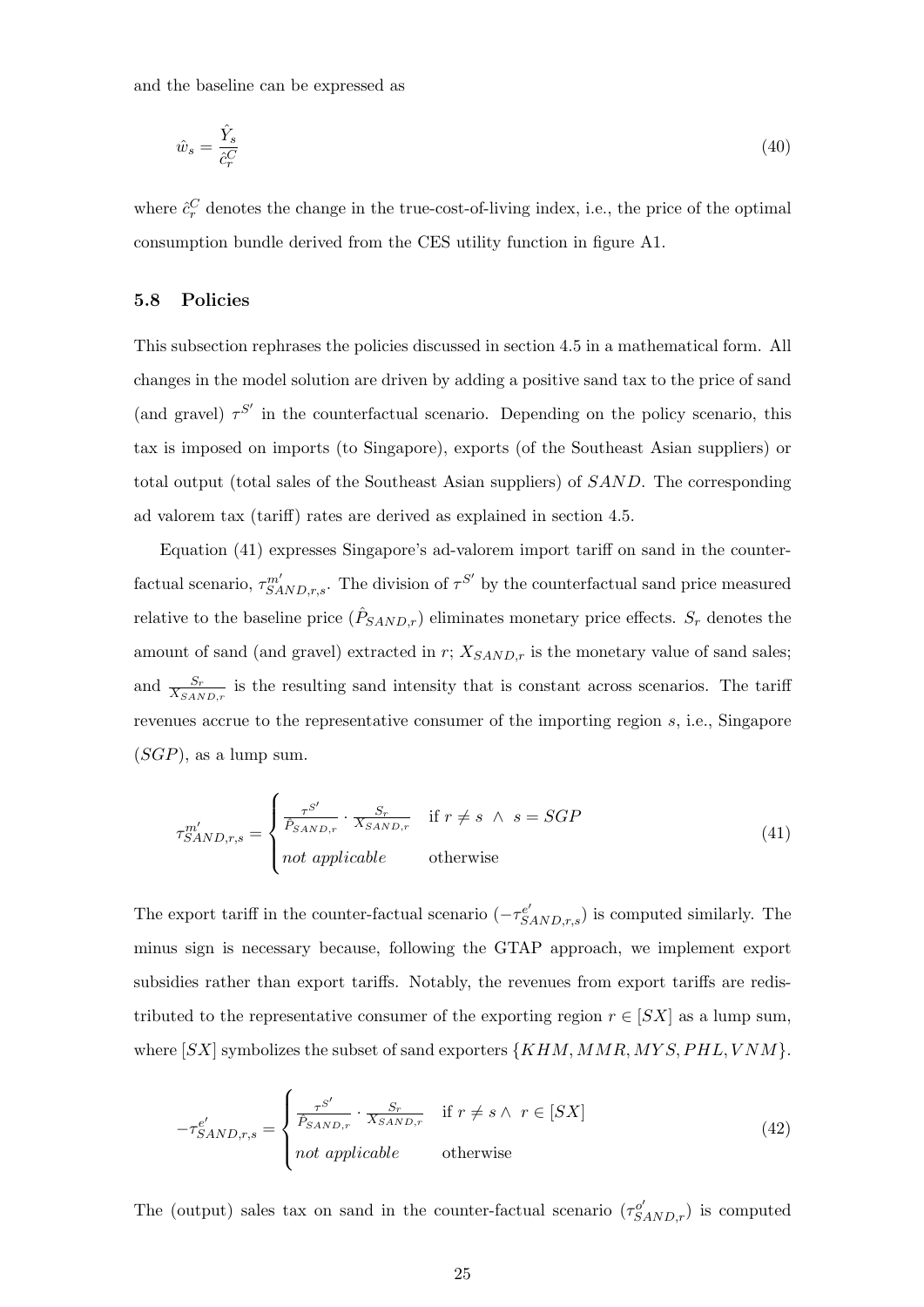accordingly.

$$
\tau_{SAND,r}^o = \begin{cases}\n\frac{\tau^{S'}}{\hat{P}_{SAND,r}} \cdot \frac{S_r}{X_{SAND,r}} & \text{if } r \in [SX] \\
not \text{ applicable} & \text{otherwise}\n\end{cases}
$$
\n(43)

Unlike the tariff imposed on exports, it is levied on all sales of sand including those to domestic consumers and firms; i.e., the tax base is broader. Revenues are redistributed to the representative consumer of the sand-extracting country r as a lump sum.

These policy definitions complete the model description.

## References

- Aguiar, A., Narayanan, B., and McDougall., R. (2016). An Overview of the GTAP 9 Data Base. Journal of Global Economic Analysis, 1(1):181–208.
- The Asia Miner (2014). Vietnam Vanguard in sand supply agreement. Camberwell, Australia, http://www.asiaminer.com/news/latest-news/ 5971-vietnam-vanguard-in-sand-supply-agreement.html#.VRlMdeE6\_Kg (accessed 06/2018).
- Böhringer, C., Rutherford, T. F., and Wiegard, W. (2003). Computable General Equilibrium Analysis: Opening a Black Box. ZEW Discussion Paper, 03-56.
- Bussieck, M. R. and Meeraus, A. (2004). General Algebraic Modeling System (GAMS). In Kallrath, J., editor, Modeling Languages in Mathematical Optimization, 137–157. Springer US, Boston, MA.
- Caliendo, L. and Parro, F. (2015). Estimates of the Trade and Welfare Effects of NAFTA. Review of Economic Studies, 82(1):1–44.
- Dekle, R., Eaton, J., and Kortum, S. (2008). Global Rebalancing with Gravity: Measuring the Burden of Adjustment. *IMF Staff Papers*, 55(3):511–540.
- Dirkse, S. P. and Ferris, M. C. (1995). The PATH Solver: A Non-Monotone Stabilization Scheme for Mixed Complementarity Problems. Optimization Methods and Software, 5(2):123–156.
- Eaton, J. and Kortum, S. (2002). Technology, Geography, and Trade. Econometrica, 70(5):1741–1779.
- FAZ (2016). Auf den Spuren der Sandfresser. Frankfurter Allgemeine, Frankfurt, Germany, http://www.faz.net/aktuell/gesellschaft/ rohstoffabbau-in-suedostasien-sand-verschwindet-14113235.html (accessed 06/2018)
- Foreign Policy (2010). The Sand Smugglers. http://foreignpolicy.com/2010/08/04/ the-sand-smugglers/ (accessed 06/2018).
- Lutter, S., Lieber, M., and Giljum., S. (2015). Global Material Flow Database. Material Extraction Data. Technical Report, Version 2015.1. http://www.materialflows.net/fileadmin/docs/materialflows.net/WU\_MFA\_ Technical\_report\_2015.1\_final.pdf